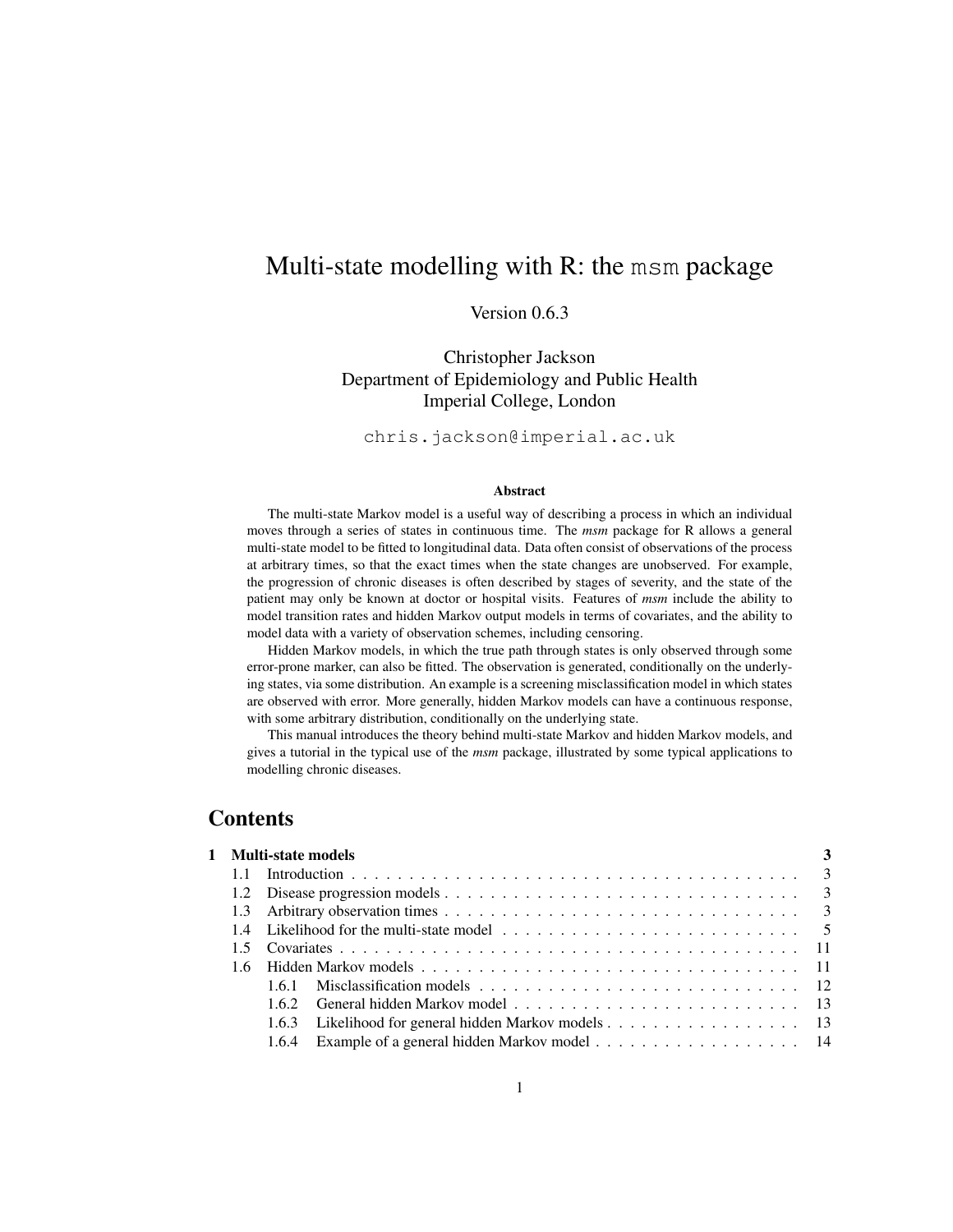| 2 |     | Fitting multi-state models with msm                                                                      | 16 |
|---|-----|----------------------------------------------------------------------------------------------------------|----|
|   | 2.1 |                                                                                                          | 16 |
|   | 2.2 |                                                                                                          | 16 |
|   | 2.3 | Specifying a model $\ldots \ldots \ldots \ldots \ldots \ldots \ldots \ldots \ldots \ldots \ldots \ldots$ | 18 |
|   | 2.4 |                                                                                                          | 18 |
|   | 2.5 |                                                                                                          | 19 |
|   | 2.6 |                                                                                                          | 20 |
|   | 2.7 |                                                                                                          | 20 |
|   | 2.8 |                                                                                                          | 23 |
|   | 2.9 |                                                                                                          | 23 |
|   |     |                                                                                                          | 26 |
|   |     |                                                                                                          | 27 |
|   |     |                                                                                                          | 28 |
|   |     |                                                                                                          | 30 |
|   |     |                                                                                                          | 32 |
|   |     |                                                                                                          | 33 |
|   |     | 2.16 Recreating the path through underlying states $\dots \dots \dots \dots \dots \dots \dots \dots$     | 35 |
|   |     |                                                                                                          | 36 |
|   |     | 2.17.1 Defining a new hidden Markov model distribution                                                   | 45 |
| 3 |     | <i>msm</i> reference guide                                                                               | 47 |
|   |     | A Changes in the msm package                                                                             | 47 |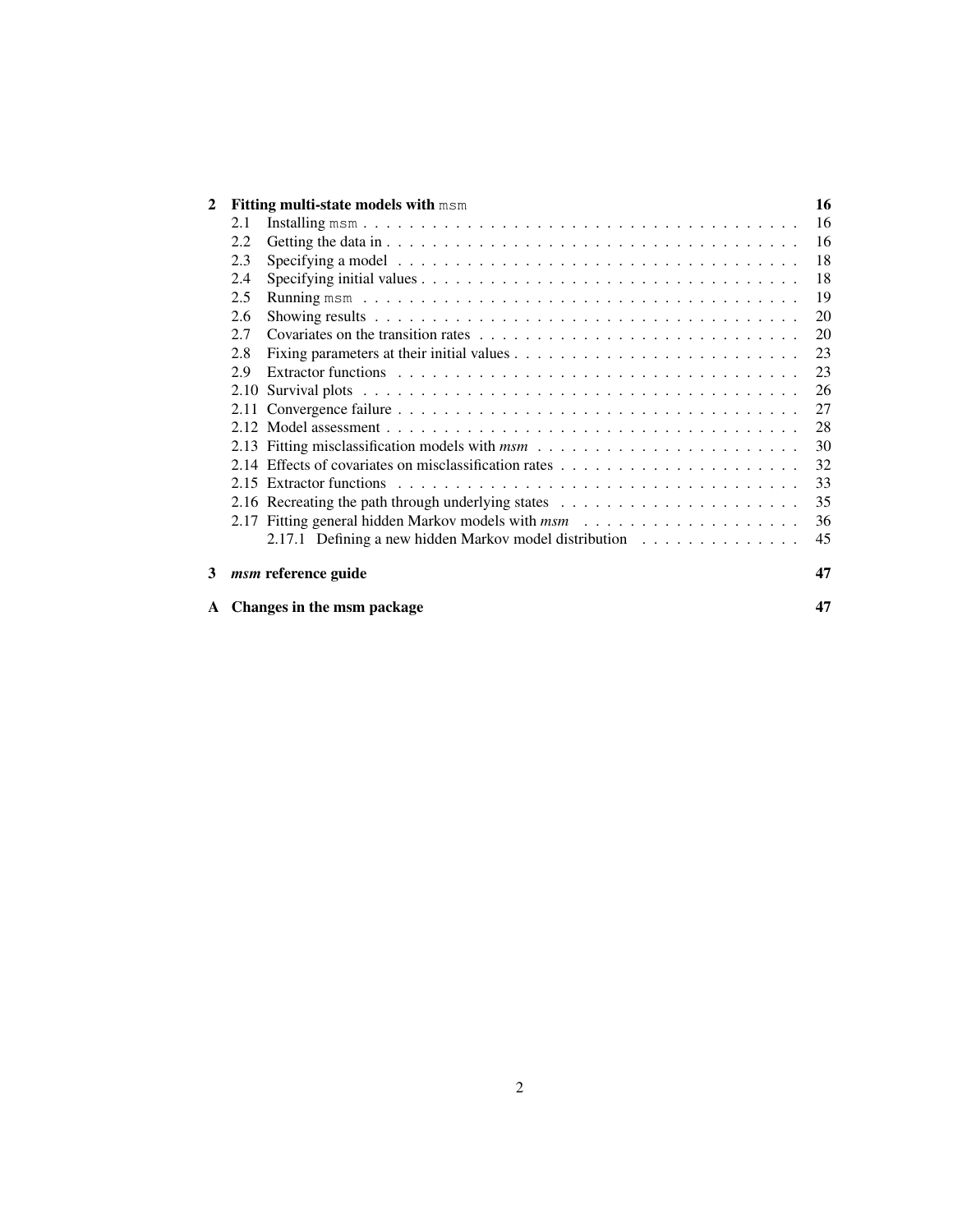## 1 Multi-state models

#### 1.1 Introduction

Figure 1 illustrates a multi-state model in continuous time. Its four states are labelled 1, 2, 3, 4. At a time t the individual is in state  $S(t)$ . The arrows show which transitions are possible between states. The next state to which the individual moves, and the time of the change, are governed by a set of *transition intensities*  $q_{rs}(t, z(t))$  for each pair of states r and s. The intensities may also depend on the time of the process  $t$ , or more generally a set of individual-specific or time-varying explanatory variables  $z(t)$ . The intensity represents the instantaneous risk of moving from state r to state s:

$$
q_{rs}(t, z(t)) = \lim_{\delta t \to 0} P(S(t + \delta t) = s | S(t) = r) / \delta t
$$
\n(1)

The intensities form a matrix Q whose rows sum to zero, so that the diagonal entries are defined by  $q_{rr} = -\sum_{s \neq r} q_{rs}$ . To fit a multi-state model to data, we estimate this transition intensity matrix. We concentrate on *Markov* models here. The Markov assumption is that future evolution only depends on the current state. That is,  $q_{rs}(t, z(t), \mathcal{F}_t)$  is independent of  $\mathcal{F}_t$ , the observation history  $\mathcal{F}_t$  of the process up to the time preceding t. See, for example, Cox and Miller $[1]$  for a thorough introduction to the theory of continuous-time Markov chains.

### 1.2 Disease progression models

The development of the *msm* package was motivated by applications to disease modelling. Many chronic diseases have a natural interpretation in terms of staged progression. Multi-state Markov models in continuous time are often used to model the course of diseases. A commonly-used model is illustrated in Figure 2. This represents a series of successively more severe disease stages, and an 'absorbing' state, often death. The patient may advance into or recover from adjacent disease stages, or die at any disease stage. Observations of the state  $S_i(t)$  are made on a number of individuals i at arbitrary times  $t$ , which may vary between individuals. The stages of disease may be modelled as a homogeneous continuous-time Markov process, with a transition matrix Q, pictured below Figure 2.

A commonly-used model is the *illness-death* model, with three states representing health, illness and death (Figure 3). Transitions are permitted from health to illness, illness to death and health to death. Recovery from illness to health is sometimes also considered.

A wide range of medical situations have been modelled using multi-state methods, for example, screening for abdominal aortic aneurysms (Jackson *et al.*[2]), problems following lung transplantation (Jackson and Sharples[3]), problems following heart transplantation (Sharples[4], Klotz and Sharples[5]), hepatic cancer (Kay[6]), HIV infection and AIDS (Longini *et al.*[7], Satten and Longini[8], Guihenneuc-Jouyaux *et al.*[9], Gentleman *et al.*[10]), diabetic complications (Marshall and Jones[11], Andersen[12]), breast cancer screening (Duffy and Chen[13], Chen *et al.*[14]), cervical cancer screening (Kirby and Spiegelhalter[15]) and liver cirrhosis (Andersen *et al.*[16]). Many of these references also describe the mathematical theory, which will be reviewed in the following sections.

### 1.3 Arbitrary observation times

Longitudinal data from monitoring disease progression are often incomplete in some way. Usually patients are seen at intermittent follow-up visits, at which monitoring information is collected, but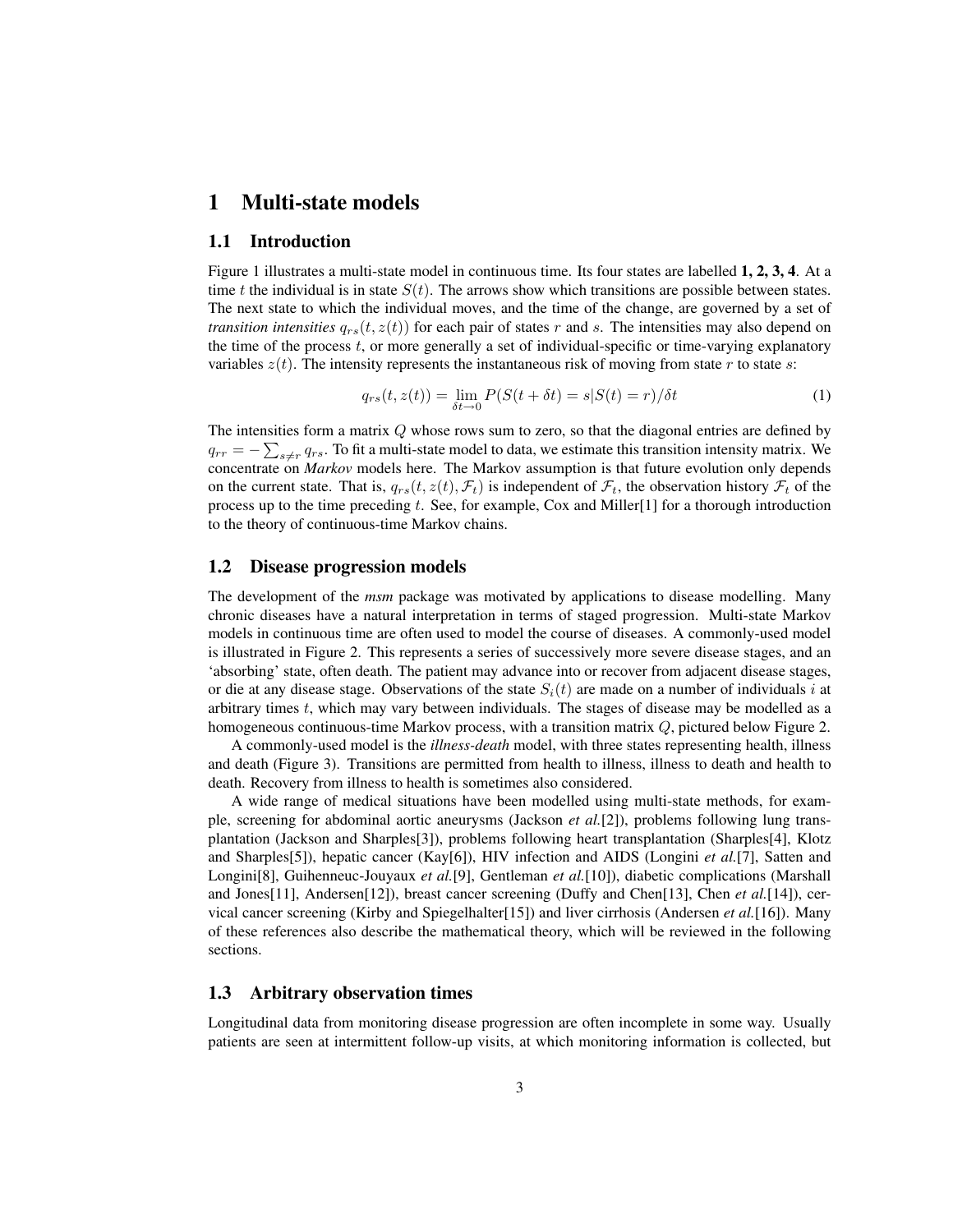

Figure 1: General multi-state model.



Figure 2: General model for disease progression.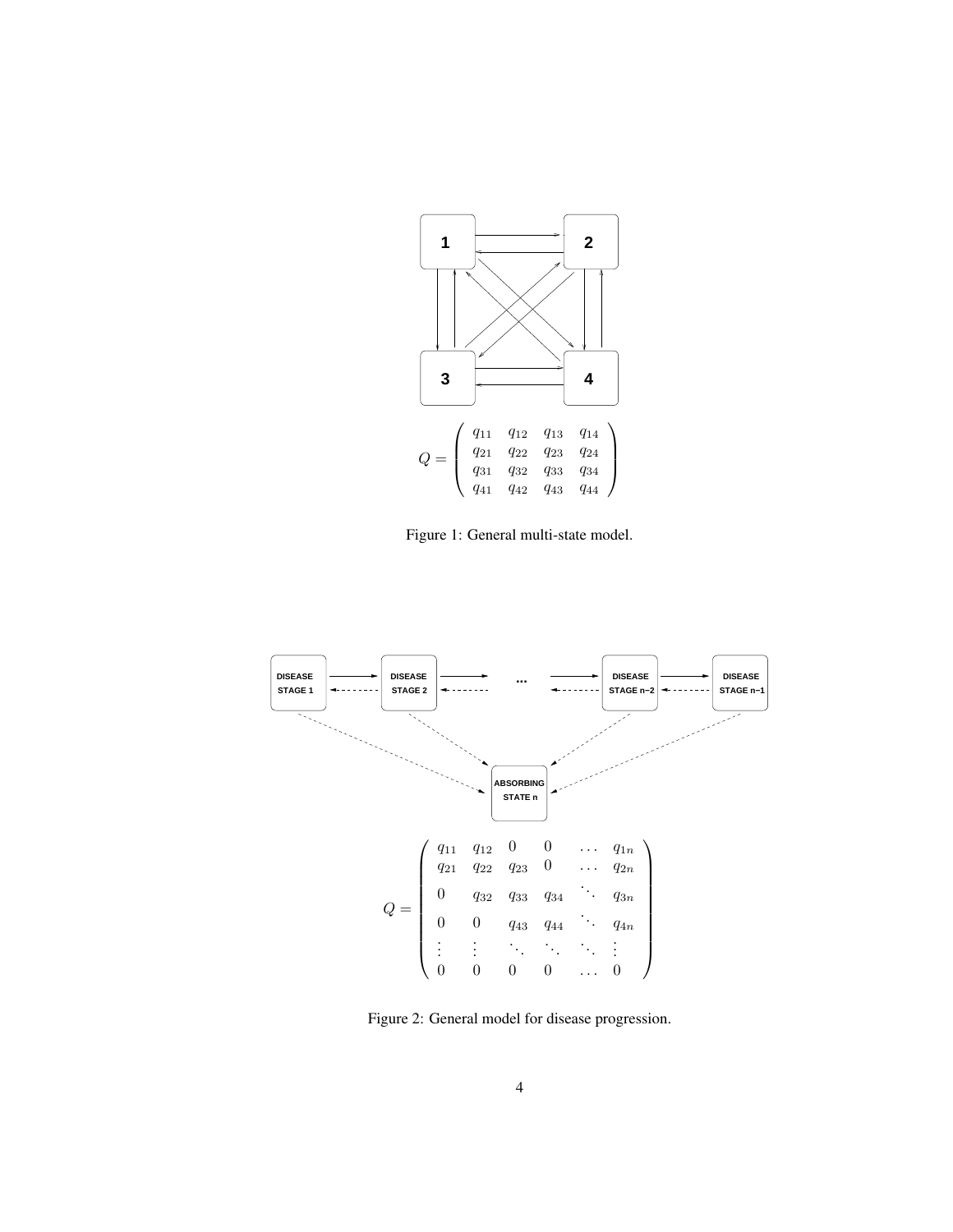information from the periods between visits is not available. Often the exact time of disease onset is unknown. Thus, the changes of state in a multi-state model usually occur at unknown times. Also a subject may only be followed up for a portion of their disease history. A fixed observation schedule may be specified in advance, but in practice times of visits may vary due to patient and hospital pressures. The states of disease progression models often include death. Death times are commonly recorded to within a day. Also observations may be censored. For example, at the end of a study, an individual may be known only to be alive, and in an unknown state.

A typical sampling situation is illustrated in Figure 4. The individual is observed at four occasions through 10 months. The final occasion is the death date which is recorded to within a day. The only other information available is the occupation of states 2, 2, and 1 at respective times 1.5, 3.5 and 5. The times of movement between states and the state occupancy in between the observation times are unknown. Although the patient was in state 3 between 7 and 9 months this was not observed at all.

Informative sampling times To fit a model to longitudinal data with arbitrary sampling times we must consider the reasons why observations were made at the given times. This is analogous to the problem of missing data, where the fact that a particular observation is missing may implicitly give information about the value of that observation. Possible observation schemes include:

- *fixed*. Each patient is observed at fixed intervals specified in advance.
- *random*. The sampling times vary randomly, independently of the current state of the disease.
- *doctor's care*. More severely ill patients are monitored more closely. The next sampling time is chosen on the basis of the current disease state.
- patient *self-selection*. A patient may decide to visit the doctor on occasions when they are in a poor condition.

Grüger *et al.* [17] discussed conditions under which sampling times are *informative*. If a multistate model is fitted, ignoring the information available in the sampling times, then inference may be biased. Mathematically, because the sampling times are often themselves random, they should be modelled along with the observation process  $X_t$ . However the ideal situation is where the joint likelihood for the times and the process is proportional to the likelihood obtained if the sampling times were fixed in advance. Then the parameters of the process can be estimated independently of the parameters of the sampling scheme.

In particular, they showed that fixed, random and doctor's care observation policies are not informative, whereas patient self-selection is informative.

#### 1.4 Likelihood for the multi-state model

Kalbfleisch and Lawless[18] and later Kay [6] described a general method for evaluating the likelihood for a general multi-state model in continuous time, applicable to any form of transition matrix. The only available information is the observed state at a set of times, as in Figure 4. The sampling times are assumed to be non-informative.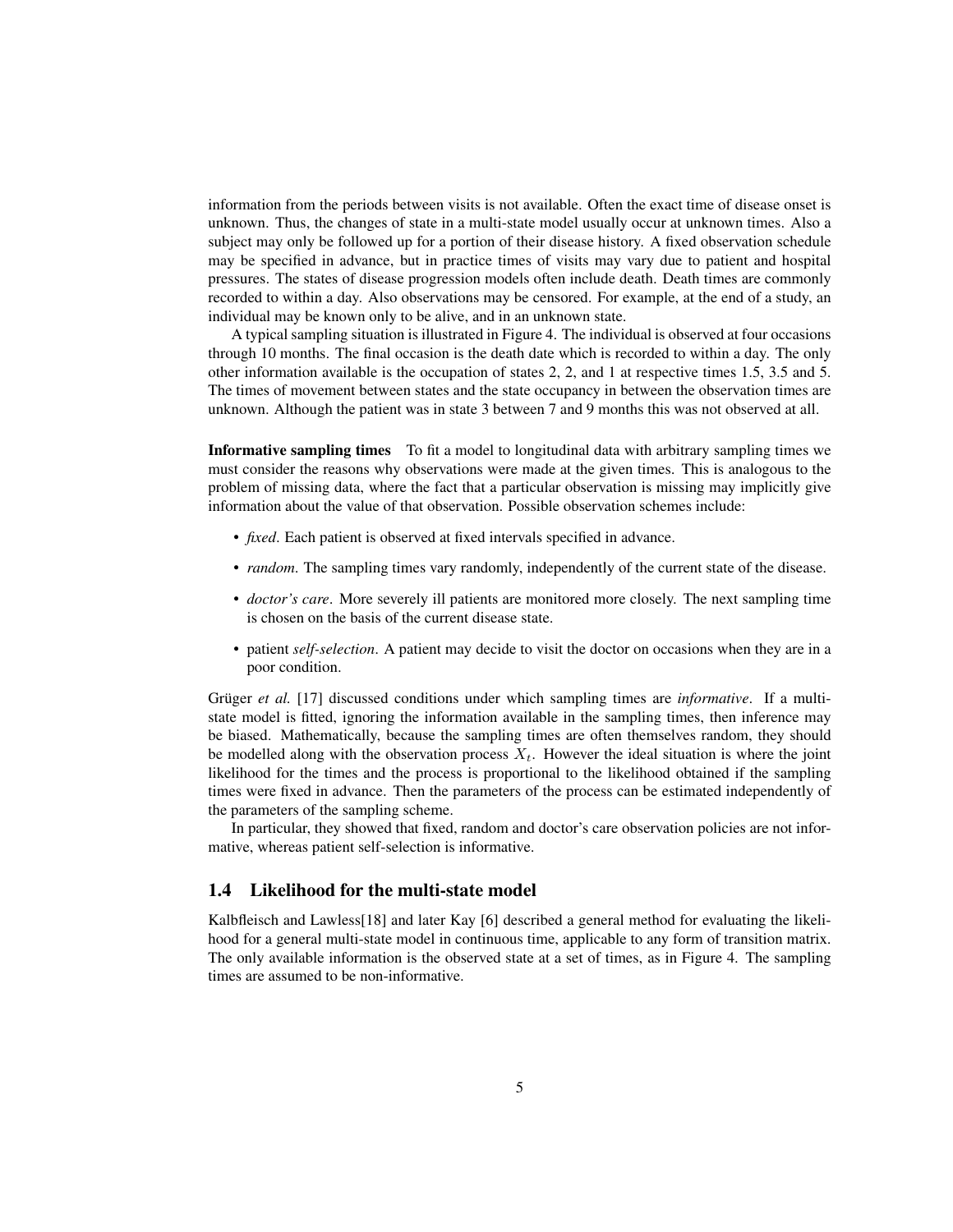

Figure 3: Illness-death model.



Figure 4: Evolution of a multi-state model. The process is observed on four occasions.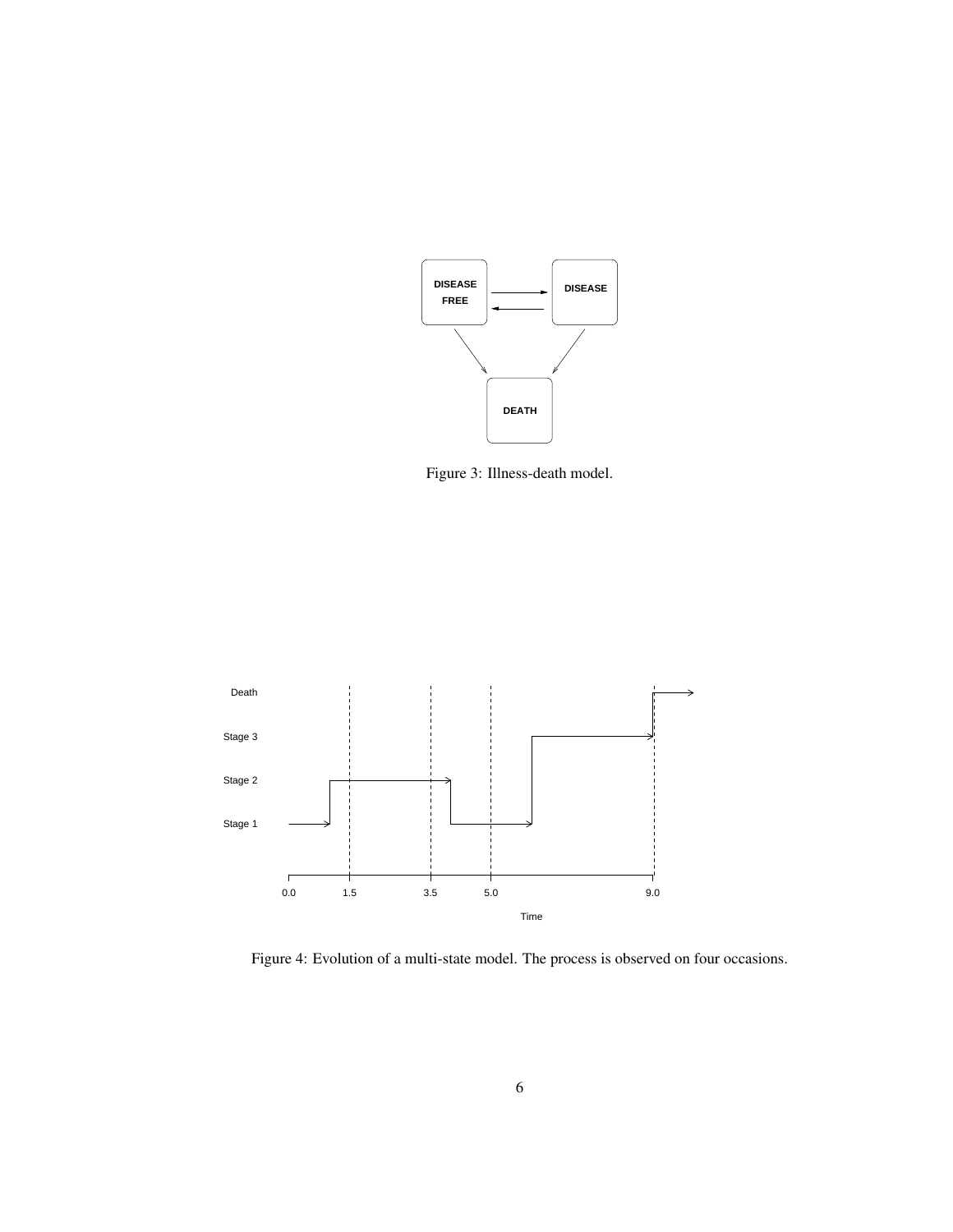Transition probability matrix The likelihood is calculated from the *transition probability matrix*  $P(t)$ . For a time-homogeneous process, the  $(r, s)$  entry of  $P(t)$ ,  $p_{rs}(t)$ , is the probability of being in state s at a time  $t + u$  in the future, given the state at time u is r. It does not say anything about the time of transition from  $r$  to  $s$ , indeed the process may have entered other states between times  $u$ and  $t + u$ .  $P(t)$  can be calculated by taking the matrix exponential of the scaled transition intensity matrix (see, for example, Cox and Miller [1]).

$$
P(t) = \exp(tQ) \tag{2}
$$

For simpler models, it is feasible to calculate an analytic expression for each element of  $P(t)$  in terms of Q. This is generally faster and avoids the potential numerical instability of calculating the matrix exponential. Symbolic algebra sofware, such as Mathematica, can be helpful for obtaining these expressions. For example, the three-state illness-death model with no recovery has a transition intensity matrix of

$$
Q = \left(\begin{array}{ccc} -(q_{12} + q_{13}) & q_{12} & q_{13} \\ 0 & -q_{23} & q_{23} \\ 0 & 0 & 0 \end{array}\right)
$$

The corresponding time  $t$  transition probabilities are

$$
p_{00}(t) = e^{-(q_{12}+q_{13})t}
$$
  
\n
$$
p_{01}(t) = \begin{cases} \frac{q_{12}(-1+e^{(q_{12}+q_{13}-q_{23})t})e^{-(q_{12}+q_{13})t}}{(q_{12}+q_{13}-q_{23})} & (q_{12}+q_{13}\neq q_{23})\\ \frac{q_{12}te^{(-(q_{12}+q_{13})t}}{q_{12}+q_{13}-q_{23}} & (q_{12}+q_{13}=q_{23}) \end{cases}
$$
  
\n
$$
p_{02}(t) = \begin{cases} \frac{1+(-q_{13}+q_{23})e^{-(q_{12}+q_{13})t}}{q_{12}+q_{13}-q_{23}} - \frac{q_{12}e^{-q_{23}t}}{q_{12}+q_{13}-q_{23}} & (q_{12}+q_{13}\neq q_{23})\\ (-1+e^{(q_{12}+q_{13})t} - q_{12}t)e^{-(q_{12}+q_{13})t} & (q_{12}+q_{13}=q_{23}) \end{cases}
$$
  
\n
$$
p_{10}(t) = 0
$$
  
\n
$$
p_{11}(t) = e^{-q_{23}t}
$$
  
\n
$$
p_{20}(t) = 1 - e^{-q_{23}t}
$$
  
\n
$$
p_{20}(t) = 0
$$
  
\n
$$
p_{21}(t) = 0
$$
  
\n
$$
p_{22}(t) = 1
$$

The *msm* package calculates  $P(t)$  analytically for selected 2, 3, 4 and 5-state models. These models are illustrated in Figures 5–8. Notice that the states are not labelled in these figures. Each graph can correspond to several different Q matrices, depending on how the states are labelled. For example, Figure 1 a) illustrates the model defined by either  $Q = \begin{pmatrix} -q_{12} & q_{12} \\ 0 & 0 \end{pmatrix}$  or  $Q = \begin{pmatrix} 0 & 0 \\ q_{21} & -q_{21} \end{pmatrix}$ .

**Likelihood for intermittently-observed processes** Suppose  $i$  indexes  $M$  individuals. The data for individual i consist of a series of times  $(t_{i1},...,t_{in_i})$  and corresponding states  $(S(t_{i1}),...,S(t_{in_i})).$ Consider a general multi state model, with a pair of successive observed disease states  $S(t_j)$ ,  $S(t_{j+1})$ at times  $t_j, t_{j+1}$ . The contribution to the likelihood from this pair of states is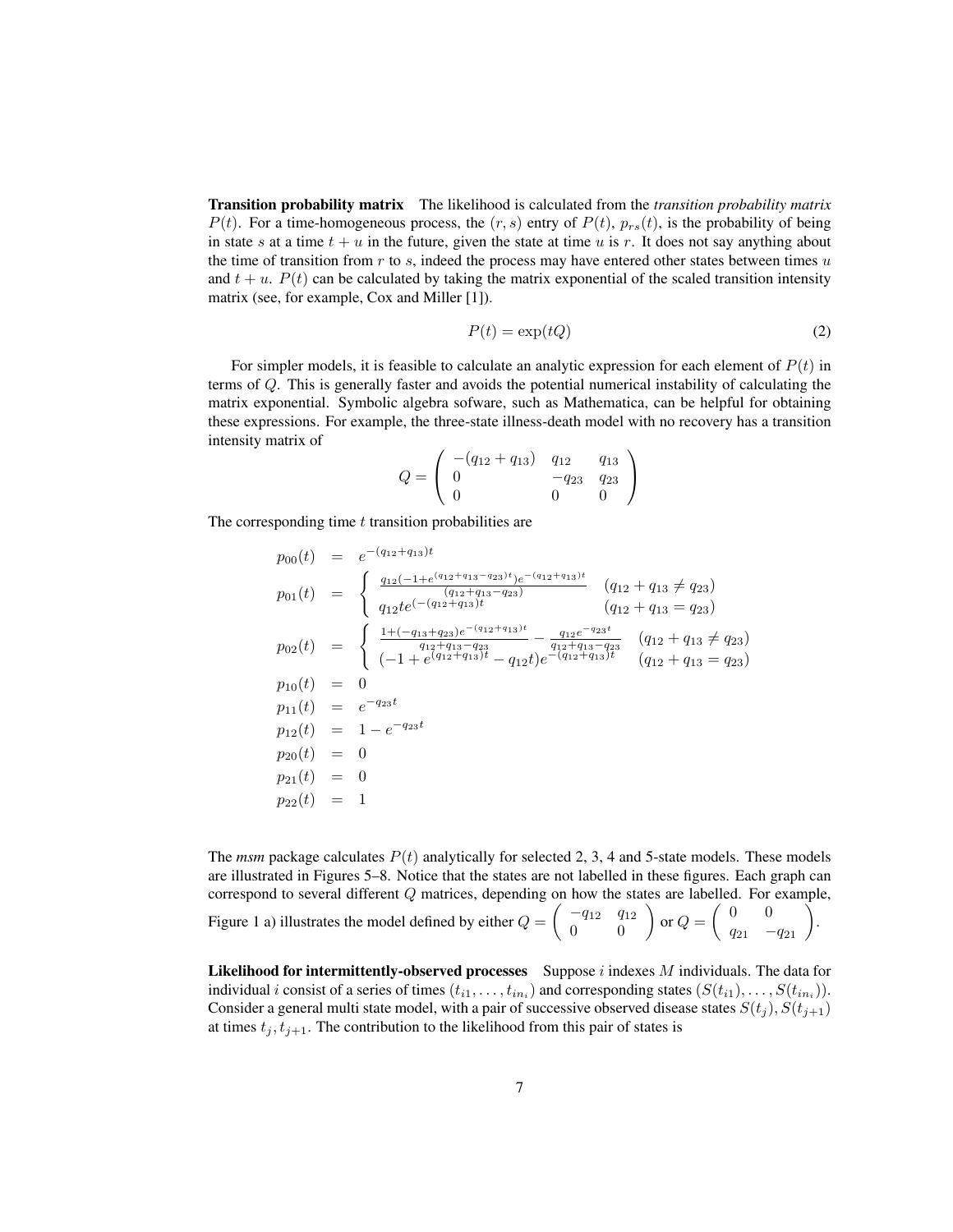

Figure 5: Two-state models fitted using analytic  $P(t)$  matrices in *msm*. Implemented for all permutations of state labels 1, 2.



Figure 6: Three-state models fitted using analytic P(t) matrices in *msm*. Implemented for all permutations of state labels 1, 2, 3.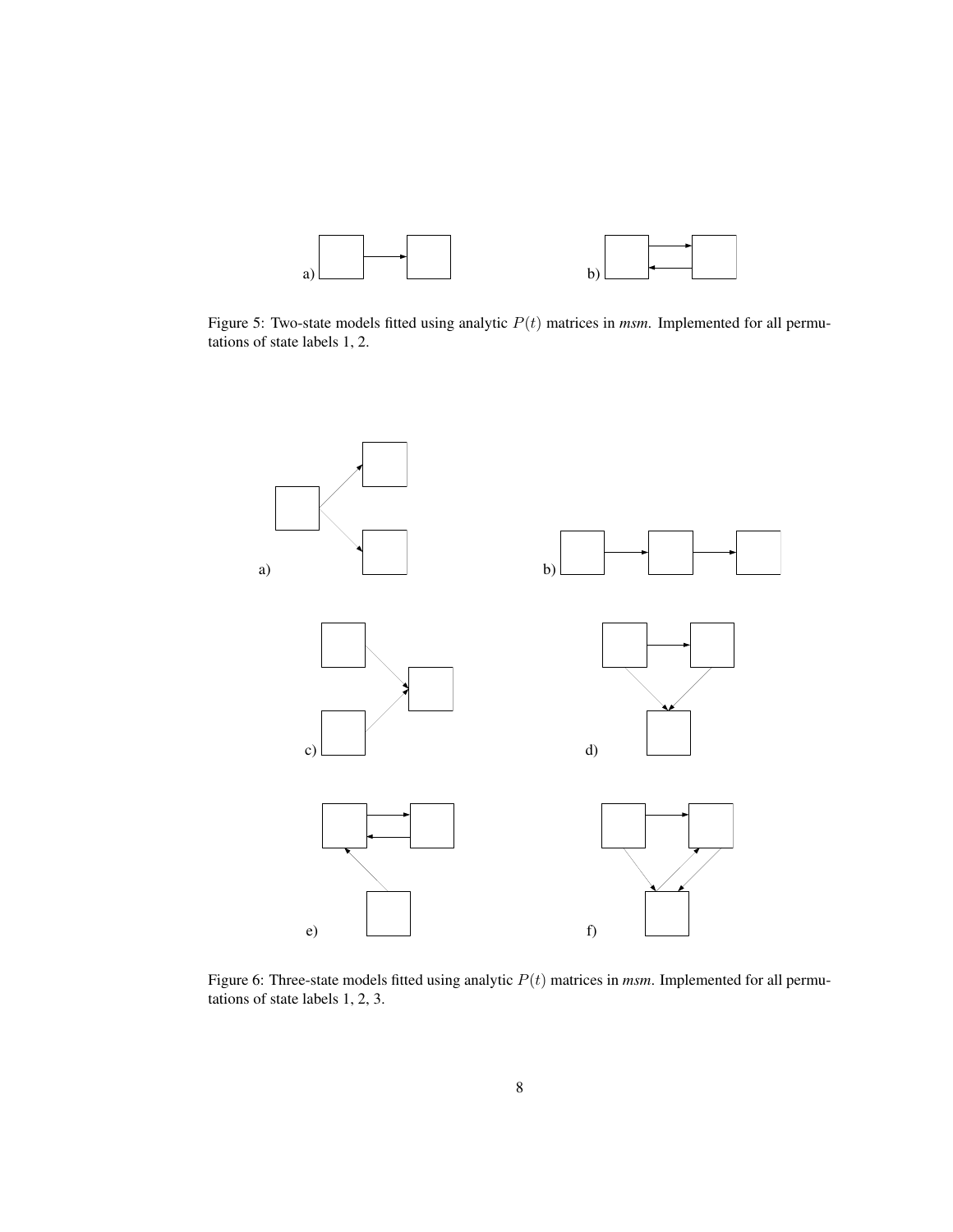

Figure 7: Four-state models fitted using analytic  $P(t)$  matrices in *msm*. Implemented for all permutations of state labels 1, 2, 3, 4.



Figure 8: Five-state models fitted using analytic P(t) matrices in *msm*. Implemented for all permutations of state labels 1, 2, 3, 4, 5.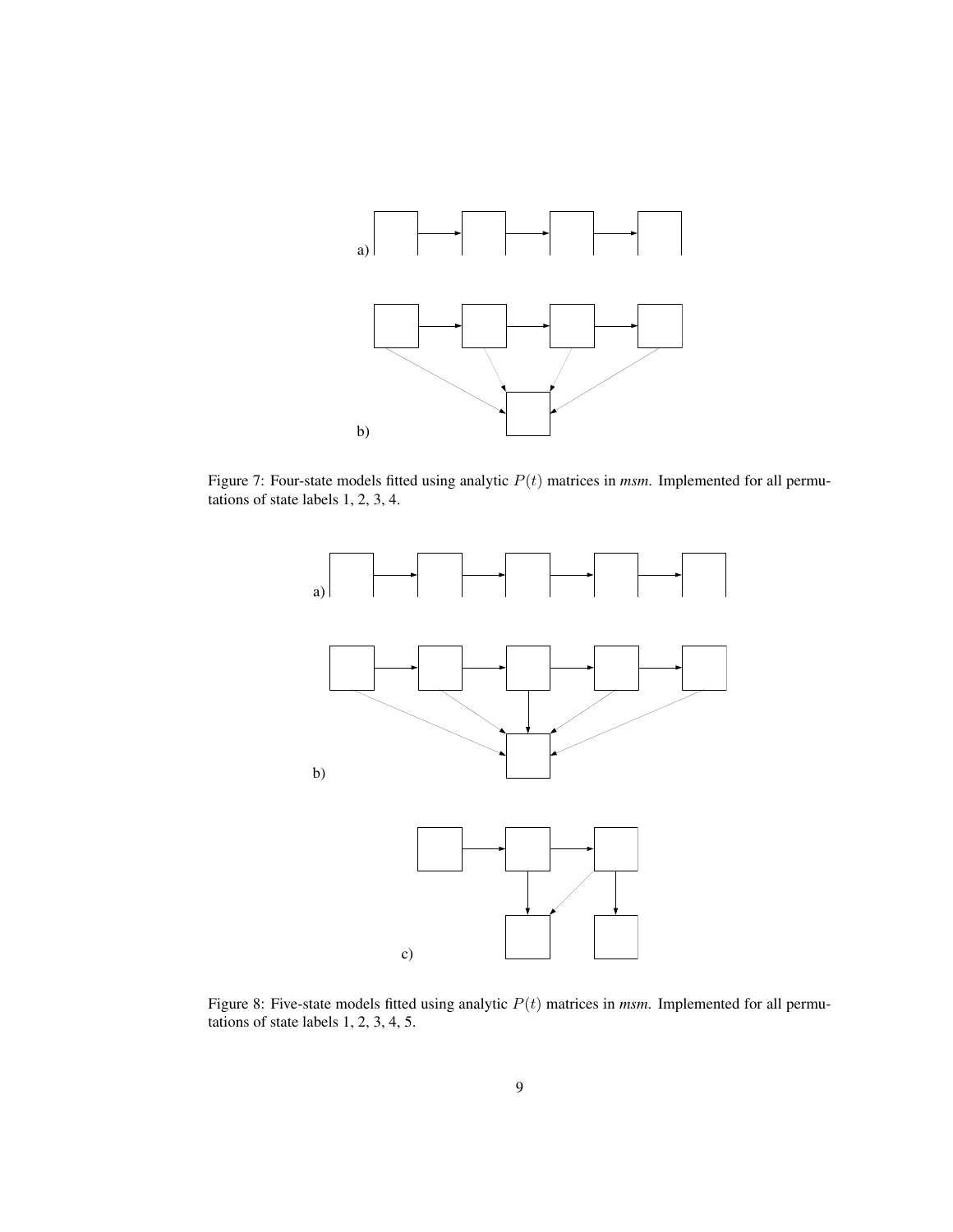$$
L_{i,j} = p_{S(t_j)S(t_{j+1})}(t_{j+1} - t_j)
$$
\n(3)

This is the entry of the transition matrix  $P(t)$  at the  $S(t<sub>j</sub>)$ th row and  $S(t<sub>j+1</sub>)$ th column, evaluated at  $t = t_{j+1} - t_j.$ 

The full likelihood  $L(Q)$  is the product of all such terms  $L_{i,j}$  over all individuals and all transitions. It depends on the unknown transition matrix  $Q$ , which was used to determine  $P(t)$ .

Death states In observational studies of chronic diseases, it is common that the time of death is known, but the state on the previous instant before death is unknown. If  $S(t_{i+1}) = D$  is such a death state, then the contribution to the likelihood is summed over the unknown state  $m$  on the day before death:

$$
L_{i,j} = \sum_{m \neq D} p_{S(t_j),m}(t_{j+1} - t_j) q_{m,D}
$$
\n(4)

assuming a time unit of days. The sum is taken over all possible states  $m$  which can be visited between  $S(t_i)$  and D.

**Exactly observed transition times** If the times  $(t_{i1}, \ldots, t_{in_i})$  had been the *exact* transition times between the states, with no transitions between the observation times, then the contributions would be of the form

$$
L_{i,j} = p_{S(t_j)S(t_j)}(t_{j+1} - t_j)q_{S(t_j)S(t_{j+1})}
$$
\n(5)

since the state is assumed to be  $S(t_j)$  throughout the interval between  $t_j$  and  $t_{j+1}$  with a known transition to state  $S(t_{j+1})$  at  $t_{j+1}$ .

Censoring At the end of some chronic disease studies, patients are known to be alive but in an unknown state. For such a censored observation  $S(t_{i+1})$ , known only to be a state in the set C, the equivalent contribution to the likelihood is

$$
L_{i,j} = \sum_{m \in C} p_{S(t_j),m}(t_{j+1} - t_j)
$$
 (6)

More generally, suppose every observation from a particular individual is censored. Observations  $1, 2, \ldots n_i$  are known only to be in the sets  $C_1, C_2, \ldots, C_{n_i}$  respectively. The likelihood for this individual is a sum of the likelihoods of all possible paths through the unobserved states.

$$
L_i = \sum_{s_{n_i} \in C_{n_i}} \dots \sum_{s_2 \in C_2} \sum_{s_1 \in C_1} p_{s_1 s_2} (t_2 - t_1) p_{s_2 s_3} (t_3 - t_2) \dots p_{s_{n_i - 1} s_{n_i}} (t_{n_i} - t_{n_i - 1}) \tag{7}
$$

Suppose the states comprising the set  $C_j$  are  $c_1^{(j)}, \ldots, c_{m_j}^{(j)}$ . This likelihood can also be written as a matrix product, say,

$$
L_i = \mathbf{1}^T P^{1,2} P^{2,3} \dots P^{n_i - 1, n_i} \mathbf{1}
$$
\n(8)

where  $P^{j-1,j}$  is a  $m_{j-1} \times m_j$  matrix with  $(r, s)$  entry  $p_{c_r^{(j-1)}c_s^{(j)}}(t_j - t_{j-1})$ , and 1 is the vector of ones.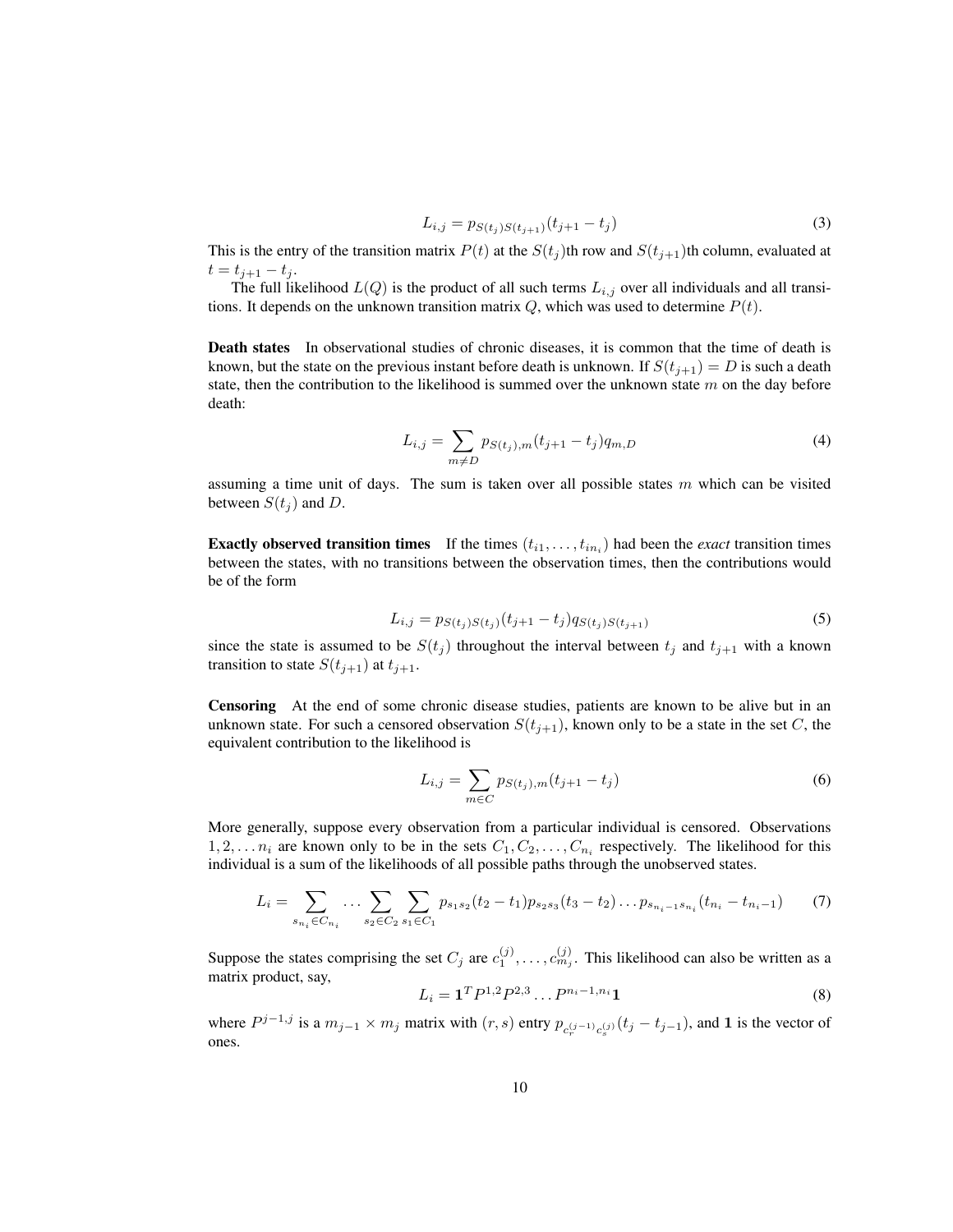The *msm* package allows multi-state models to be fitted to data from processes with arbitrary observation times, exactly-observed transition times, "death" states and censored states, or a mixture of these schemes.

## 1.5 Covariates

The relation of constant or time-varying characteristics of individuals to their transition rates is often of interest in a multi-state model. Explanatory variables for a particular transition intensity can be investigated by modelling the intensity as a function of these variables. Marshall and Jones [11] described a form of a *proportional hazards* model, where the transition intensity matrix elements  $q_{rs}$ which are of interest can be replaced by

$$
q_{rs}(z(t)) = q_{rs}^{(0)} \exp(\beta_{rs}^T z(t))
$$

The new Q is then used to determine the likelihood. If the covariates  $z(t)$  are time dependent, the contributions to the likelihood of the form  $p_{rs}(t - u)$  are replaced by

$$
p_{rs}(t-u,z(u))
$$

although this requires that the value of the covariate is known at every observation time  $u$ . Sometimes covariates are observed at different times to the main response, for example recurrent disease events or other biological markers. In some of these cases it could be assumed that the covariate is a step function which remains constant between its observation times. The *msm* package allows individualspecific or time dependent covariates to be fitted to transition intensities. Time-dependent covariates are assumed to be known at the same time as the main response, and constant between observation times of the main response.

Marshall and Jones [11] described likelihood ratio and Wald tests for covariate selection and testing hypotheses, for example whether the effect of a covariate is the same for all forward transitions in a disease progression model.

#### 1.6 Hidden Markov models

In a *hidden Markov model* (HMM) the states of the Markov chain are not observed. The observed data are governed by some probability distribution (the *emission* distribution) conditionally on the unobserved state. The evolution of the underlying Markov chain is governed by a transition intensity matrix  $Q$  as before. (Figure 9). Hidden Markov models are mixture models, where observations are generated from a certain number of unknown distributions. However the distribution changes through time according to states of a hidden Markov chain. This class of model is commonly used in areas such as speech and signal processing [19] and the analysis of biological sequence data [20]. In engineering and biological sequencing applications, the Markov process usually evolves over an equally-spaced, discrete 'time' space. Therefore most of the theory of HMM estimation was developed for discrete-time models.

HMMs have less frequently been used in medicine, where continuous time processes are often more suitable. A disease process evolves in continuous time, and patients are often monitored at irregular and differing intervals. These models are suitable for estimating population quantities for chronic diseases which have a natural staged interpretation, but which can only be diagnosed by an error-prone marker. The *msm* package can fit continuous-time hidden Markov models with a variety of emission distributions.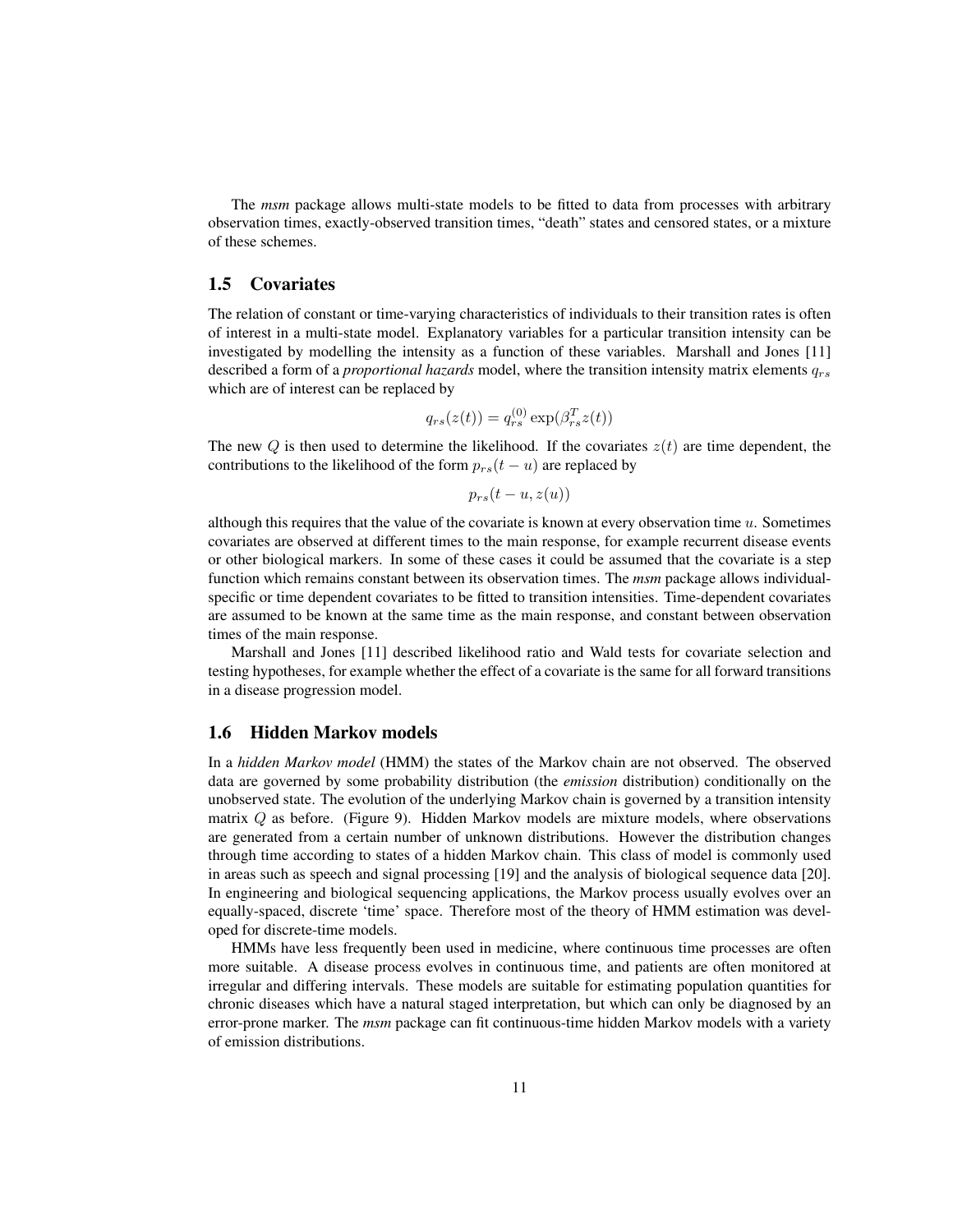

Figure 9: A hidden Markov model in continuous time. Observed states are generated conditionally on an underlying Markov process.

#### 1.6.1 Misclassification models

An example of a hidden Markov model is a multi-state model with misclassification. Here the observed data are states, assumed to be misclassifications of the true, underlying states.

For example, consider a disease progression model with at least a disease-free and a disease state. When screening for the presence of the disease, the screening process can sometimes be subject to error. Then the Markov disease process  $S_i(t)$  for individual i is not observed directly, but through realisations  $O_i(t)$ . The quality of a diagnostic test is often measured by the probabilities that the true and observed states are equal,  $Pr(O_i(t) = r | S_i(t) = r)$ . Where r represents a 'positive' disease state, this is the *sensitivity*, or the probability that a true positive is detected by the test. Where r represents a 'negative' or disease-free state, this represents the *specificity*, or the probability that, given the condition of interest is absent, the test produces a negative result.

As an extension to the simple multi-state model described in section 1, the *msm* package can fit a general multi-state model with misclassification. For patient i, observation time  $t_{ij}$ , observed states  $O_{ij}$  are generated conditionally on true states  $S_{ij}$  according to a *misclassification matrix* E. This is a  $n \times n$  matrix, whose  $(r, s)$  entry is

$$
e_{rs} = Pr(O(t_{ij}) = s | S(t_{ij}) = r),
$$
\n(9)

which we first assume to be independent of time  $t$ . Analogously to the entries of  $Q$ , some of the  $e_{rs}$  may be fixed to reflect knowledge of the diagnosis process. For example, the probability of misclassification may be negligibly small for non-adjacent states of disease. Thus the progression through underlying states is governed by the transition intensity matrix  $Q$ , while the observation process of the underlying states is governed by the misclassification matrix E.

To investigate explanatory variables  $w(t)$  for the probability of misclassification  $e_{rs}$  for each pair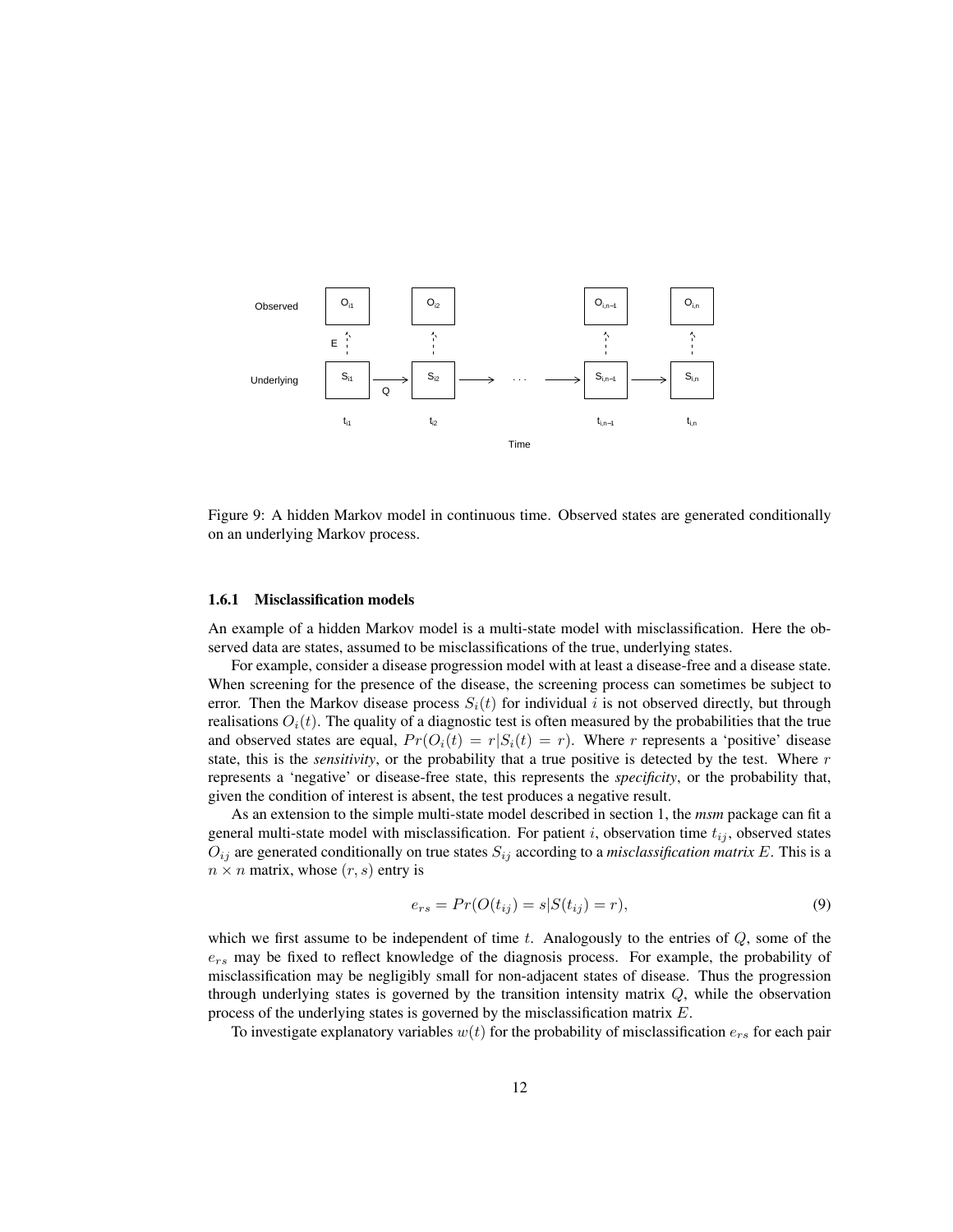of states r and s, a logistic model can be used,

$$
\log \frac{e_{rs}(t)}{1 - e_{rs}(t)} = \gamma_{rs}^T w(t). \tag{10}
$$

#### 1.6.2 General hidden Markov model

Consider now a general hidden Markov model in continuous time. The true state of the model  $S_{ij}$ evolves as an unobserved Markov process. Observed data  $y_{ij}$  are generated conditionally true states  $S_{ij} = 1, 2, \ldots, n$  according to a set of distributions  $f_1(y|\theta_1, \gamma_1), f_2(y|\theta_2, \gamma_2), \ldots, f_n(y|\theta_n, \gamma_n),$ respectively.  $\theta_r$  is a vector of parameters for the state r distribution. One or more of these parameters may depend on explanatory variables through a link-transformed linear model with coefficients  $\gamma_r$ .

#### 1.6.3 Likelihood for general hidden Markov models

A type of EM algorithm known as the *Baum-Welch* or *forward-backward* algorithm [21, 22], is commonly used for hidden Markov model estimation in discrete-time applications. See, for example, Durbin *et al.*[20], Albert [23]. A generalisation of this algorithm to continuous time was described by Bureau *et al.*[24].

The *msm* package uses a direct method of calculating likelihoods in discrete or continuous time based on matrix products. This type of method has been described by Macdonald and Zucchini [25, pp. 77–79], Lindsey [26, p.73] and Guttorp [27]. Satten and Longini [8] used this method to calculate likelihoods for a hidden Markov model in continuous time with observations of a continuous marker generated conditionally on underlying discrete states.

Patient *i*'s contribution to the likelihood is

$$
L_i = Pr(y_{i1},...,y_{im_i})
$$
  
=  $\sum Pr(y_{i1},...,y_{im_i}|S_{i1},...,S_{im_i}) Pr(S_{i1},...,S_{im_i})$  (11)

where the sum is taken over all possible paths of underlying states  $S_{i1}, \ldots, S_{im_i}$ . Assume that the observed states are conditionally independent given the values of the underlying states. Also assume the Markov property,  $Pr(S_{ij} | S_{i,j-1}, \ldots, S_{i1}) = Pr(S_{ij} | S_{i,j-1})$ . Then the contribution  $L_i$  can be written as a product of matrices, as follows. To derive this matrix product, decompose the overall sum in equation 11 into sums over each underlying state. The sum is accumulated over the unknown first state, the unknown second state, and so on until the unknown final state:

$$
L_{i} = \sum_{S_{i1}} Pr(y_{i1}|S_{i1}) Pr(S_{i1}) \sum_{S_{i2}} Pr(y_{i2}|S_{i2}) Pr(S_{i2}|S_{i1}) \sum_{S_{i3}} Pr(y_{i3}|S_{i3}) Pr(S_{i3}|S_{i2})
$$

$$
\cdots \sum_{S_{im_{i}}} Pr(y_{im_{i}}|S_{im_{i}}) Pr(S_{im_{i}}|S_{in_{i-1}})
$$
(12)

where  $Pr(y_{ij} | S_{ij})$  is the emission probability density. For misclassification models, this is the misclassification probability  $e_{S_{ij}O_{ij}}$ . For general hidden Markov models, this is the probability density  $f_{S_{ij}}(y_{ij}|\theta_{S_{ij}}, \gamma_{S_{ij}})$ .  $Pr(S_{i,j+1}|S_{ij})$  is the  $(S_{ij}, S_{i,j+1})$  entry of the Markov chain transition matrix  $P(t)$  evaluated at  $t = t_{i,j+1} - t_{ij}$ . Let f be the vector with r element the product of the initial state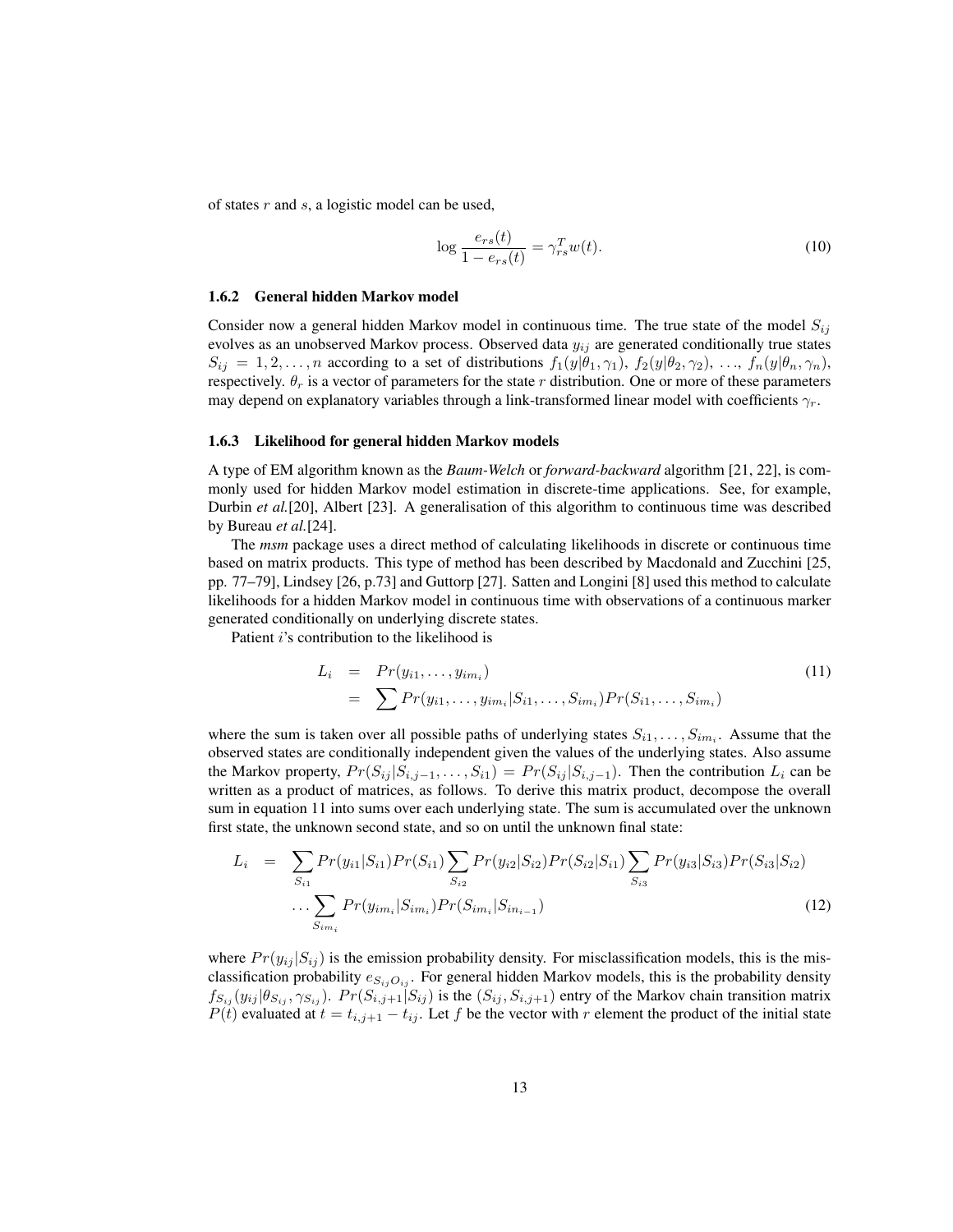occupation probability  $Pr(S_{i1} = r)$  and  $Pr(y_{i1}|r)$ , and let 1 be a column vector consisting of ones. For  $j = 2, \ldots, m_i$  let  $T_{ij}$  be the  $n \times n$  matrix with  $(r, s)$  entry

$$
Pr(y_{ij}|s)p_{rs}(t_{ij}-t_{i,j-1})
$$

Then subject i's likelihood contribution is

$$
L_i = f T_{i2} T_{i3}, \dots T_{im_i} \mathbf{1}
$$
\n<sup>(13)</sup>

If  $S(t_i) = D$  is an absorbing state such as death, measured without error, whose entry time is known exactly, then the contribution to the likelihood is summed over the unknown state at the previous instant before death. the day before entry. The  $(r, s)$  entry of  $T_{ij}$  is then

$$
p_{rs}(t_j - t_{j-1})q_{s,D}
$$

Section 2.13 describes how to fit multi-state models with misclassification using the *msm* package, and Section 2.17 describes how to apply general hidden Markov models.

#### 1.6.4 Example of a general hidden Markov model

Jackson and Sharples  $[3]$  described a model for  $FEV<sub>1</sub>$  (forced expiratory volume in 1 second) in recipients of lung transplants. These patients were at risk of BOS (bronchiolitis obliterans syndrome), a progressive, chronic deterioration in lung function. In this example, BOS was modelled as a discrete, staged process, a model of the form illustrated in Figure 2, with 4 states. State 1 represents absence of BOS. State 1 BOS is roughly defined as a sustained drop below 80% below baseline  $FEV<sub>1</sub>$ , while state 2 BOS is a sustained drop below 65% baseline.  $FEV<sub>1</sub>$  is measured as a percentage of a baseline value for each individual, determined in the first six months after transplant, and assumed to be 100% baseline at six months.

As  $FEV<sub>1</sub>$  is subject to high short-term variability due to acute events and natural fluctuations, the exact BOS state at each observation time is difficult to determine. Therefore, a hidden Markov model for  $FEV<sub>1</sub>$ , conditionally on underlying BOS states, was used to model the natural history of the disease. Discrete states are appropriate as onset is often sudden.

**Model 1** Jackson [28] considered models for these data where  $FEV_1$  were Normally distributed, with an unknown mean and variance conditionally each state (14). This model seeks the most likely location for the within-state  $FEV<sub>1</sub>$  means.

$$
y_{ij}|\{S_{ij} = k\} \sim N(\mu_k + \beta x_{ij}, \sigma_k^2)
$$
\n(14)

**Model 2** Jackson and Sharples [3] used a more complex two-level model for  $FEV_1$  measurements. Level 1 (15) represents the short-term fluctuation error of the marker around its underlying continuous value  $y_{ij}^{hid}$ . Level 2 (16) represents the distribution of  $y_{ij}^{hid}$  conditionally on each underlying state, as follows.  $\lambda$ 

$$
y_{ij}|y_{ij}^{hid} \qquad \sim N(y_{ij}^{hid} + \beta x_{ij}, \sigma_{\epsilon}^2) \tag{15}
$$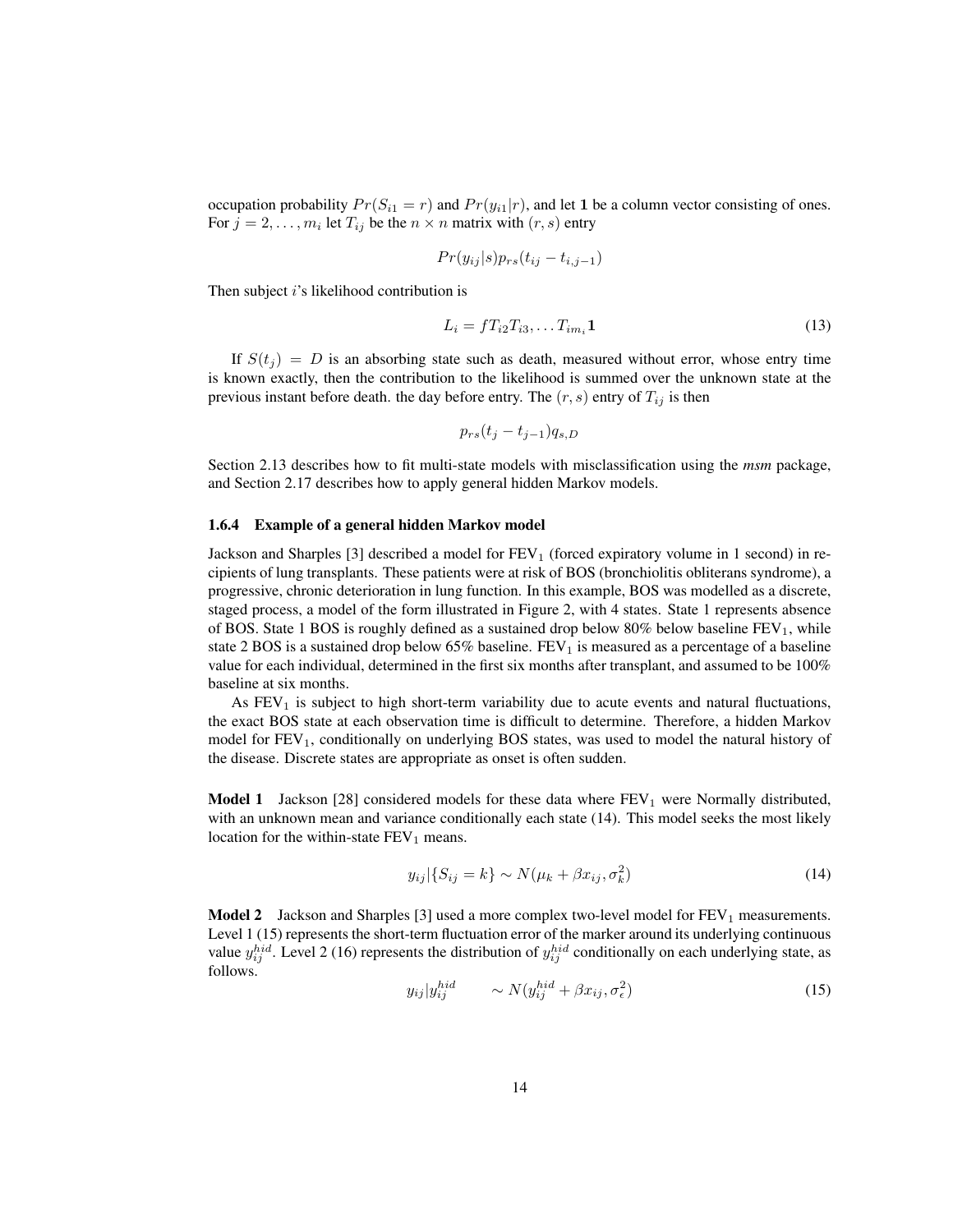$$
y_{ij}^{hid}|S_{ij} \sim \begin{cases} \text{State} & \text{Three state model} \\ S_{ij} = 0 & N(\mu_0, \sigma_0^2)I_{[80,\infty)} \\ S_{ij} = 1 & N(\mu_1, \sigma_1^2)I_{(0,80)} \\ S_{ij} = 2 & (\text{death}) \end{cases} \begin{cases} W(\mu_0, \sigma_0^2)I_{[80,\infty)} \\ Uniform(65,80) \\ N(\mu_2, \sigma_2^2)I_{(0,65)} \\ (16) \\ S_{ij} = 3 \end{cases} \tag{16}
$$

Integrating over  $y_{ij}^{hid}$  gives an explicit distribution for  $y_{ij}$  conditionally on each underlying state (given in Section 2.17, Table 1). Similar distributions were originally applied by Satten and Longini [8] to modelling the progression through discrete, unobserved HIV disease states using continuous CD4 cell counts. The *msm* package includes density, quantile, cumulative density and random number generation functions for these distributions.

In both models 1 and 2, the term  $\beta x_{ij}$  models the short-term fluctuation of the marker in terms of acute events.  $x_{ij}$  is an indicator for the occurrence of an acute rejection or infection episode within 14 days of the observation of  $FEV<sub>1</sub>$ .

Section 2.17 describes how these and more general hidden Markov models can be fitted with the *msm* package.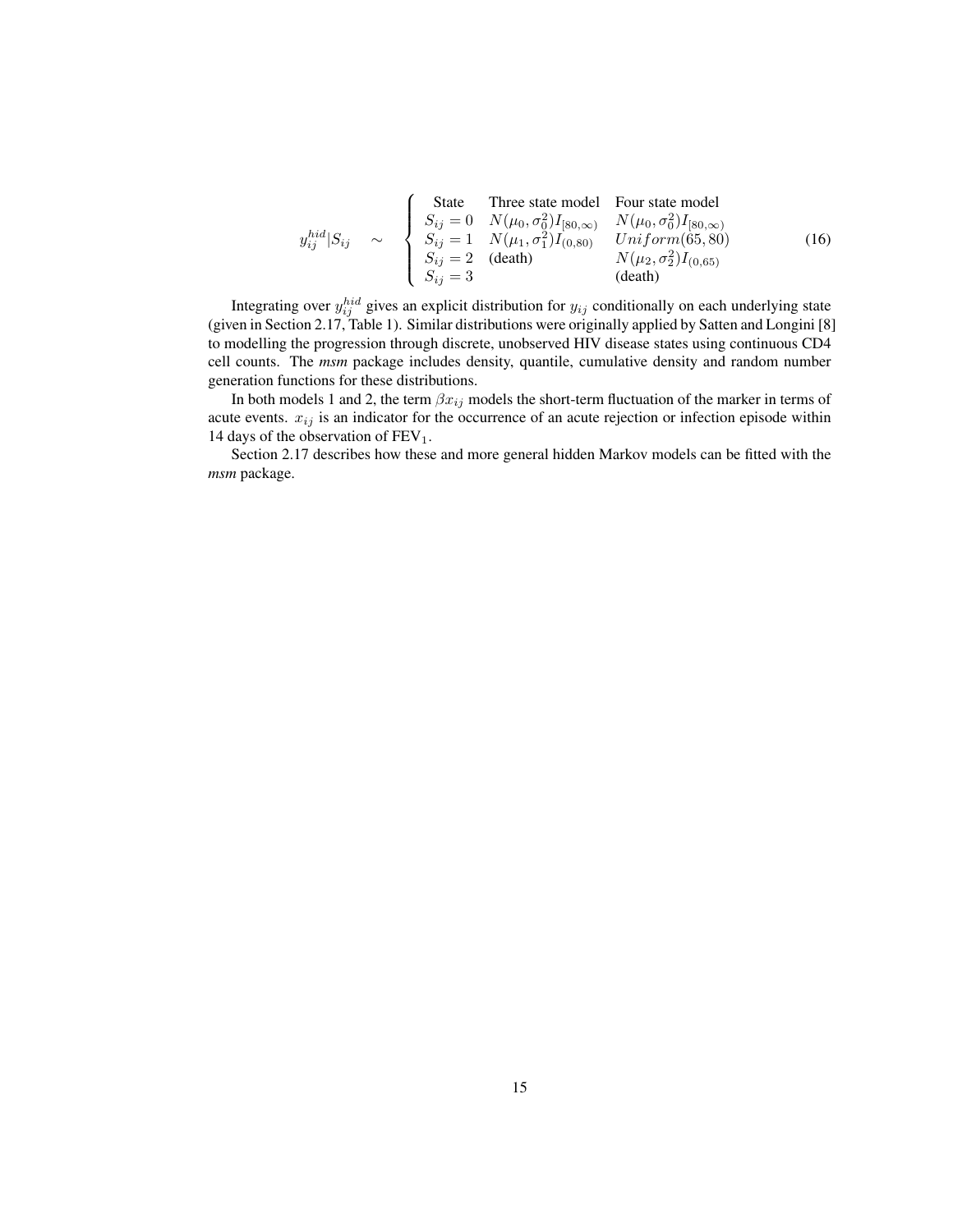# 2 Fitting multi-state models with msm

*msm* is a package of functions for multi-state modelling using the R statistical software. The msm function itself implements maximum-likelihood estimation for general multi-state Markov or hidden Markov models in continuous time. We illustrate its use with a set of data from monitoring heart transplant patients. Throughout this section ">" indicates the R command prompt, slanted typewriter text indicates R commands, and typewriter text R output.

### 2.1 Installing msm

The easiest way to install the *msm* package on a computer connected to the Internet is to run the R command:

```
install.packages("msm")
```
This downloads *msm* from the CRAN archive of contributed R packages (cran.r-project.org or one of its mirrors) and installs it to the default R system library. To install to a different location, for example if you are a normal user with no administrative privileges, create a directory in which R packages are to be stored, say, /your/library/dir, and run

install.packages("msm", lib='/your/library/dir')

After *msm* has been installed, its functions can be made visible in an R session by

```
> library(msm)
```
or, if it has been installed into a non-default library,

```
library(msm, lib.loc='/your/library/dir')
```
## 2.2 Getting the data in

The data are specified as a series of observations, grouped by patient. At minimum there should be a data frame with variables indicating

- the time of the observation,
- the observed state of the process.

If the data do not also contain

• the subject identification number,

then all the observations are assumed to be from the same subject. The subject ID does not need to be numeric, but data must be grouped by subject, and observations must be ordered by time within subjects. An example data set, taken from monitoring a set of heart transplant recipients, is provided with *msm*. Sharples *et al.* [29] studied the progression of coronary allograft vasculopathy (CAV), a post-transplant deterioration of the arterial walls, using these data. Risk factors and the accuracy of the screening test were investigated using multi-state Markov and hidden Markov models.

This data set can be made available to the current R session by issuing the command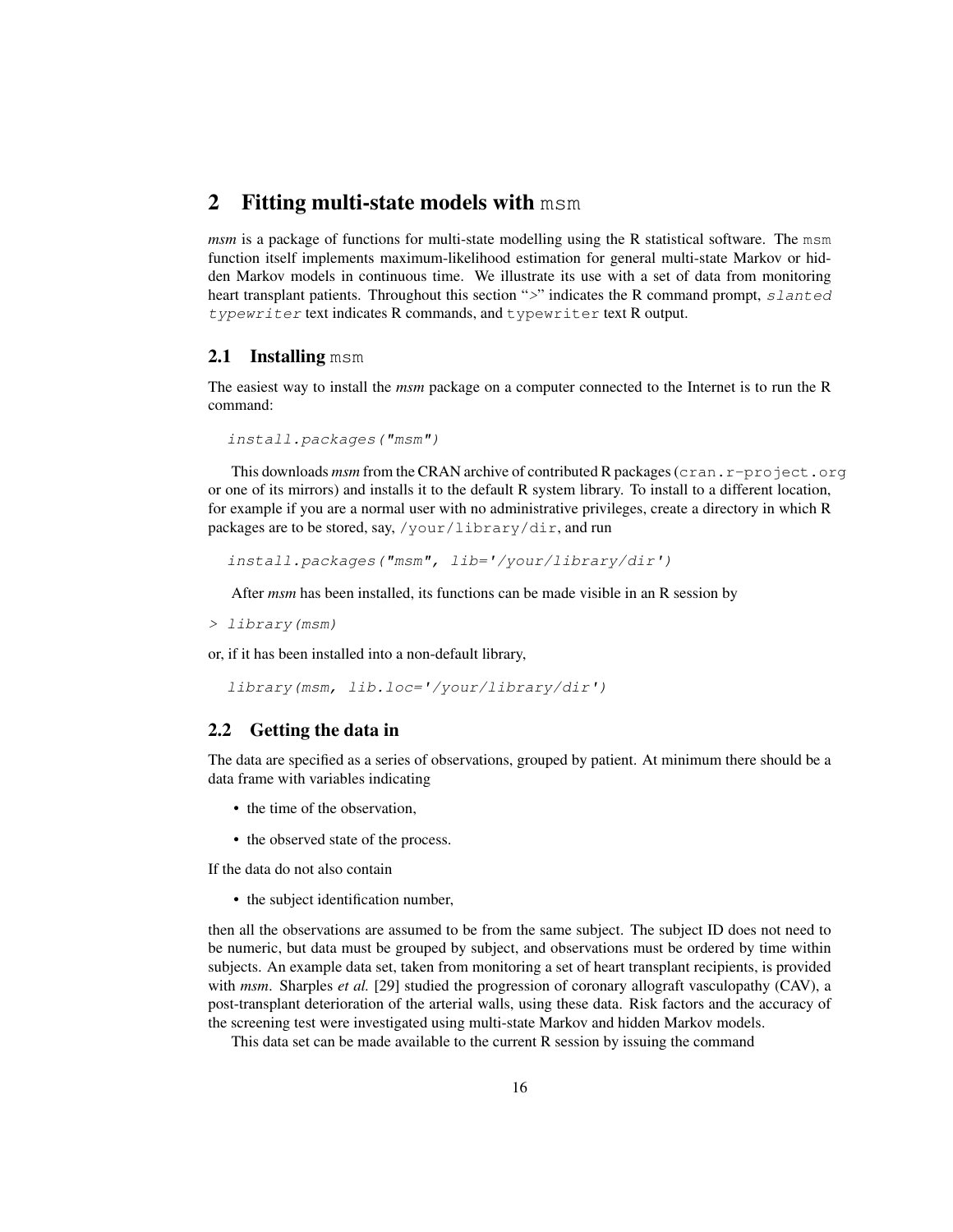#### > data(heart)

The first three patient histories are shown below. There are 622 patients in all. PTNUM is the subject identifier. Approximately each year after transplant, each patient has an angiogram, at which CAV can be diagnosed. The result of the test is in the variable state, with possible values 1, 2, 3 representing CAV-free, mild CAV and moderate or severe CAV respectively. A value of 4 is recorded at the date of death. years gives the time of the test in years since the heart transplant. Other variables include age (age at screen), dage (donor age), sex (0=male, 1=female), pdiag (primary diagnosis, or reason for transplant - IHD represents ischaemic heart disease, IDC represents idiopathic dilated cardiomyopathy), and cumre j (cumulative number of rejection episodes).

```
> heart [1:21, ]
```

|          | PTNUM | aqe                      |    |          |            | years dage sex pdiag cumrej state |                |
|----------|-------|--------------------------|----|----------|------------|-----------------------------------|----------------|
| 1        |       | 100002 52.49589 0.000000 | 21 | $\Omega$ | <b>THD</b> | $\Omega$                          | 1              |
| 2        |       | 100002 53.49863 1.002740 | 21 | 0        | <b>THD</b> | $\mathcal{L}$                     | 1              |
| 3        |       | 100002 54.49863 2.002740 | 21 | 0        | <b>THD</b> | $\mathcal{D}_{\mathcal{L}}$       | $\overline{2}$ |
| 4        |       | 100002 55.58904 3.093151 | 21 | $\Omega$ | IHD        | 2                                 | 2              |
| 5        |       | 100002 56.49589 4.000000 | 21 | 0        | <b>THD</b> | 3                                 | $\overline{2}$ |
| 6        |       | 100002 57.49315 4.997260 | 21 | 0        | <b>THD</b> | 3                                 | 3              |
| 7        |       | 100002 58.35068 5.854795 | 21 | 0        | IHD        | 3                                 | 4              |
| 8        |       | 100003 29.50685 0.000000 | 17 | $\Omega$ | <b>THD</b> | $\cap$                            | $\mathbf{1}$   |
| 9        |       | 100003 30.69589 1.189041 | 17 | 0        | <b>THD</b> | $\mathbf{1}$                      | $\mathbf{1}$   |
| 10       |       | 100003 31.51507 2.008219 | 17 | 0        | IHD        | $\mathbf{1}$                      | 3              |
| $11^{-}$ |       | 100003 32.49863 2.991781 | 17 | $\Omega$ | <b>THD</b> | $\mathfrak{D}$                    | 4              |
| 12       |       | 100004 35.89589 0.000000 | 16 | 0        | <b>IDC</b> | $\Omega$                          | 1              |
| 13       |       | 100004 36.89863 1.002740 | 16 | 0        | <b>IDC</b> | $\overline{2}$                    | 1              |
| 14       |       | 100004 37.90685 2.010959 | 16 | 0        | <b>IDC</b> | $\mathfrak{D}$                    | $\mathbf{1}$   |
| 15       |       | 100004 38.90685 3.010959 | 16 | 0        | <b>IDC</b> | $\mathfrak{D}$                    | $\mathbf{1}$   |
| 16       |       | 100004 39.90411 4.008219 | 16 | 0        | <b>IDC</b> | 2                                 | $\mathbf 1$    |
| 17       |       | 100004 40.88767 4.991781 | 16 | 0        | <b>IDC</b> | $\overline{2}$                    | $\mathbf{1}$   |
| 18       |       | 100004 41.91781 6.021918 | 16 | 0        | <b>IDC</b> | $\mathfrak{D}$                    | $\mathfrak{D}$ |
| 19       |       | 100004 42.91507 7.019178 | 16 | 0        | <b>IDC</b> | $\mathfrak{D}$                    | 3              |
| 20       |       | 100004 43.91233 8.016438 | 16 | $\Omega$ | <b>IDC</b> | 2                                 | 3              |
| 21       |       | 100004 44.79726 8.901370 | 16 | 0        | <b>IDC</b> | $\mathfrak{D}$                    | 4              |

A useful way to summarise multi-state data is as a frequency table of pairs of consecutive states. This counts over all individuals, for each state  $r$  and  $s$ , the number of times an individual had an observation of state  $r$  followed by an observation of state  $s$ . The function statetable.msm can be used to produce such a table, as follows,

> statetable.msm(state, PTNUM, data = heart)

|      | to     |               |     |     |
|------|--------|---------------|-----|-----|
| from | Т.     | $\mathcal{L}$ | 3   |     |
|      | 1 1367 | 204           | 44  | 148 |
| 2    | 46     | 134           | 54  | 48  |
| بر·  |        | 13            | 107 | 55  |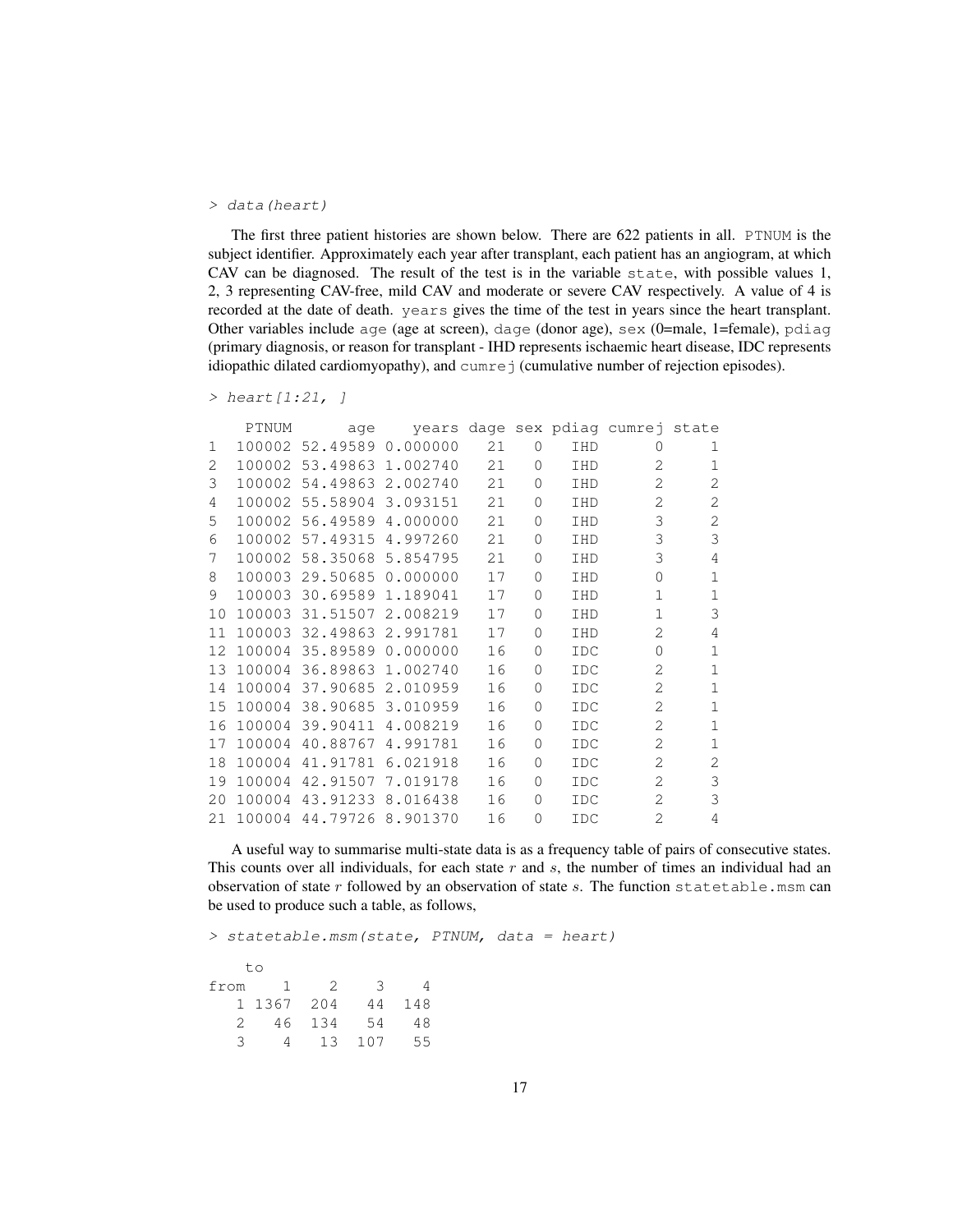Thus there were 148 CAV-free deaths, 48 deaths from state 2, and 55 deaths from state 3. On only four occasions was there an observation of severe CAV followed by an observation of no CAV.

## 2.3 Specifying a model

We now specify the multi-state model to be fitted to the data. A model is governed by a transition intensity matrix Q. For the heart transplant example, there are four possible states through which the patient can move, corresponding to CAV-free, mild/moderate CAV, severe CAV and death. We assume that the patient can advance or recover from consecutive states while alive, and die from any state. Thus the model is illustrated by Figure 2 with four states, and we have

$$
Q = \begin{pmatrix} -(q_{12} + q_{14}) & q_{12} & 0 & q_{14} \\ q_{21} & -(q_{21} + q_{23} + q_{24}) & q_{23} & q_{24} \\ 0 & q_{32} & -(q_{32} + q_{34}) & q_{34} \\ 0 & 0 & 0 & 0 \end{pmatrix}
$$

It is important to remember that this defines which *instantaneous* transitions can occur in the Markov process, and that the data are *snapshots* of the process (see section 1.3). Although there were 44 occasions on which a patient was observed in state 1 followed by state 3, the underlying model specifies that the patient must have passed through state 2 in between. If your data represent the exact and complete transition times of the process, then you must specify exacttimes=TRUE in the call to msm.

To tell msm what the allowed transitions of our model are, we define a matrix of the same size as  $Q$ , containing zeroes in the positions where the entries of  $Q$  are zero. All other positions contain an initial value for the corresponding transition intensity. The diagonal entries supplied in this matrix do not matter, as the diagonal entries of Q are defined as minus the sum of all the other entries in the row. This matrix will eventually be used as the  $\text{qmatrix}$  argument to the msm function. For example,

```
> twoway4.q <- rbind(c(0, 0.25, 0, 0.25), c(0.166,
+ 0, 0.166, 0.166), c(0, 0.25, 0, 0.25), c(0,
+ 0, 0, 0))
```
Fitting the model is a process of finding values of the seven unknown transition intensities:  $q_{12}$ ,  $q_{14}, q_{21}, q_{23}, q_{24}, q_{32}, q_{34}$ , which maximise the likelihood.

## 2.4 Specifying initial values

The likelihood is maximised by numerical methods, which need a set of initial values to start the search for the maximum. For reassurance that the true maximum likelihood estimates have been found, models should be run repeatedly starting from different initial values. However a sensible choice of initial values can be important for unstable models with flat or multi-modal likelihoods. For example, the transition rates for a model with misclassification could be initialised at the corresponding estimates for an approximating model without misclassification. Initial values for a model without misclassification could be set by supposing that transitions between states take place only at the observation times. If we observe  $n_{rs}$  transitions from state r to state s, and a total of  $n_r$  transitions from state r, then  $q_{rs}/q_{rr}$  can be estimated by  $n_{rs}/n_r$ . Then, given a total of  $T_r$  years spent in state r, the mean sojourn time  $1/q_{rr}$  can be estimated as  $T_r/n_r$ . Thus,  $n_{rs}/T_r$  is a crude estimate of  $q_{rs}$ . The *msm* package provides a function crudeinits.msm for calculating initial values in this way.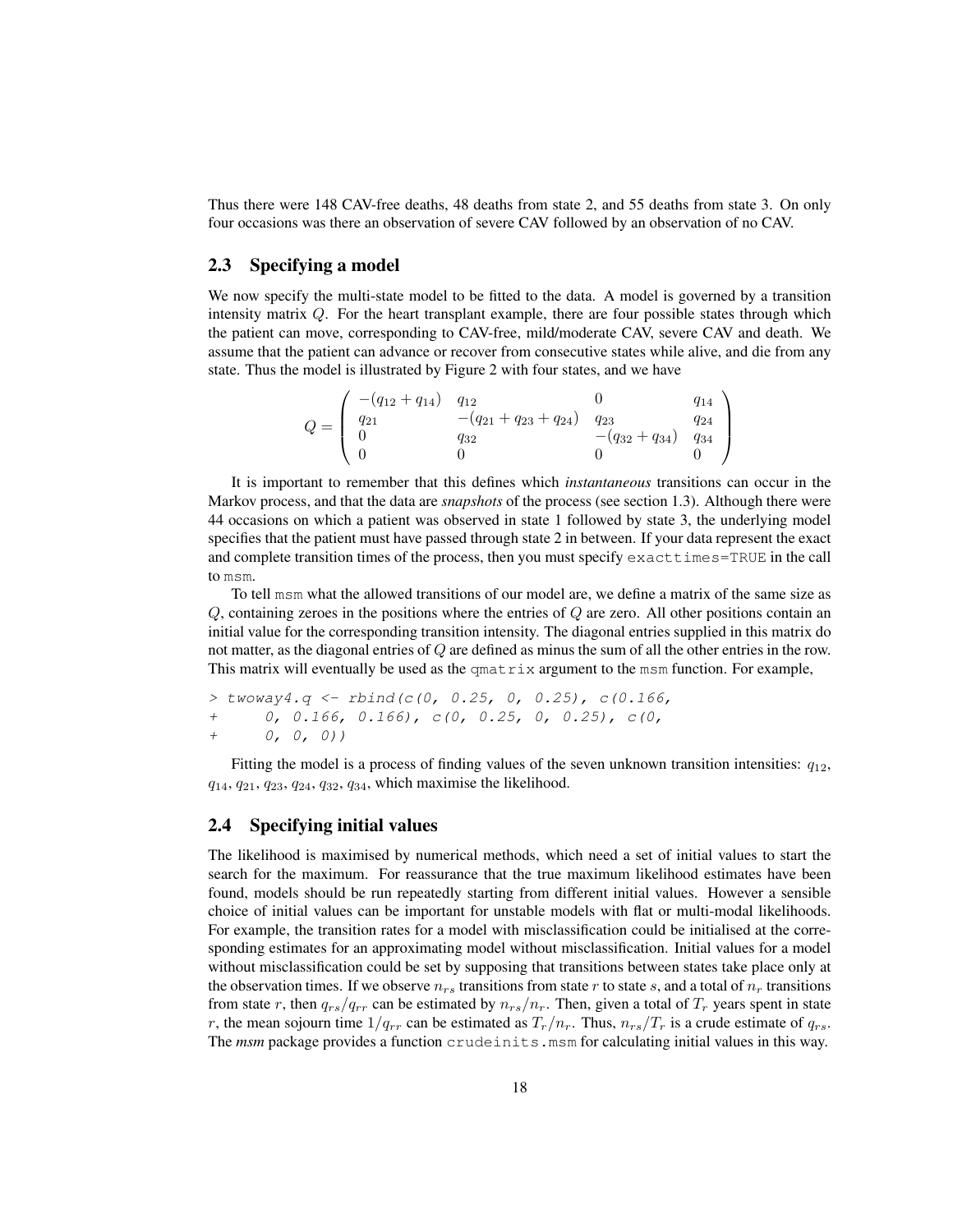```
> crudeinits.msm(state ~ years, PTNUM, data = heart,
+ qmatrix = twoway4.q)
         1 2 3 4
1 -0.1173149 0.06798932 0.0000000 0.04932559
2 0.1168179 -0.37584883 0.1371340 0.12189692
3 0.0000000 0.04908401 -0.2567471 0.20766310
4 0.0000000 0.00000000 0.0000000 0.00000000
```
However, if there are are many changes of state in between the observation times, then this crude approach may fail to give sensible initial values. For the heart transplant example we could also guess that the mean period in each state before moving to the next is about 2 years, and there is an equal probability of progression, recovery or death. This gives  $q_{rr} = -0.5$  for  $r = 1, 2, 3$ , and  $q_{12} = q_{14} = 0.25, q_{21} = q_{23} = q_{24} = 0.166, q_{32} = q_{34} = 0.25,$  and the two way 4. q shown above.

## 2.5 Running **msm**

To fit the model, call the msm function with the appropriate arguments. For our running example, we have defined a data set heart, a matrix  $t_{\text{www}}$  and initial defined a data set heart, a matrix  $t_{\text{www}}$  and  $t_{\text{m}}$ values. We are ready to run msm.

#### Model 1: simple bidirectional model

```
> heart.msm <- msm(state \sim years, subject = PTNUM,
+ data = heart, qmatrix = twoway4.q, death = 4)
```
In this example the day of death is assumed to be recorded exactly, as is usual in studies of chronic diseases. At the previous instant before death the state of the patient is unknown. Thus we specify  $\text{death} = 4$ , to indicate to msm that state 4 is a "death" state. In terms of the multi-state model, a "death" state is assumed to have a known entry time, but the individual is in an unknown transient state at the previous instant. If the model had five states and states 4 and 5 were two competing causes of death with death times recorded exactly, then we would specify death =  $c(4,5)$ .

By default, the data are assumed to represent snapshots of the process at arbitrary times. However, observations can also represent exact times of transition, "death" times, or a mixture of these. See the obstype argument to msm.

While the msm function runs, it searches for the maximum of the likelihood of the unknown parameters. Internally, it uses the R function optim to minimise the minus log-likelihood. When the data set, the model, or both, are large, then this may take a long time. It can then be useful to see the progress of the optimisation algorithm. To do this, we can specify a control argument to msm, which is passed internally to the optim function. For example control = list (trace=1, REPORT=1). See the help page for optim,

> help(optim)

for more options to control the optimisation. When completed, the msm function returns a value. This value is a list of the important results of the model fitting, including the parameter estimates and their covariances. To keep these results for post-processing, we store them in an R object, here called heart.msm. When running several similar msm models, it is recommended to store the respective results in informatively-named objects.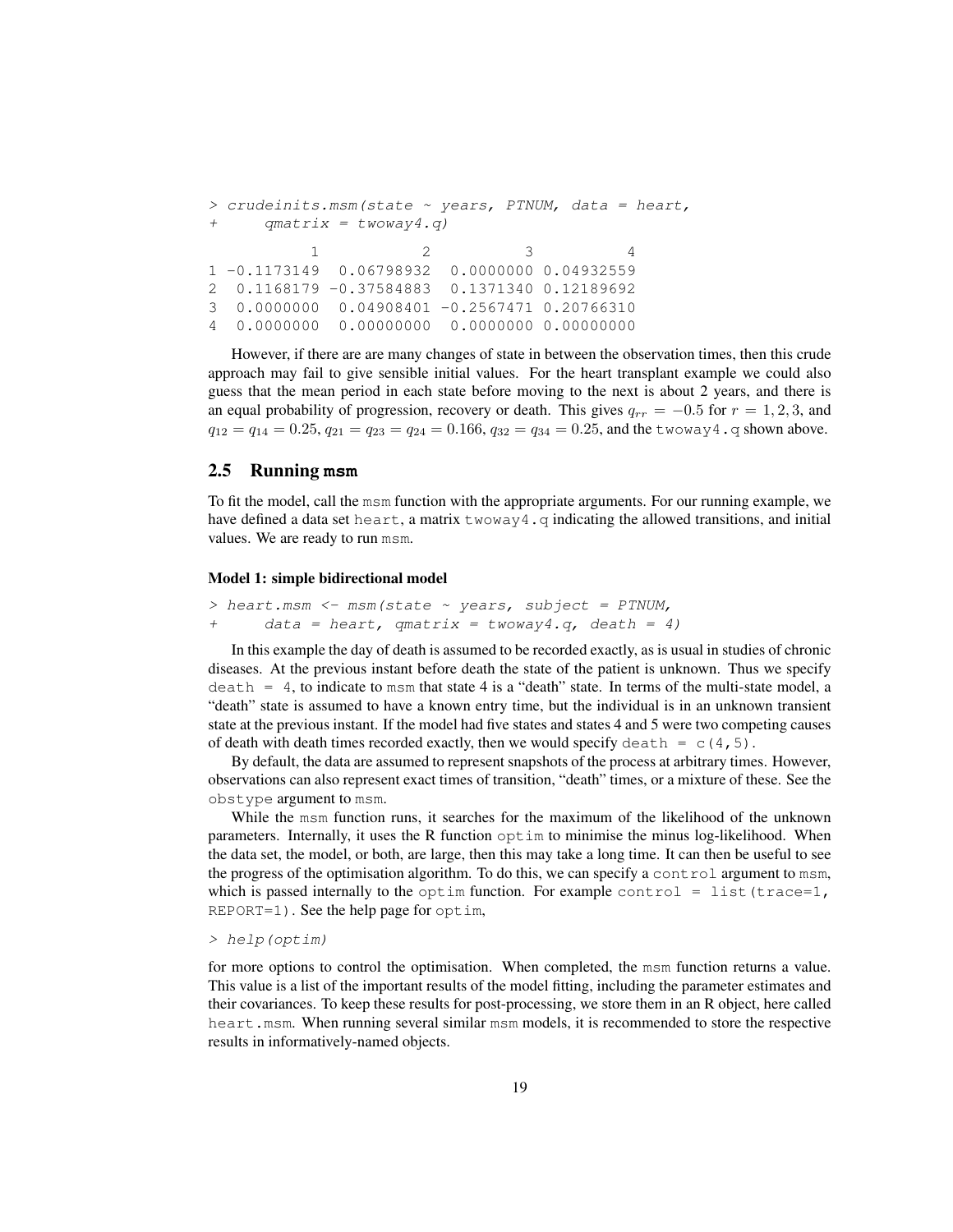### 2.6 Showing results

To show the maximum likelihood estimates and 95% confidence intervals, type the name of the fitted model object at the R command prompt.  $\frac{1}{1}$  The confidence level can be changed using the  $\text{cl}$ argument to msm.

```
> heart.msm
Ca11:
msm(formula = state ~ years, subject = PTNUM, data = heart, qmatrix = twoway4.q,
Maximum likelihood estimates:
Transition intensity matrix
      State 1 State 2
State 1 -0.1702 (-0.1901,-0.1524) 0.1277 (0.1112,0.1466)
State 2 0.2244 (0.167, 0.3016) -0.6062 (-0.7068, -0.5199)
State 3 0 0.1312 (0.08003, 0.2152)
State 4 0 0
```

```
State 3 State 4
State 1 0 0.04253 (0.03414,0.05298)
State 2 0.3406 (0.2714,0.4273) 0.0412 (0.01193,0.1423)
State 3 -0.4361 (-0.5517,-0.3447) 0.3049 (0.2368,0.3925)
State 4 0 0
```
-2 \* log-likelihood: 3968.803

From the estimated intensity matrix, we see patients are three times as likely to develop symptoms than die without symptoms (first row). After disease onset (state 2), progression to severe symptoms (state 3) is 50% more likely than recovery, and death from the severe disease state is rapid (mean of  $1 / -0.44 = 2.3$  years in state 3).

Section 2.9 describes various functions that can be used to obtain summary information from the fitted model.

### 2.7 Covariates on the transition rates

We now model the effect of explanatory variables on the rates of transition, using a proportional intensities model. Now we have an intensity matrix  $Q(z)$  which depends on a covariate vector z. For each entry of  $Q(z)$ , the transition intensity for patient i at observation time j is  $q_{rs}(z_{ij}) =$  $q_{rs}^{(0)}\exp(\beta_{rs}^T z_{ij}).$  The covariates  $z$  are specified through the <code>covariates</code> argument to msm. If  $z_{ij}$ is time-dependent, we assume it is constant in between the observation times of the Markov process. msm calculates the probability for a state transition from times  $t_{i,j-1}$  to  $t_{ij}$  using the covariate value at time  $t_{i,j-1}$ .

We consider a model with just one covariate, female sex. Out of the 622 transplant recipients, 535 are male and 87 are female. By default, all linear covariate effects  $\beta_{rs}$  are initialised to zero.

<sup>&</sup>lt;sup>1</sup>This is equivalent to typing print.msm(heart.msm). The function print.msm formats the important information in the model object for printing on the screen.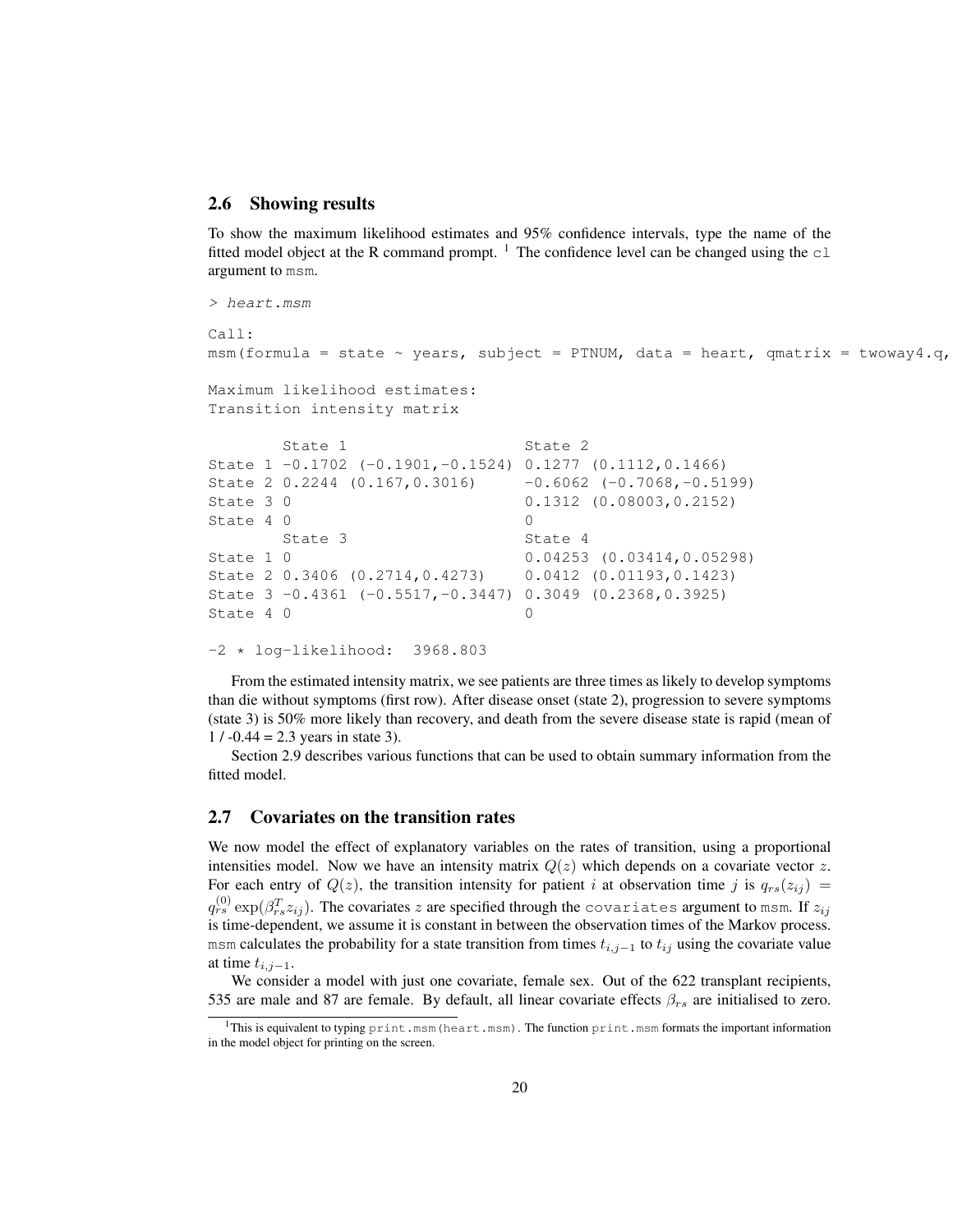To specify different initial values, use a covinits argument, as described in help(msm). Initial values given in the qmatrix represent the intensities at covariate values of zero.

#### Model 2: sex as a covariate

```
> heartsex.msm <- msm (state \sim years, subject = PTNUM,
+ data = heart, qmatrix = twoway4.q, death = 4,
+ covariates = ~\simsex)
```
The msm object will now include the estimated covariate effects and their confidence intervals.

```
> heartsex.msm
Call:
msm(formula = state ~ years, subject = PTNUM, data = heart, qmatrix = twoway4.q,
Maximum likelihood estimates:
Transition intensity matrix with covariates set to their means
      State 1 State 2
State 1 -0.1726 (-0.193,-0.1543) 0.1308 (0.1138,0.1505)
State 2 0.2429 (0.1817,0.3248) -0.6811 (-0.7989,-0.5807)
State 3 0 0.1748 (0.1028, 0.2974)
State 4 0 0
     State 3 State 4
State 1 0 0.04175 (0.03333,0.05229)
State 2 0.3794 (0.3016,0.4774) 0.05876 (0.0251,0.1375)
State 3 -0.4813 (-0.6156,-0.3763) 0.3065 (0.238,0.3947)
State 4 0 0
Log-linear effects of sex
      State 1 State 2
State 1 0 -0.6276 (-1.136,-0.1188)
State 2 -0.01686 (-1.049,1.015) 0
State 3 0 0.7751 (-1.914, 3.465)
State 4 0 0
     State 3 State 4
State 1 0 0.2141 (-0.3622, 0.7904)
State 2 0.4474 (-0.4951,1.39) 0.5854 (-1.266,2.437)
State 3 0 0.6701 (-0.162, 1.502)
State 4 0 0 0
-2 * log-likelihood: 3961.345
```
Comparing the estimated log-linear effects of age and their standard errors, we see that the disease onset rate is smaller for females, whereas none of the other effects are significant. The first matrix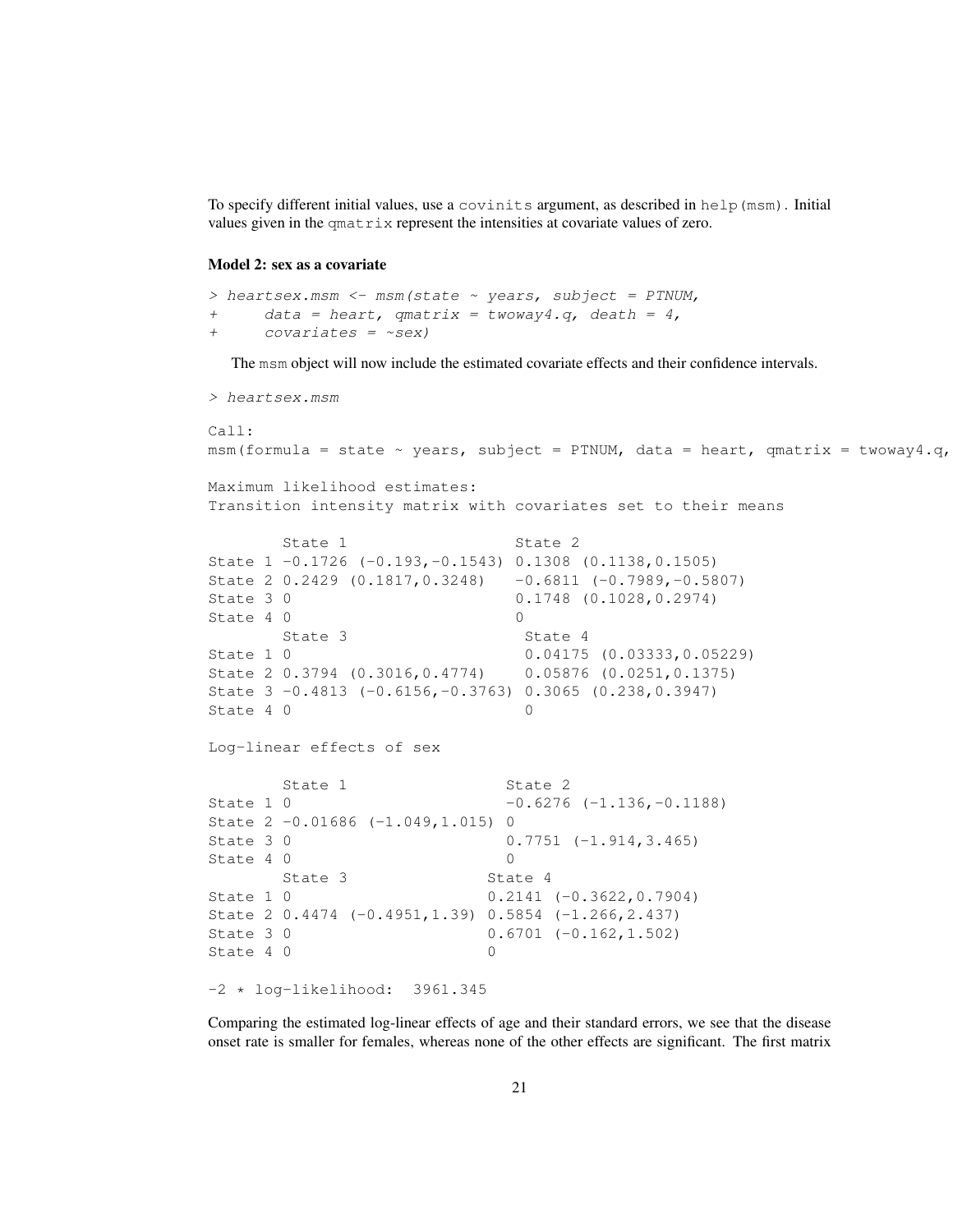shown in the output of printing heartsex.msm is the estimated transition intensity matrix  $q_{rs}(z)$  =  $q_{rs}^{(0)} \exp(\beta_{rs}^T z)$  with the covariate z set to its mean value in the data. This represents an average intensity matrix for the population of 535 male and 87 female patients. To extract separate intensity matrices for male and female patients ( $z = 0$  and 1 respectively), use the function  $\varphi$  and  $\tau$  is  $x$ , msm, as shown below. This and similar summary functions will be described in more detail in section 2.9.

```
> qmatrix.msm(heartsex.msm, covariates = list(sex = 0))
      State 1 State 2
State 1 -0.1818 (-0.2044,-0.1616) 0.1411 (0.1221,0.163)
State 2 0.2434 (0.1801, 0.3291) -0.6578 (-0.7706, -0.5615)State 3 0 0.1593 (0.09821, 0.2583)
State 4 0 0
      State 3 State 4
State 1 0 0.04069 (0.03182, 0.05202)
State 2 0.3596 (0.2859,0.4522) 0.05477 (0.02136,0.1404)
State 3 -0.442 (-0.5649,-0.3459) 0.2828 (0.2166,0.3692)
State 4 0 0
> qmatrix.msm(heartsex.msm, covariates = list(sex = 1))
      State 1 State 2
State 1 -0.1257 (-0.1747,-0.09044) 0.07531 (0.04623,0.1227)
State 2 0.2394 (0.08923, 0.6421) -0.9002 (-1.776, -0.4562)
State 3 0 0.3458 (0.02453, 4.873)
State 4 0 0
      State 3 State 4
State 1 0 0.0504 (0.02993,0.08488)
State 2 0.5625 (0.2255,1.403) 0.09835 (0.01996,0.4845)
State 3 -0.8984 (-2.5,-0.3228) 0.5527 (0.2513,1.216)
State 4 0 0
```
We may also want to constrain the effect of age to be equal for certain transition rates, to reduce the number of parameters in the model, or to investigate hypotheses on the covariate effects. A constraint argument can be used to indicate which of the transition rates have common covariate effects.

#### Model 3: constrained covariate effects

```
> heart3.msm <- msm(state \sim years, subject = PTNUM,
+ data = heart, qmatrix = twoway4.q, death = 4,
+ covariates = ~\simsex, constraint = list(sex = c(1,+ 2, 3, 1, 2, 3, 2)))
```
This constrains the effect of age to be equal for the progression rates  $q_{12}$ ,  $q_{23}$ , equal for the death rates  $q_{14}$ ,  $q_{24}$ ,  $q_{34}$ , and equal for the recovery rates  $q_{21}$ ,  $q_{32}$ . The intensity parameters are assumed to be ordered by reading across the rows of the transition matrix, starting at the first row:  $(q_{12}, q_{14}, q_{21}, q_{23}, q_{24}, q_{32}, q_{34})$ ,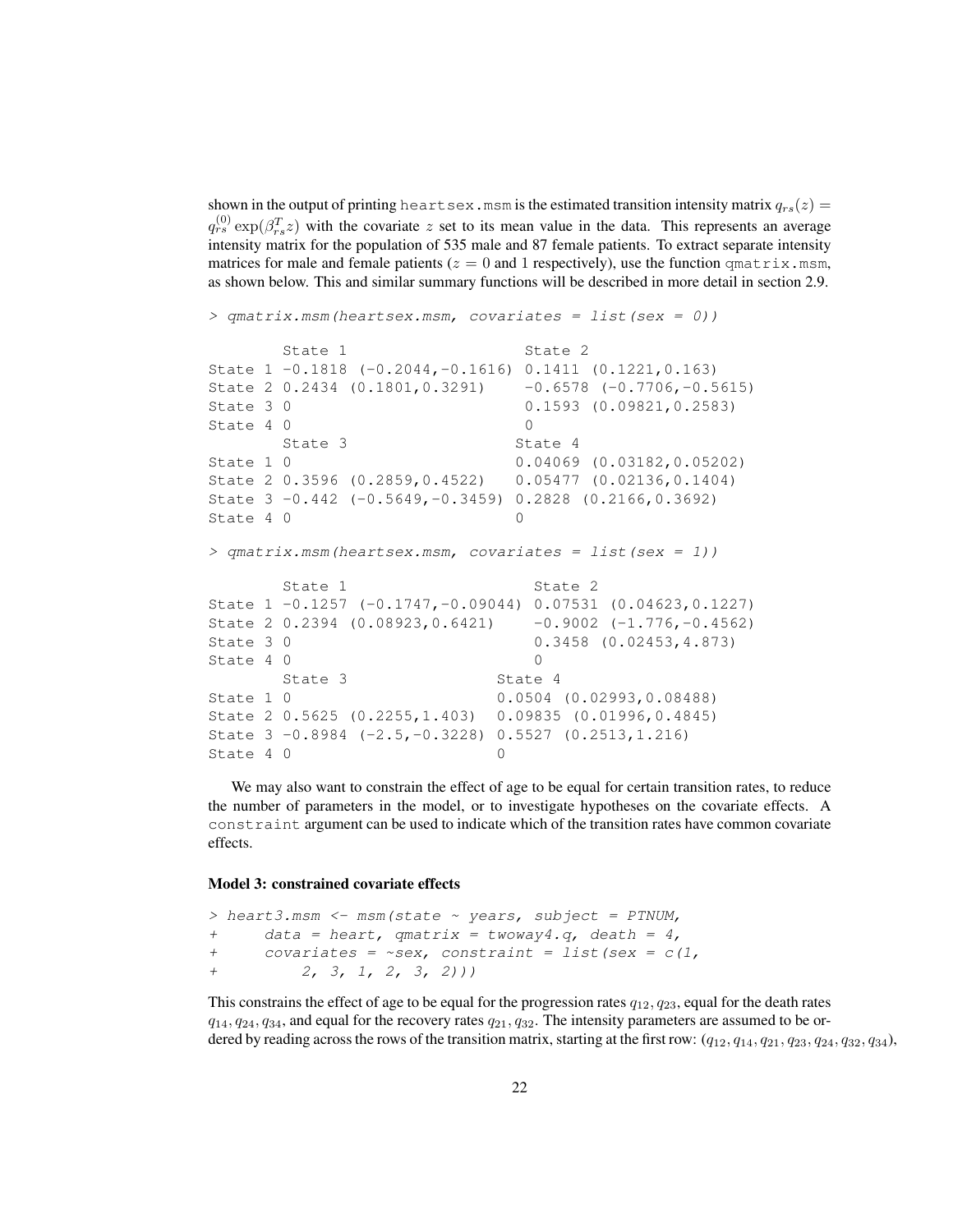giving constraint indicators  $(1, 2, 3, 1, 2, 3, 2)$ . Any vector of increasing numbers can be used for the indicators.

In a similar manner, we can constrain some of the baseline transition intensities to be equal to one another, using the qconstraint argument. For example, to constrain the rates  $q_{12}$  and  $q_{23}$  to be equal, and  $q_{24}$  and  $q_{34}$  to be equal, specify qconstraint = c(1,2,3,1,4,5,4).

## 2.8 Fixing parameters at their initial values

For exploratory purposes we may want to fit a model assuming that some parameters are fixed, and estimate the remaining parameters. This may be necessary in cases where there is not enough information in the data to be able to estimate a proposed model, and we have strong prior information about a certain transition rate. To do this, use the fixedpars argument to msm. For model 1, the following statement fixes the parameters numbered 2, 5, 7, that is,  $q_{14}$ ,  $q_{24}$ ,  $q_{34}$ , to their initial values (0.25, 0.166 and 0.25, respectively).

#### Model 4: fixed parameters

```
> heart4.msm <- msm (state ~ years, subject = PTNUM,
+ data = heart, qmatrix = twoway4.q, death = 4,
+ control = list(trace = 2, REPORT = 1), fixedpars = c(2,+ 5, 7))
```
A fixedpars statement can also be useful for fixing covariate effect parameters to zero, that is to assume no effect of a covariate on a certain transition rate.

## 2.9 Extractor functions

We may want to extract some of the information from the msm model fit for post-processing, for example for plotting graphs or generating summary tables. A set of functions is provided for extracting interesting features of the fitted model.

- **Intensity matrices** The function  $\text{qmatrix}$ ,  $\text{msm}$  extracts a transition intensity matrix and its confidence intervals for a given set of covariate values, as shown in section 2.7. Confidence intervals are calculated from the covariance matrix of the estimates by assuming the distribution is symmetric on the log scale. Standard errors for the intensities are also available from the object returned by qmatrix.msm. These are calculated by the delta method. The *msm* package provides a general-purpose function deltamethod for estimating the variance of a function of a random variable  $X$  given the expectation and variance of  $X$ . See help (deltamethod) for further details.
- Transition probability matrices The function pmatrix.msm extracts the estimated transition probability matrix  $P(t)$  within a given time. For example, for model 1, the 10 year transition probabilities are given by:

> pmatrix.msm(heart.msm, t = 10)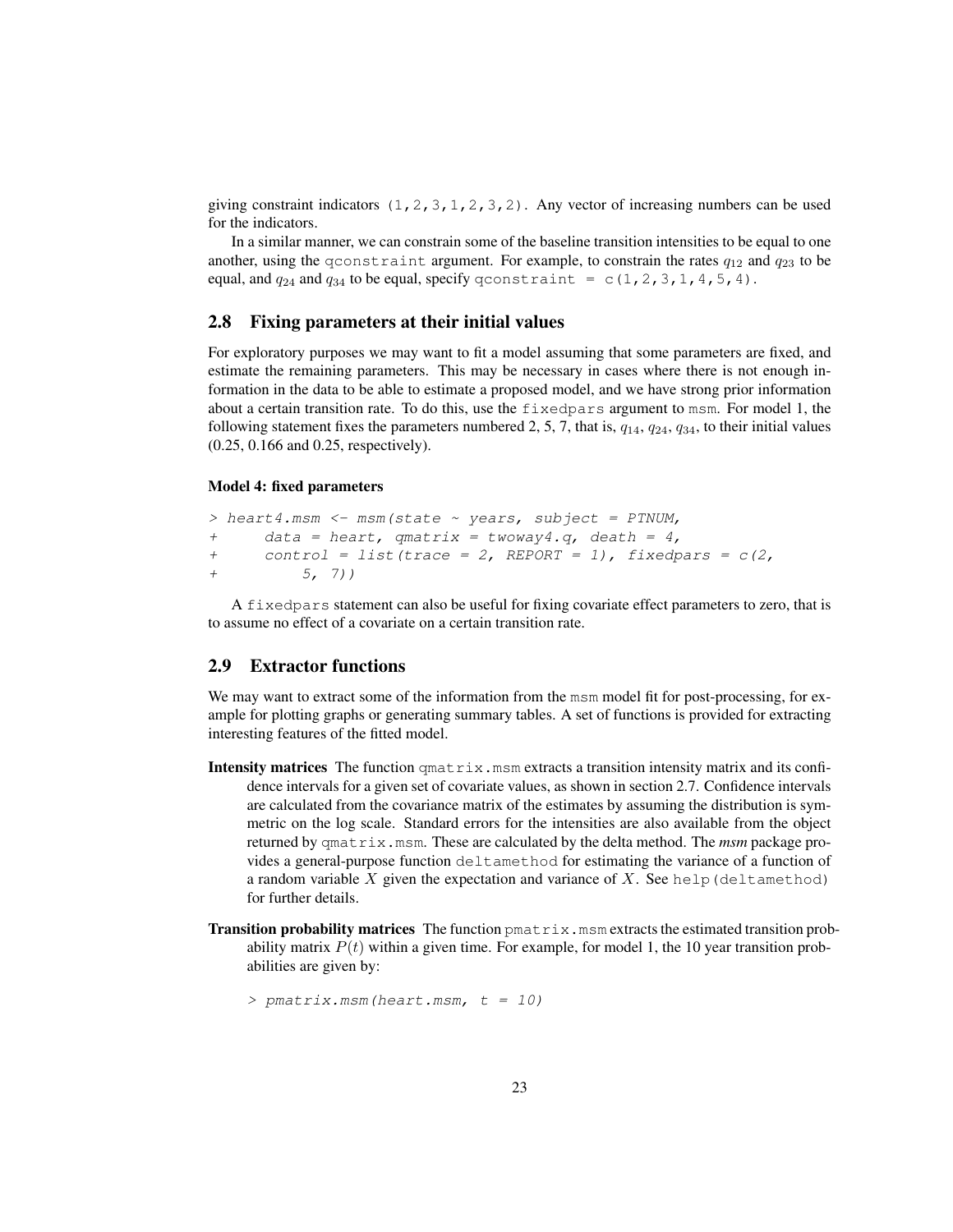State 1 State 2 State 3 State 4 State 1 0.30959690 0.09780067 0.08775948 0.5048430 State 2 0.17187999 0.06588634 0.07810046 0.6841332 State 3 0.05943821 0.03009829 0.04705873 0.8634048 State 4 0.00000000 0.00000000 0.00000000 1.0000000

Thus, a typical person in state 1, disease-free, has a probability of 0.5 of being dead ten years from now, a probability of 0.3 being still disease-free, and probabilities of 0.1 of being alive with mild/moderate or severe disease, respectively.

This assumes Q is constant within the desired time interval. For non-homogeneous processes, where Q varies with time-dependent covariates but can be approximated as piecewise constant, there is an equivalent function pmatrix.piecewise.msm. Consult its help page for further details.

There are no estimates of error presented with  $p$ matrix.msm, however bootstrap methods may be feasible for simpler models.

**Mean sojourn times** The function  $\infty$  journ.msm extracts the estimated mean sojourn times in each transient state, for a given set of covariate values.

> sojourn.msm(heart.msm)

estimates SE L U State 1 5.874810 0.3310261 5.260554 6.560791 State 2 1.649685 0.1292902 1.414784 1.923587 State 3 2.292950 0.2750939 1.812478 2.900791

Total length of stay Mean sojourn times describe the average period in a single stay in a state. For processes with successive periods of recovery and relapse, we may want to forecast the total time spent healthy or diseased, before death. The function  $totlos$ .msm estimates the forecasted total length of time spent in each transient state s between two future time points  $t_1$  and  $t_2$ , for a given set of covariate values. This defaults to the expected amount of time spent in each state between the start of the process (time 0, the present time) and death or a specified future time. This is obtained as

$$
L_s = \int_{t_1}^{t_2} P(t)_{r,s} dt
$$

where  $r$  is the state at the start of the process, which defaults to 1. This is calculated using numerical integration. For model 1, each patient is forecasted to spend 8.8 years disease free, 2.2 years with mild or moderate disease and 1.8 years with severe disease. Notice that there are currently no estimates of error available from  $totlos$ .msm, however bootstrap methods may be feasible for simpler models.

```
> totlos.msm(heart.msm)
State 1 State 2 State 3
8.823770 2.236885 1.746796
```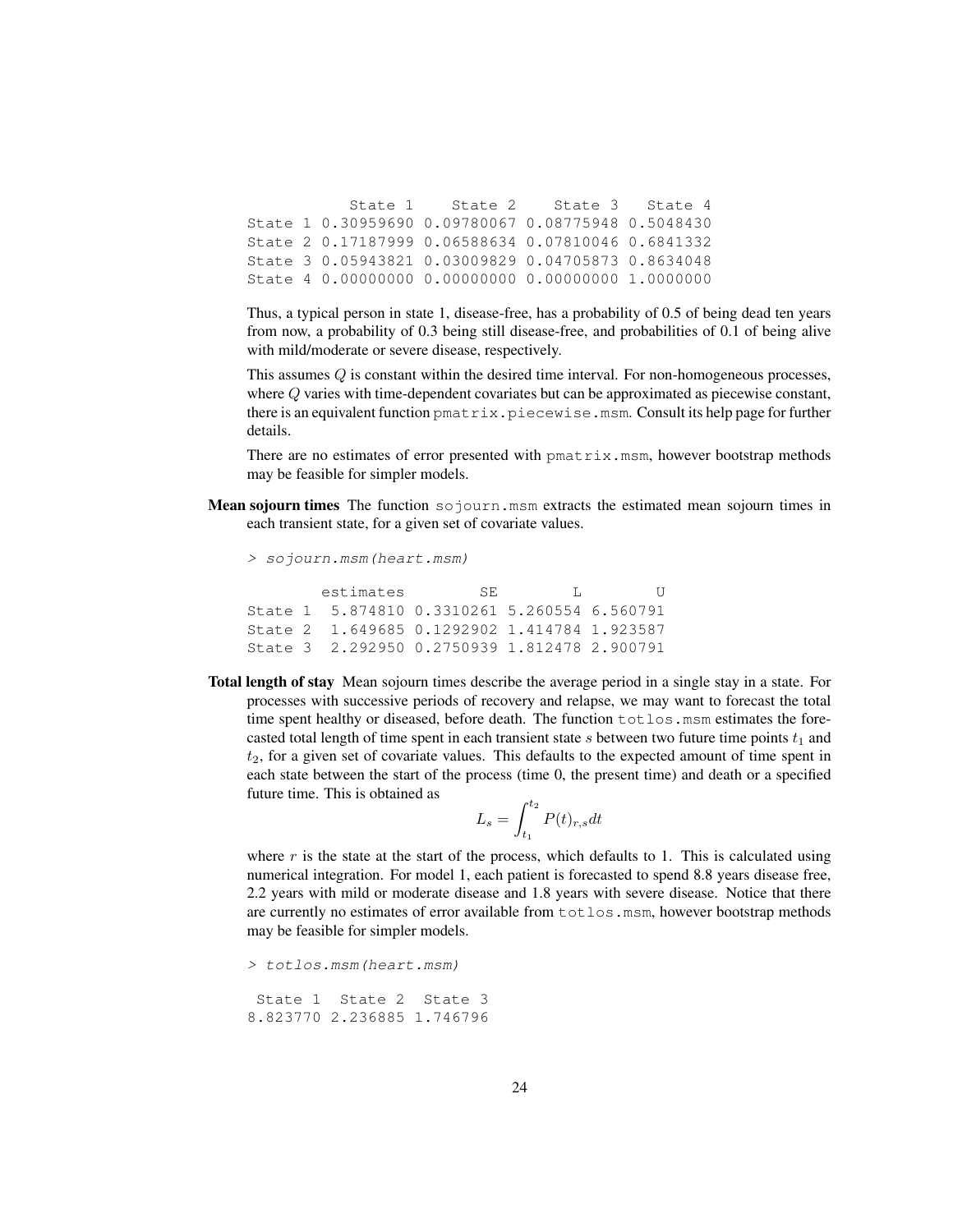Ratio of transition intensities The function qratio.msm estimates a ratio of two entries of the transition intensity matrix at a given set of covariate values, together with a confidence interval estimated assuming normality on the log scale and using the delta method. For example, we may want to estimate the ratio of the progression rate  $q_{12}$  into the first state of disease to the corresponding recovery rate  $q_{21}$ . For example in model 1, recovery is 1.8 times as likely as progression.

```
> qratio.msm(heart.msm, ind1 = c(2, 1), ind2 = c(1, 1)+ 2))
estimate se L U
1.7574521 0.2455929 1.3363906 2.3111790
```
Hazard ratios for transition The function hazard.msm gives the estimated hazard ratios corresponding to each covariate effect on the transition intensities. 95% confidence limits are computed by assuming normality of the log-effect. For example, for model 2 with female sex as a covariate, the following hazard ratios show more clearly that the only transition on which the effect of sex is significant at the 5% level is the 1-2 transition.

```
> hazard.msm(heartsex.msm)
```
\$sex

HR L U State 2 - State 1 0.9832775 0.3504128 2.7591299 State 1 - State 2 0.5338549 0.3209412 0.8880164 State 3 - State 2 2.1707943 0.1474241 31.9645757 State 2 - State 3 1.5641957 0.6094987 4.0142958 State 1 - State 4 1.2387824 0.6961528 2.2043748 State 2 - State 4 1.7957093 0.2818257 11.4417254 State 3 - State 4 1.9544936 0.8504352 4.4918710

Setting covariate values All of these extractor functions take an argument called covariates. If this argument is omitted, for example,

> qmatrix.msm(heart.msm)

then the intensity matrix is evaluated as  $Q(\bar{x})$  with all covariates set to their mean values  $\bar{x}$  in the data. Alternatively, set covariates to 0 to return the result  $Q(0)$  with covariates set to zero. This will usually be preferable for categorical covariates, where we wish to see the result for the baseline category.

```
> qmatrix.msm(heartsex.msm, covariates = 0)
```
Alternatively, the desired covariate values can be specified explicitly as a list,

```
> qmatrix.msm(heartsex.msm, covariates = list(sex = 1))
```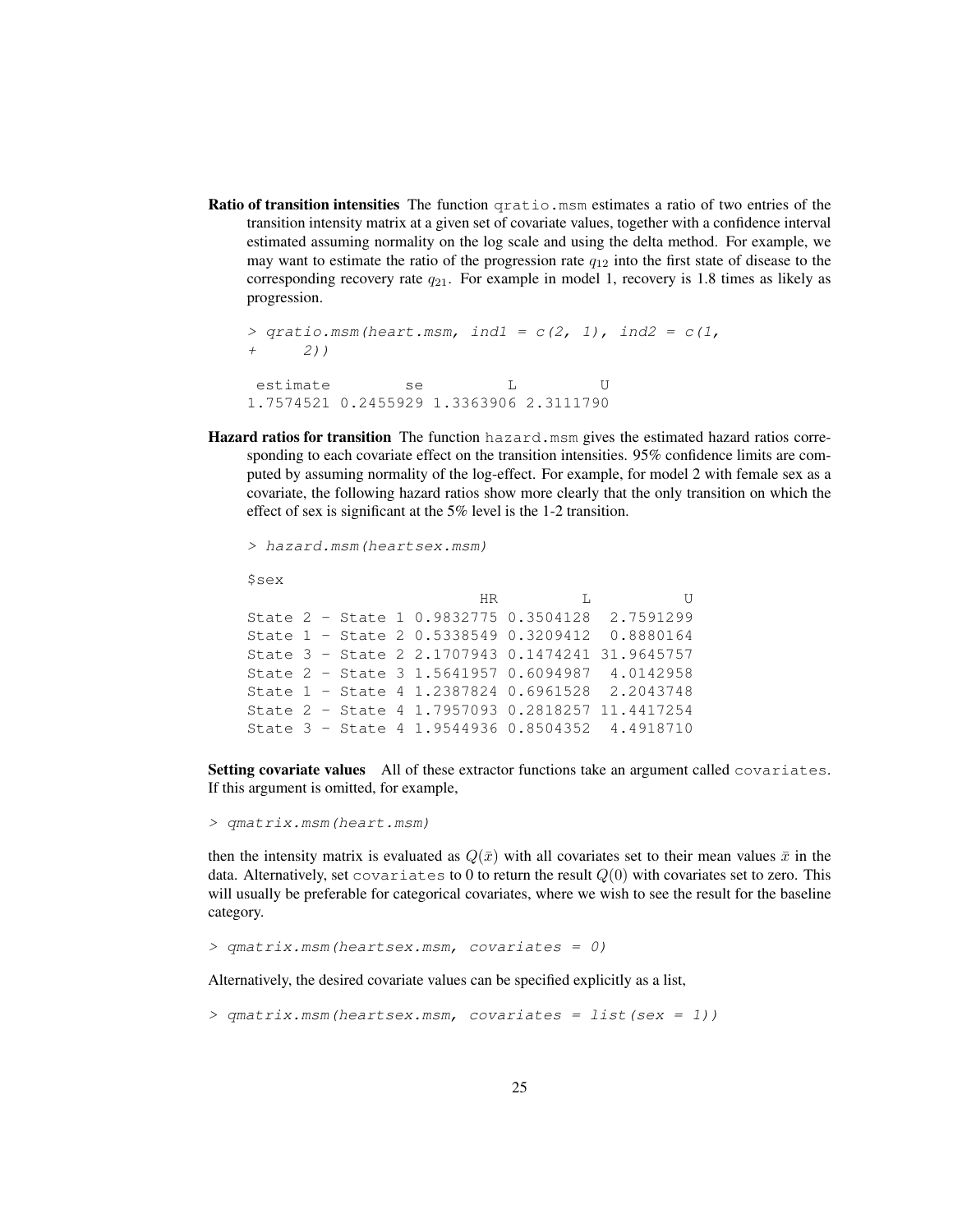If a covariate is categorical, that is, an R *factor* with k levels, then we use its internal representation as a set of  $k - 1$  0/1 indicator functions. For example, consider a covariate cov, with three levels, VAL1, VAL2, VAL3, where the baseline level is VAL1. To set the value of cov to be VAL1, VAL2 or VAL3, respectively, use statements such as

```
qmatrix.msm(example.msm, covariates = list(age = 60, covVAL2=0, covVAL3=0))
qmatrix.msm(example.msm, covariates = list(age = 60, covVAL2=1, covVAL3=0))
qmatrix.msm(example.msm, covariates = list(age = 60, covVAL2=0, covVAL3=1))
```
respectively. (This procedure is likely to be simplified in future versions of the package.)

## 2.10 Survival plots

In studies of chronic disease, an important use of multi-state models is in predicting the probability of survival for patients in increasingly severe states of disease, for some time  $t$  in the future. This can be obtained directly from the transition probability matrix  $P(t)$ .

The plot method for msm objects produces a plot of the expected probability of survival against time, from each transient state. Survival is defined as not entering the final absorbing state.

 $> plot (heart.msm, legend.pos =  $c(8, 1)$ )$ 

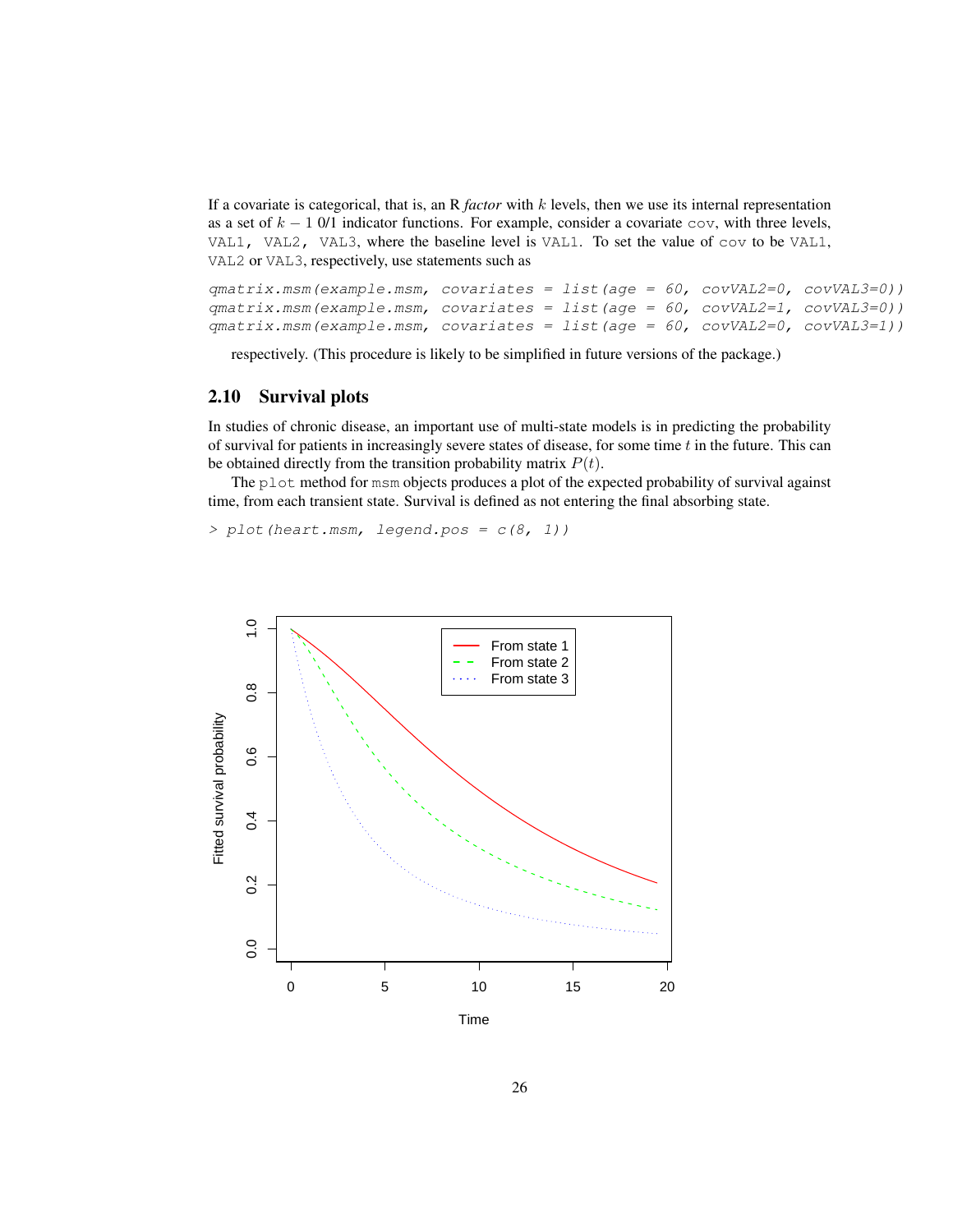This shows that the 10-year survival probability with severe CAV is approximately 0.1, as opposed to 0.3 with mild CAV and 0.5 without CAV. With severe CAV the survival probability diminishes very quickly to around  $0.3$  in the first five years after transplant. The legend.pos argument adjusts the position of the legend in case of clashes with the plot lines. A times argument can be supplied to indicate the time interval to forecast survival for.

A more sophisticated analysis of these data might explore competing causes of death from causes related or unrelated to the disease under study.

## 2.11 Convergence failure

Inevitably if over-complex models are applied with insufficient data then the parameters of the model will not be identifiable. This will result in the optimisation algorithm failing to find the maximum of the log-likelihood, or even failing to evaluate the likelihood. For example, it will commonly be inadvisable to include several covariates in a model simultaneously.

In some circumstances, the optimisation may report convergence, but fail to calculate any standard errors. In these cases, the Hessian of the log-likelihood at the reported solution is not positive definite. Thus the reported solution is probably close to the maximum, but not the maximum.

- Initial values Make sure that a sensible set of initial values have been chosen. The optimisation may only converge within a limited range of 'informative' initial values.
- Scaling It is often necessary to apply a scaling factor to normalise the likelihood (fnscale), or certain individual parameters (parscale). This may prevent overflow or underflow problems within the optimisation. For example, if the value of the  $-2 \times \log$ -likelihood is around 5000, then the following option leads to an minimisation of the  $-2 \times \log$ -likelihood on an approximate unit scale: options = list (fnscale =  $5000$ )

It is also advisable to analyse all variables, including covariates and the time unit, on a roughly normalised scale. For example, working in terms of a time unit of months or years instead of days, when the data range over thousands of days.

Convergence criteria "False convergence" can sometimes be solved by tightening the criteria (reltol, defaults to  $1e-08$ ) for reporting convergence of the optimisation. For example, options =  $list(reltol = 1e-16)$ .

Alternatively consider using smaller step sizes for the numerical approximation to the gradient, used in calculating the Hessian. This is given by the control parameter ndeps. For example, for a model with 5 parameters, options = list(ndeps = rep(1e-6, 5))

- Choice of algorithm By default, msm uses a Nelder-Mead algorithm which does not use analytic derivatives of the objective function. For potentially greater speed and accuracy, consider using a quasi-Newton algorithm such as the "BFGS" method of optim, which can make use of analytic derivatives, for example, method = "BFGS", use.deriv = TRUE.
- Model simplification If none of these numerical adjustments lead to convergence, then the model is probably over-complicated. There may not be enough information in the data on a certain transition rate. It is always recommended to count all the pairs of transitions between states in successive observation times, making a frequency table of previous state against current state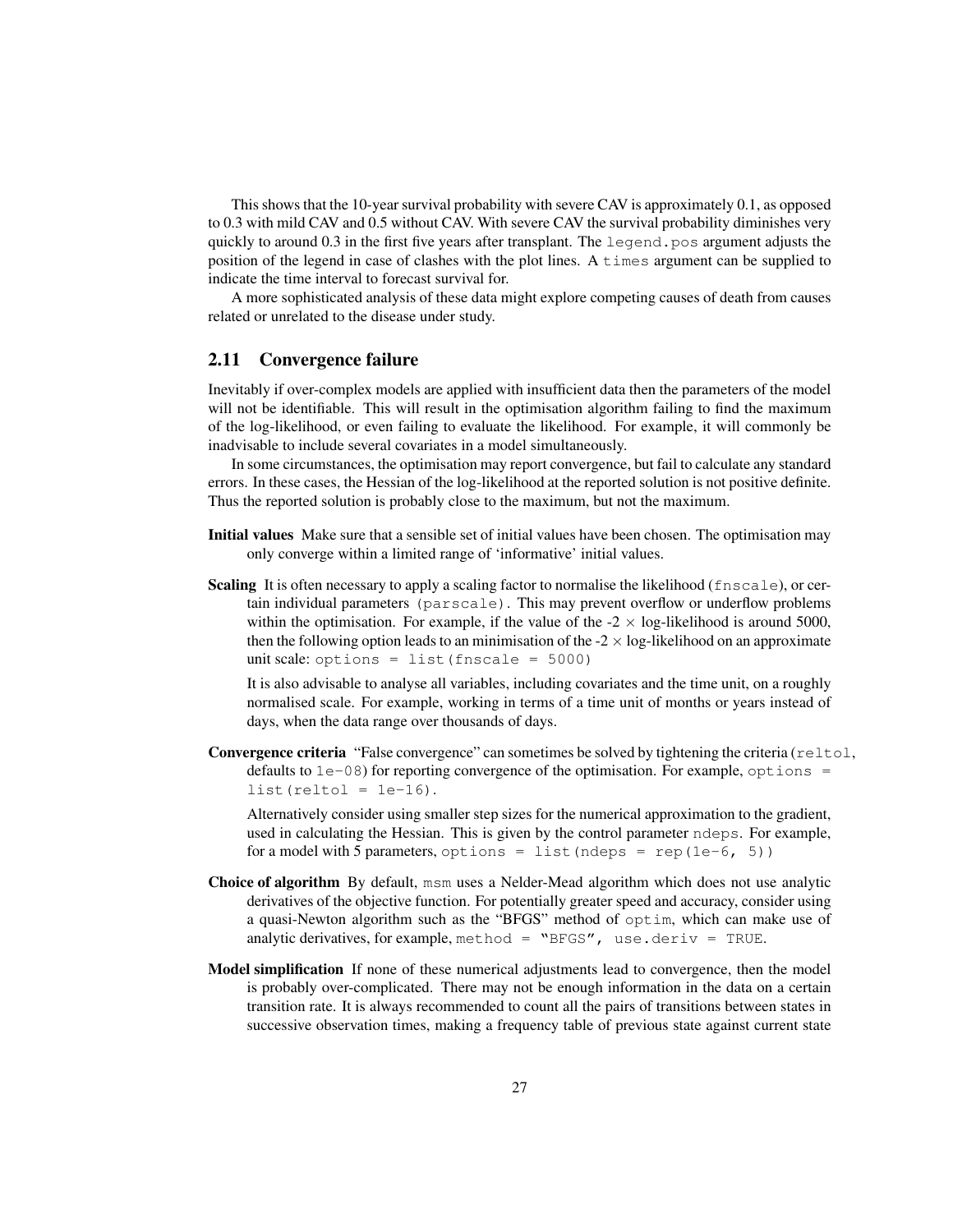(function statetable.msm). Although the data are a series of snapshots of a continuoustime process, and the actual transitions take place in between the observation times, this type of table may still be helpful. If there are not many observed 'transitions' from state 2 to state 4, for example, then the data may be insufficient to estimate  $q_{24}$ .

For a staged disease model (Figure 2), the number of disease states should be low enough that all transition rates can be estimated. Consecutive states of disease severity should be merged if necessary. If it is realistic, consider applying constraints on the intensities or the covariate effects so that the parameters are equal for certain transitions, or zero for certain transitions.

### 2.12 Model assessment

Observed and expected prevalence To compare the relative fit of two nested models, it is easy to compare their likelihoods. However it is not always easy to determine how well a fitted multistate model describes an irregularly-observed process. Ideally we would like to compare observed data with fitted or expected data under the model. If there were times at which all individuals were observed then the fit of the expected numbers in each state or *prevalences* can be assessed directly at those times. Otherwise, some approximations are necessary. We could assume that an individual's state at an arbitrary time  $t$  was the same as the state at their previous observation time. This might be fairly accurate if observation times are close together. This approach is taken by the function prevalence.msm, which constructs a table of observed and expected numbers and percentages of individuals in each state at a set of times.

A set of expected counts can be produced if the process begins at a common time for all individuals. Suppose at this time, each individual is in state 0. Then given  $n(t)$  individuals are under observation at time t, the expected number of individuals in state r at time t is  $n(t)P(t)_{0,r}$ .

For example, we calculate the observed expected numbers and percentages at two-yearly intervals up to 20 years after transplant, for the heart transplant model heart.msm. The number of individuals still alive and under observation decreases from 622 to 251 at year 20.

```
> options(digits = 3)
> prevalence.msm(heart.msm, times = seq(0, 20, 2))
Calculating approximate observed state prevalences...
Forecasting expected state prevalences...
$Observed
 State 1 State 2 State 3 State 4 Total
0 622 0 0 0 622
2 507 20 7 54 588
4 330 37 24 90 481
6 195 43 28 129 395
8 117 44 21 161 343
10 60 25 22 189 296
12 26 11 12 221 270
14 11 3 6 238 258
16 4 0 3 245 252
18 0 0 2 249 251
20 0 0 0 251 251
```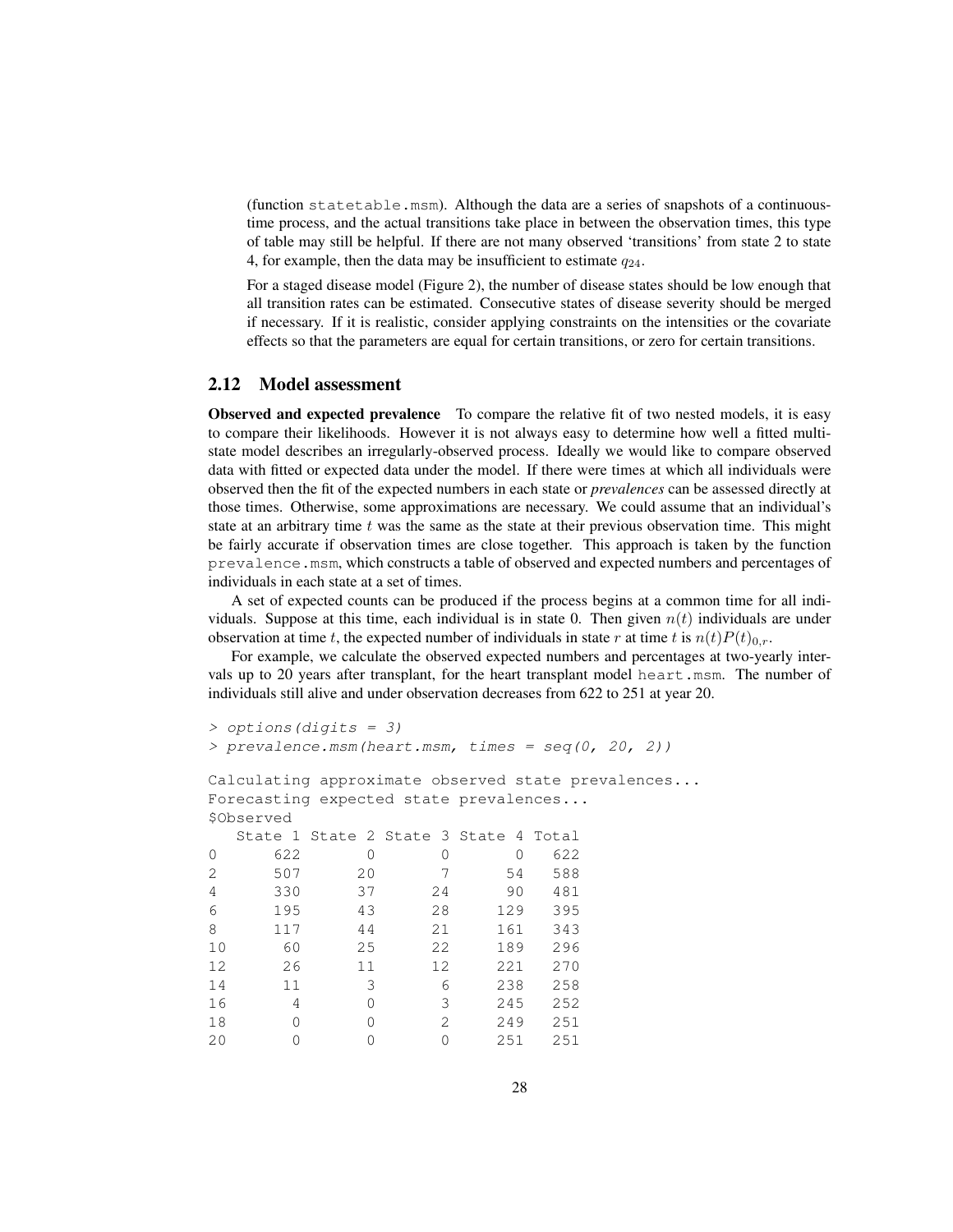|                | <b>\$Expected</b>       |                |         |                                                       |       |
|----------------|-------------------------|----------------|---------|-------------------------------------------------------|-------|
|                | State 1                 | State 2        | State 3 | State 4                                               | Total |
| 0              | 622.0                   | 0.00           | 0.00    | $\ensuremath{\mathbf{0}}$ . $\ensuremath{\mathbf{0}}$ | 622   |
| 2              | 437.0                   | 74.51          | 23.70   | 52.8                                                  | 588   |
| 4              | 279.8                   | 68.66          | 38.66   | 93.9                                                  | 481   |
| 6              | 184.2                   | 52.07          | 37.95   | 120.8                                                 | 395   |
| 8              | 129.9                   | 39.41          | 32.84   | 140.9                                                 | 343   |
| $10$           | 91.6                    | 28.95          | 25.98   | 149.4                                                 | 296   |
| 12             | 68.7                    | 22.21          | 20.80   | 158.3                                                 | 270   |
| 14             | 54.0                    | 17.73          | 17.02   | 169.2                                                 | 258   |
| 16             | 43.5                    | 14.41          | 14.05   | 180.0                                                 | 252   |
| 18             | 35.8                    | 11.92          | 11.72   | 191.6                                                 | 251   |
| 20             | 29.6                    | 9.88           | 9.77    | 201.8                                                 | 251   |
|                | \$ Observed percentages |                |         |                                                       |       |
|                | State 1                 | State 2        | State 3 | State 4                                               |       |
| 0              | 100.00                  | 0.00           | 0.000   | 0.00                                                  |       |
| 2              | 86.22                   | 3.40           | 1.190   | 9.18                                                  |       |
| $\overline{4}$ | 68.61                   | 7.69           | 4.990   | 18.71                                                 |       |
| 6              | 49.37                   | 10.89          | 7.089   | 32.66                                                 |       |
| 8              | 34.11                   | 12.83          | 6.122   | 46.94                                                 |       |
| 10             | 20.27                   | 8.45           | 7.432   | 63.85                                                 |       |
| 12             | 9.63                    | 4.07           | 4.444   | 81.85                                                 |       |
| 14             | 4.26                    | 1.16           | 2.326   | 92.25                                                 |       |
| 16             | 1.59                    | 0.00           | 1.190   | 97.22                                                 |       |
| 18             | 0.00                    | $0\,$ . $0\,0$ | 0.797   | 99.20                                                 |       |
| 20             | 0.00                    | 0.00           | 0.000   | 100.00                                                |       |
|                | \$ Expected percentages |                |         |                                                       |       |
|                | State 1                 | State 2        | State 3 | State 4                                               |       |
| 0              | 100.0                   | 0.00           | 0.00    | 0.00                                                  |       |
| $\overline{c}$ | 74.3                    | 12.67          | 4.03    | 8.97                                                  |       |
| 4              | 58.2                    | 14.27          | 8.04    | 19.51                                                 |       |
| 6              | $4\,6$ . $6$            | 13.18          | 9.61    | 30.57                                                 |       |
| 8              | 37.9                    | 11.49          | 9.57    | 41.07                                                 |       |
| 10             | 31.0                    | 9.78           | 8.78    | 50.48                                                 |       |
| 12             | 25.4                    | 8.23           | 7.70    | 58.64                                                 |       |
| 14             | 20.9                    | 6.87           | 6.60    | 65.59                                                 |       |
| 16             | 17.3                    | 5.72           | 5.57    | 71.43                                                 |       |
| 18             | 14.3                    | 4.75           | 4.67    | 76.32                                                 |       |
| 20             | 11.8                    | 3.94           | 3.89    | 80.38                                                 |       |

Comparing the observed and expected percentages in states 1, 2 and 3, we see that the predicted number of individuals who die is under-estimated by the model from year 8 onwards. Similarly the number of individuals sill alive and free of CAV (State 1) is over-estimated by the model for year 10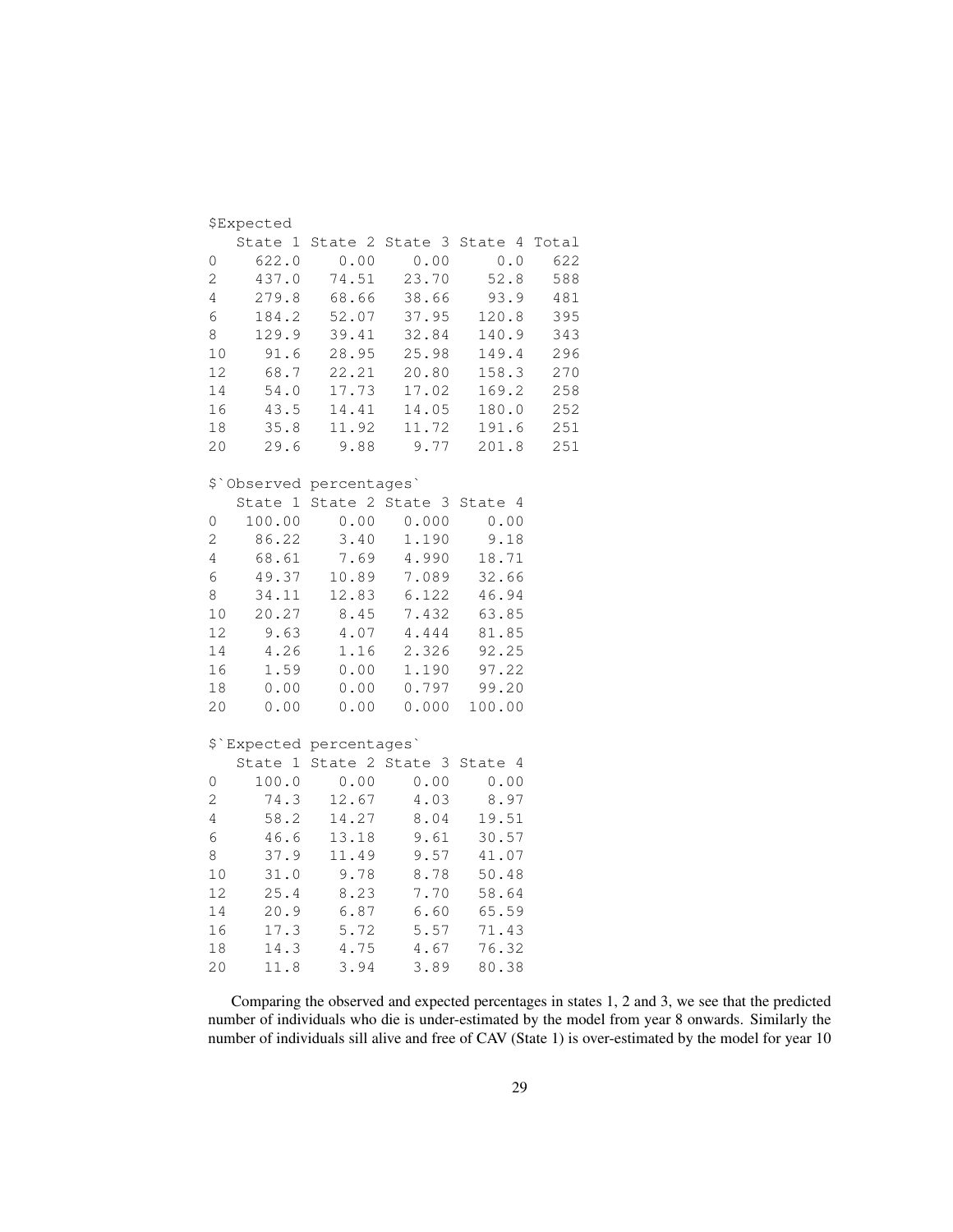onwards.

Such discrepancies could have many causes. One possibility is that the transition rates vary with the time since the beginning of the process, the age of the patient, or some other omitted covariate, so that the Markov model is *non-homogeneous*. This could be accounted for by modelling the intensity as a function of age, for example, such as a piecewise-constant function. In this example, it is likely that the hazard of death increases with age, so the model underestimates the number of deaths when forecasting far into the future.

Another cause of poor model fit may sometimes be the failure of the Markov assumption. That is, the transition intensities may depend on the time spent in the current state (a semi-Markov process) or other characteristics of the process history. Accounting for the process history is difficult as the process is only observed through a series of snapshots. For a multi-state model with one-way progression through states, and frequent observations, we may be able to estimate the time spent in each state by each individual.

### 2.13 Fitting misclassification models with *msm*

In fact, in the heart transplant example from section 2.2, it is not medically realistic for patients to recover from a diseased state to a healthy state. Progression of coronary artery vasculopathy is thought to be an irreversible process. The angiography scan for CAV is actually subject to error, which leads to some false measurements of CAV states and apparent recoveries. Thus we account for misclassification by fitting a *hidden Markov model* using *msm*. Firstly we replace the two-way multi-state model by a one-way model with transition intensity matrix

$$
Q = \left(\begin{array}{cccc} -(q_{12} + q_{14}) & q_{12} & 0 & q_{14} \\ 0 & -(q_{23} + q_{24}) & q_{23} & q_{24} \\ 0 & 0 & -q_{34} & q_{34} \\ 0 & 0 & 0 & 0 \end{array}\right)
$$

We also assume that true state 1 (CAV-free) can be classified as state 1 or 2, state 2 (mild/moderate CAV) can be classified as state 1, 2 or 3, while state 3 (severe CAV) can be classified as state 2 or 3. Recall that state 4 represents death. Thus our matrix of misclassification probabilities is

$$
E = \begin{pmatrix} 1 - e_{12} & e_{12} & 0 & 0 \ e_{21} & 1 - e_{21} - e_{23} & e_{23} & 0 \ 0 & e_{32} & 1 - e_{32} & 0 \ 0 & 0 & 0 & 0 \end{pmatrix}
$$

with underlying states as rows, and observed states as columns.

To model observed states with misclassification, we define an matrix ematrix indicating the states that can be misclassified. Rows of this matrix correspond to true states, columns to observed states. It should contains zeroes in the positions where misclassification is not permitted. Non-zero entries are initial values for the corresponding misclassification probabilities. We then call msm as before, but with this matrix as the ematrix argument. Initial values of 0.1 are assumed for each of the four misclassification probabilities  $e_{12}, e_{21}, e_{23}, e_{32}$ . Zeroes are given where the elements of E are zero. The diagonal elements supplied in ematrix are ignored, as rows must sum to one. The matrix qmatrix, specifying permitted transition intensities and their initial values, also changes to correspond to the new Q representing the progression-only model for the underlying states.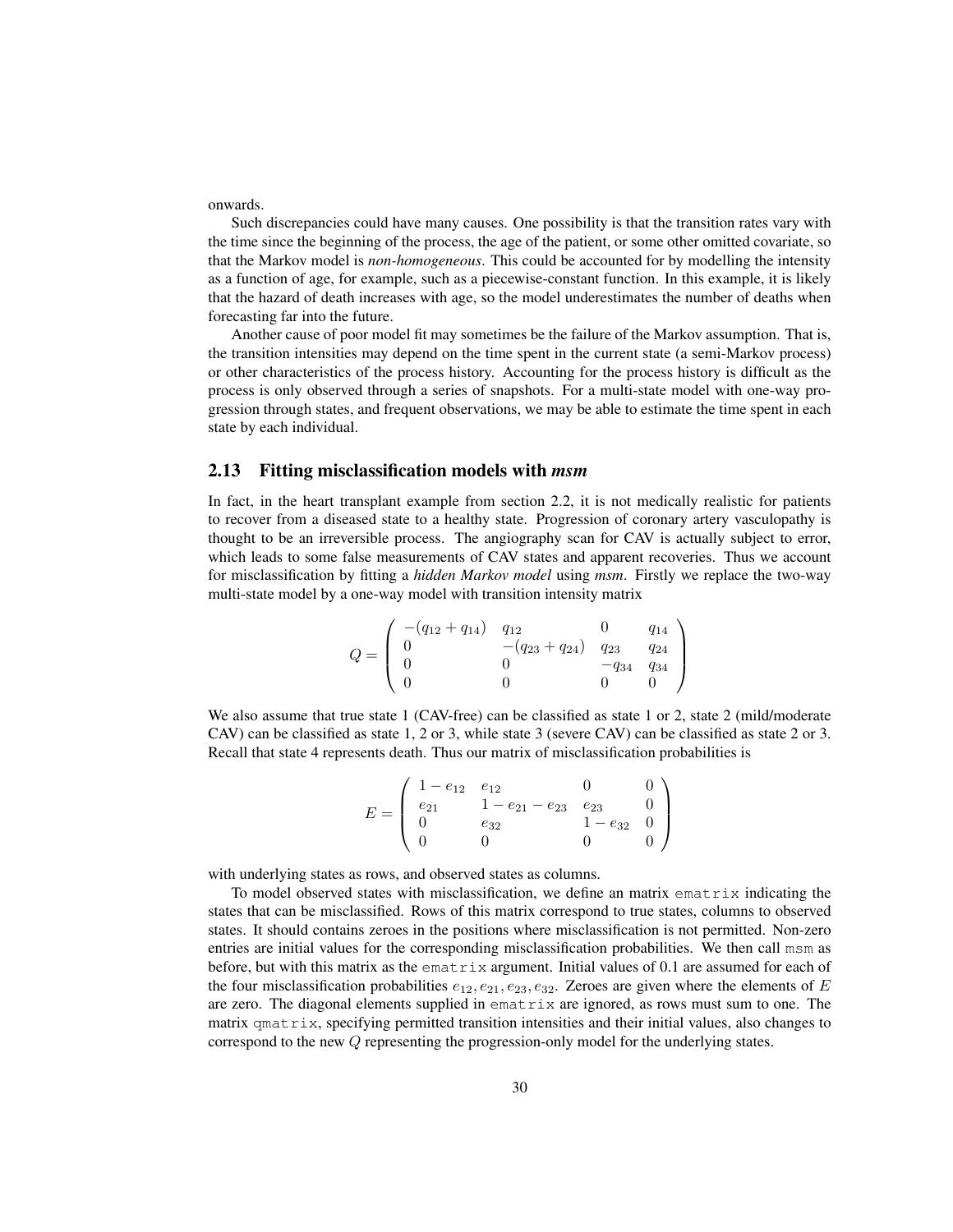We use an alternative quasi-Newton optimisation algorithm (method="BFGS") which can often be faster or more robust than the default Nelder-Mead simplex-based algorithm. An optional argument initprobs could also have been given here, representing the vector  $f$  of the probabilities of occupying each true state at the initial observation (equation 13). If not given, all individuals are assumed to be in true state 1 at their initial observation.

#### Model 5: multi-state model with misclassification

```
> oneway4.q <- rbind(c(0, 0.148, 0, 0.0171), c(0, 0.0171)+ 0, 0.202, 0.081), c(0, 0, 0, 0.126), c(0,
+ 0, 0, 0))
> ematrix \le rbind(c(0, 0.1, 0, 0), c(0.1, 0, 0.1,
     (0), c(0, 0.1, 0, 0), c(0, 0, 0, 0))> heartmisc.msm <- msm(state ~ years, subject = PTNUM,
    data = heart, qmatrix = oneway4.q, ematrix = ematrix,+ death = 4, method = "BFGS")
> heartmisc.msm
Call:
msm(formula = state ~ years, subject = PTNUM, data = heart, qmatrix = oneway4.q,
Maximum likelihood estimates:
Transition intensity matrix
      State 1 State 2
State 1 -0.142 (-0.1599,-0.1262) 0.1014 (0.08663,0.1186)
State 2 0 -0.2607 (-0.3162,-0.2149)
State 3 0 0
State 4 0 0
      State 3 State 4
State 1 0 0.04068 (0.03253,0.05088)
State 2 0.2267 (0.1691,0.3041) 0.03394 (0.008598,0.134)
State 3 -0.3085 (-0.3906,-0.2436) 0.3085 (0.2436,0.3906)
State 4 0 0
Misclassification matrix
      State 1 State 2
State 1 0.9923 (0.9822,0.9967) 0.007662 (0.003253,0.01794)
State 2 0.245 (0.1778,0.3276) 0.7039 (0.6517,0.7513)
State 3 0 0.1244 (0.06253,0.2322)
State 4 0 0 0
      State 3 State 4
State 1 0 0
State 2 0.05105 (0.02966,0.08648) 0
State 3 0.8756 (0.7841, 0.9317) 0
```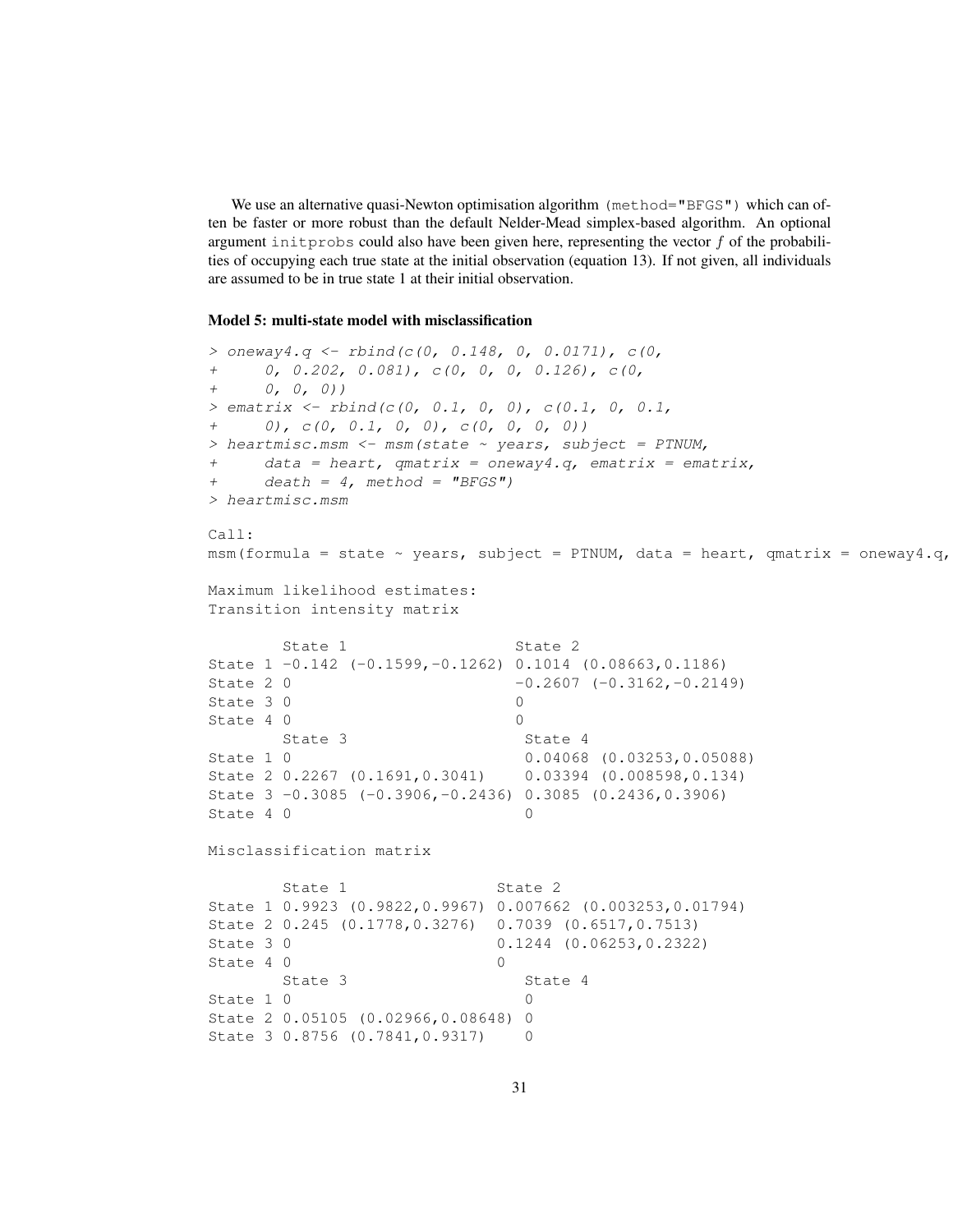State 4 0  $1 (1,1)$ -2 \* log-likelihood: 3952

Thus there is an estimated probability of about 0.01 that mild/moderate CAV will be diagnosed erroneously, but a rather higher probability of 0.24 that underlying mild/moderate CAV will be diagnosed as CAV-free. Between the two CAV states, the mild state will be misdiagnosed as severe with a probability of 0.05, and the severe state will be misdiagnosed as mild with a probability of 0.12.

The model also estimates the progression rates through underlying states. An average of 7 years is spent disease-free, an average of 3.8 years is spent with mild/moderate disease, and periods of severe disease last 3.2 years on average before death.

#### 2.14 Effects of covariates on misclassification rates

We can investigate how the probabilities of misclassification depend on covariates in a similar way to the transition intensities, using a misccovariates argument to msm. For example, we now include female sex as a covariate for the misclassification probabilities. This requires an extra four initial values for the linear effect for each of the logit-probabilities, which we set to zero.

Model 6: misclassification model with misclassification probabilities modelled on sex

```
> miscinits <- c(0.148, 0.0171, 0.202, 0.081, 0.126,
     0.1, 0.1, 0.1, 0.1, 0, 0, 0, 0)> heartmiscsex.msm <- msm (state ~ years, subject = PTNUM,
+ data = heart, qmatrix = oneway4.q, ematrix = ematrix,
+ death = 4, misccovariates = \simsex, method = "BFGS")
> heartmiscsex.msm
Call:
msm(formula = state ~<sup>v</sup> years, subject = PTNUM, data = heart, qmatrix = oneway4.q,Maximum likelihood estimates:
Transition intensity matrix
      State 1 State 2
State 1 -0.1419 (-0.1603,-0.1256) 0.1014 (0.08606,0.1194)
State 2 0 -0.2679 (-0.3255,-0.2204)
State 3 \t0 0
State 4 0 0
      State 3 State 4
State 1 0 0.04053 (0.03236,0.05077)
State 2 0.2331 (0.1737,0.3127) 0.03478 (0.008897,0.136)
State 3 -0.3027 (-0.3835,-0.2388) 0.3027 (0.2388,0.3835)
State 4 0 0
```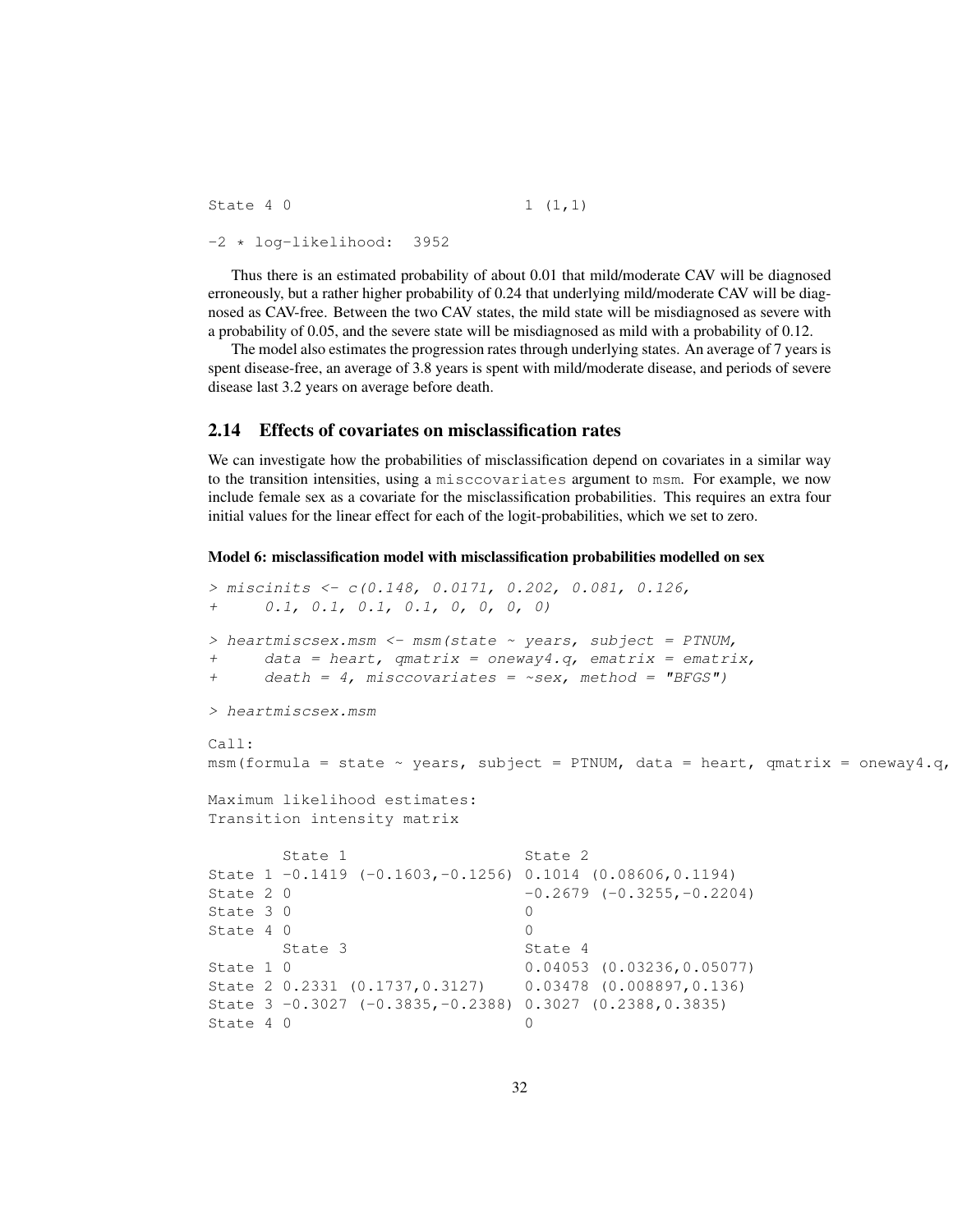Misclassification matrix

```
State 1 State 2
State 1 0.9947 (0.9126,0.9997) 0.005319 (0.0002941,0.08859)
State 2 0.2513 (0.1741,0.3483) 0.6971 (0.6367,0.7514)
State 3 0 0.1462 (0.07781, 0.2578)
State 4 0 0 0
     State 3 State 4
State 1 0 0
State 2 0.05156 (0.02974,0.08795) 0
State 3 0.8538 (0.7615, 0.9144) 0
State 4 0 1 (1,1)Logit-linear effects of sex
     State 1 State 2
State 1 0 -5.615 (-29.06,17.83)
State 2 1.327 (-0.3563,3.011) 0
State 3 0 1.936 (0.1946, 3.678)
State 4 0 0
     State 3 State 4
State 1 \t0 0
State 2 -0.6299 (-2.744,1.484) 0
State 3 0 0
State 4 0 0 0
-2 * log-likelihood: 3945
```
Considering the large confidence intervals for the estimates, we do not see any significant effect of sex on the fitted misclassification probabilities, so that men are no more or less likely than women to have an inaccurate angiography scan.

### 2.15 Extractor functions

As well as the functions described in section 2.9 for extracting useful information from fitted models, there are a number of extractor functions specific to models with misclassification.

**Misclassification matrix** The function  $\text{ematrix}$ ,  $\text{msm gives the estimated misclassification probability distribution.}$ ability matrix at the given covariate values. For illustration, the fitted misclassification probabilities for men and women in model 6 are given by

```
> ematrix.msm(heartmiscsex.msm, covariates = list(sex = 0))
       State 1 State 2
State 1 0.9896 (0.9776,0.9952) 0.01039 (0.004753,0.02257)
State 2 0.2225 (0.1546,0.3093) 0.7221 (0.6665,0.7716)
State 3 0 0.1195 (0.05971, 0.2247)
```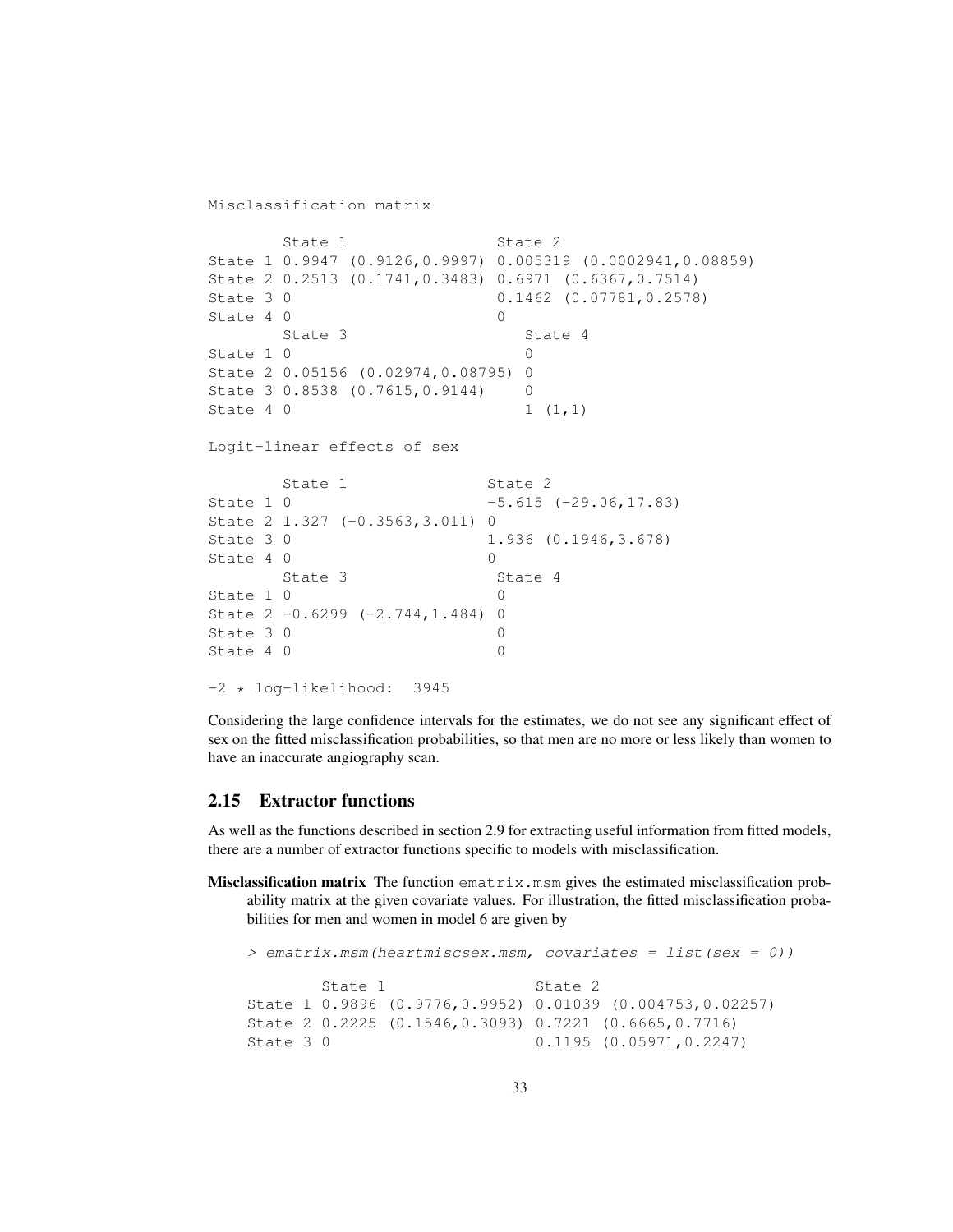```
State 4 0 0
     State 3 State 4
State 1 0 0
State 2 0.05539 (0.0316,0.09533) 0
State 3 0.8805 (0.7907, 0.935) 0
State 4 0 1 (1, 1)
> ematrix.msm(heartmiscsex.msm, covariates = list(sex = 1))
     State 1 State 2
State 1 1 (1.749e-06,1) 3.823e-05 (2.555e-15,1)
State 2 0.519 (0.1673,0.8528) 0.4507 (0.2794,0.6345)
State 3 0 0.4847 (0.1572, 0.8259)
State 4 0 0 0
     State 3 State 4
State 1 0 0
State 2 0.03029 (0.004057,0.1932) 0
State 3 0.5153 (0.316, 0.7099) 0
State 4 0 1 (1,1)
```
although these are not useful in this situation as there was no significant gender difference in angiography accuracy. The standard errors for the estimates for women are higher, since there are only 87 women in this set of 622 patients.

Odds ratios for misclassification The function  $\circ$ dds.msm gives the estimated odds ratios corresponding to each covariate effect on the misclassification probabilities.

> odds.msm(heartmiscsex.msm)

```
$sex
```
OR L U Obs State 1 | State 2 3.77019 7.00e-01 2.03e+01 Obs State 2 | State 1 0.00364 2.40e-13 5.52e+07 Obs State 2 | State 3 6.93300 1.21e+00 3.96e+01 Obs State 3 | State 2 0.53263 6.43e-02 4.41e+00

underlining the lack of evidence for any gender difference in misclassification.

**Observed and expected prevalences** The function prevalence.msm is intended to assess the goodness of fit of the hidden Markov model for the *observed* states to the data. Tables of observed prevalences of observed states are calculated as described in section 2.12, by assuming that observed states are retained between observation times.

The expected numbers of individuals in each observed state are calculated similarly. Suppose the process begins at a common time for all individuals, and at this time, the probability of occupying *true* state r is  $f_r$ . Then given  $n(t)$  individuals under observation at time t, the expected number of individuals in true state r at time t is the rth element of the vector  $n(t)$   $fP(t)$ . Thus the expected number of individuals in *observed* state r is the rth element of the vector  $n(t) fP(t)E$ , where E is the misclassification probability matrix.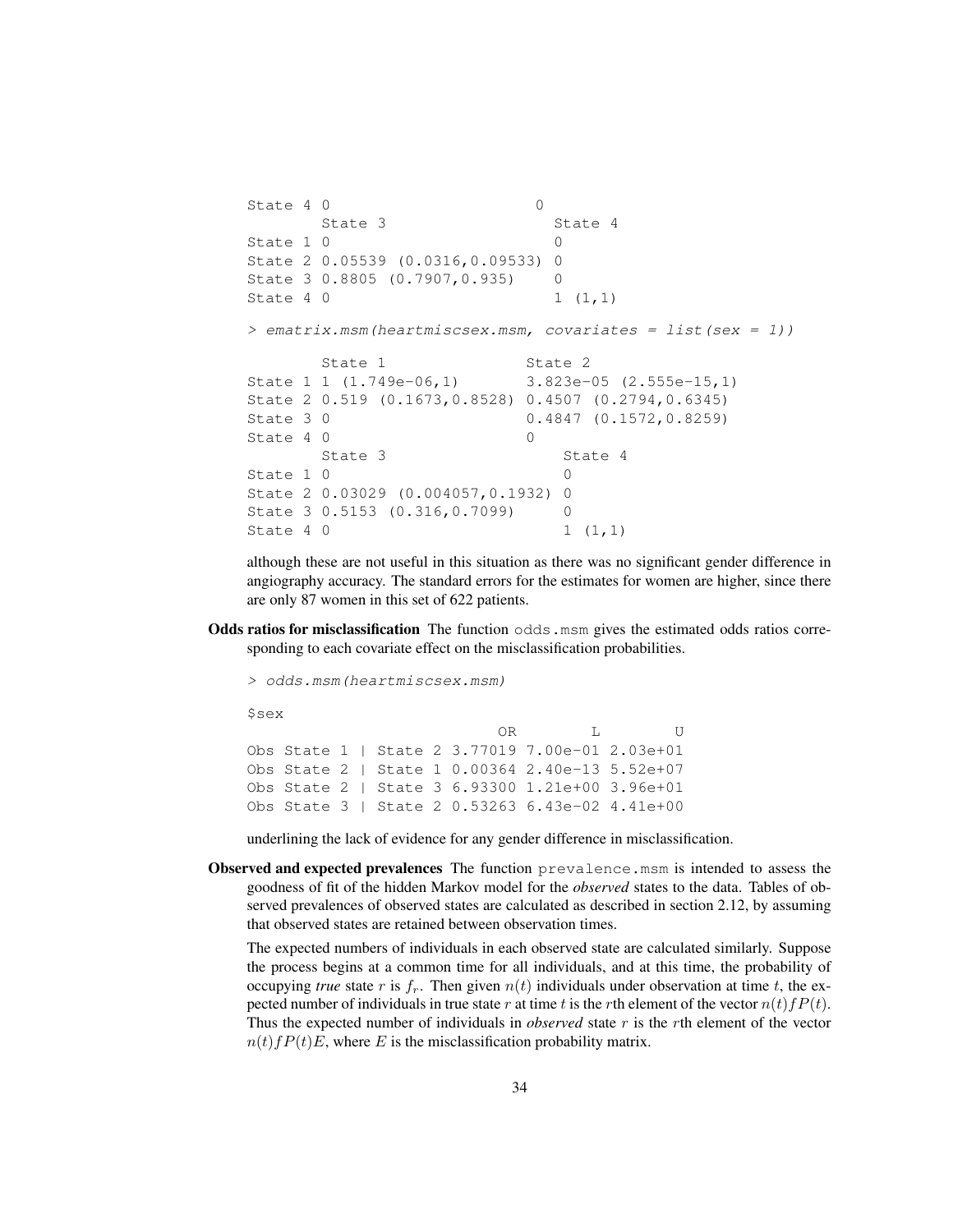The expected prevalences (not shown) for this example are similar to those forecasted by the model without misclassification, with underestimates of the rates of death from 8 years onwards. To improve this model's long-term prediction ability, it is probably necessary to account for the natural increase in the hazard of death from any cause as people become older.

### 2.16 Recreating the path through underlying states

In speech recognition and signal processing, *decoding* is the procedure of determining the underlying states that are most likely to have given rise to the observations. The most common method of reconstructing the most likely state path is the *Viterbi* algorithm. Originally proposed by Viterbi [30], it is also described by Durbin *et al.* [20] and Macdonald and Zucchini [25] for discrete-time hidden Markov chains. For continuous-time models it proceeds as follows. Suppose that a hidden Markov model has been fitted and a Markov transition matrix  $P(t)$  and misclassification matrix E are known. Let  $v_i(k)$  be the probability of the most probable path ending in state k at time  $t_i$ .

- 1. Estimate  $v_k(t_1)$  using known or estimated initial-state occupation probabilities.
- 2. For  $i = 1...N$ , calculate  $v_l(t_i) = e_{l, O_{t_i}} \max_k v_k(t_{i-1}) P_{kl}(t_i t_{i-1})$ . Let  $K_i(l)$  be the maximising value of  $k$ .
- 3. At the final time point N, the most likely underlying state  $S_N^*$  is the value of k which maximises  $v_k(T_N)$ .
- 4. Retrace back through the time points, setting  $S_{i-1}^* = K_i(S_i^*)$ .

The computations should be done in log space to prevent underflow. The *msm* package provides the function  $\text{viterbi.}}$  msm to implement this method. For example, the following is an extract from a result of calling viterbi.msm to determine the most likely underlying states for all patients. The results for patient 100103 are shown, who appeared to 'recover' to a less severe state of disease while in state 3. We assume this is not biologically possible for the true states, so we expect that either the observation of state 3 at time 4.98 was an erroneous observation of state 2, or their apparent state 2 at time 5.94 was actually state 3. According to the expected path constructed using the Viterbi algorithm, it is the observation at time 5.94 which is most probably misclassified.

```
> vit <- viterbi.msm(heartmisc.msm)
> vit[vit$subject == 100103, ]
  subject time observed fitted
567 100103 0.00 1 1
568 100103 2.04 1 1
569 100103 4.08 2 2
570 100103 4.98 3 3
571 100103 5.94 2 3
572 100103 7.01 3 3
573 100103 8.05 3 3
574 100103 8.44 4 4
```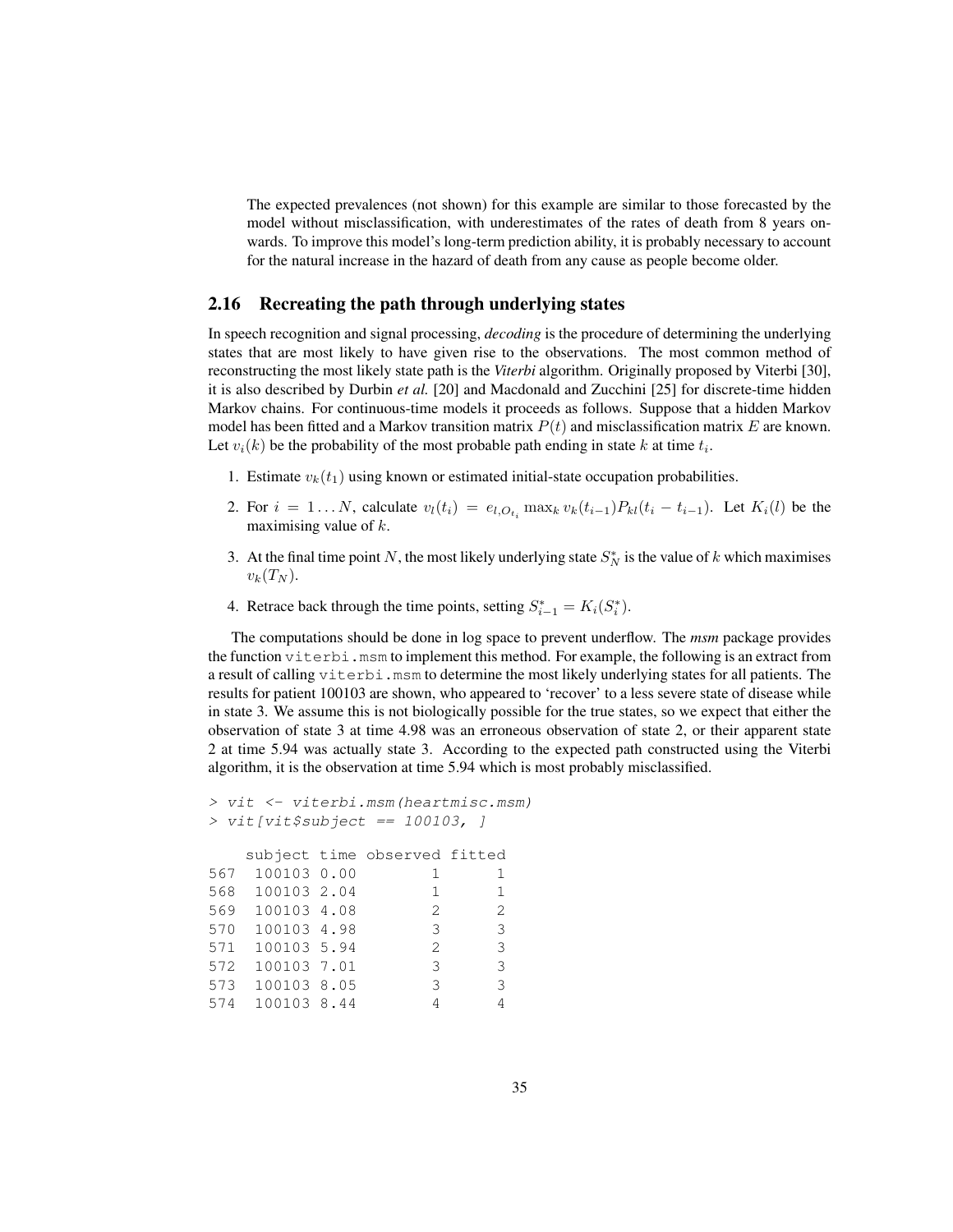### 2.17 Fitting general hidden Markov models with *msm*

The *msm* package provides a framework for fitting continuous-time hidden Markov models with general, continuous outcomes. As before, we use the msm function itself.

Specifying the hidden Markov model A hidden Markov model consists of two related components:

- the model for the evolution of the underlying Markov chain,
- the set of models for the observed data conditionally on each underlying state.

The model for the transitions between underlying states is specified as before, by supplying a qmatrix. The model for the outcomes is specified using the argument hmodel to msm. This is a list, with one element for each underlying state, in order. Each element of the list should be an object returned by a hidden Markov model *constructor function*. The HMM constructor functions provided with *msm* are listed in Table 1. There is a separate constructor function for each class of outcome distribution, such as uniform, normal or gamma.

Consider a three-state hidden Markov model, with a transition intensity matrix of

$$
Q = \left(\begin{array}{ccc} -q_{12} & q_{12} & 0\\ 0 & -q_{23} & q_{23} \\ 0 & 0 & 0 \end{array}\right)
$$

Suppose the outcome distribution for state 1 is Normal $(\mu_1, \sigma_1^2)$ , the distribution for state 2 is Normal $(\mu_2, \sigma_2^2)$ , and state 3 is exactly observed. Observations of state 3 are given a label of -9 in the data. Here our hmodel argument should be a list of objects returned by hmmNorm and hmmIdent constructor functions.

We must specify initial values for the parameters as the arguments to the constructor functions. For example, we take initial values of  $\mu_1 = 90$ ,  $\sigma_1 = 8$ ,  $\mu_2 = 70$ ,  $\sigma_2 = 8$ . Initial values for  $q_{12}$  and  $q_{23}$  are 0.25 and 0.2. Finally suppose the observed data are in a variable called y, the measurement times are in time, and subject identifiers are in ptnum. The call to msm to estimate the parameters of this hidden Markov model would then be

```
msm ( y \sim time, subject=ptnum, data = example.df,
qmatrix = rbind( c(0, 0.25, 0), c(0, 0, 0.2), c(0, 0, 0)),
hmodel = list (hmmNorm(mean=90, sd=8), hmmNorm(mean=70, sd=8),
               hmmIdent(-9)) )
```
Covariates on hidden Markov model parameters Most of the outcome distributions can be parameterised by covariates, using a link-transformed linear model. For example, an observation  $y_{ij}$ may have distribution  $f_1$  conditionally on underlying state 1. The link-transformed parameter  $\theta_1$  is a linear function of the covariate vector  $x_{ij}$  at the same observation time.

$$
y_{ij}|S_{ij} \sim f_1(y|\theta_1, \gamma_1)
$$
  

$$
g(\theta_1) = \alpha + \beta^T x_{ij}
$$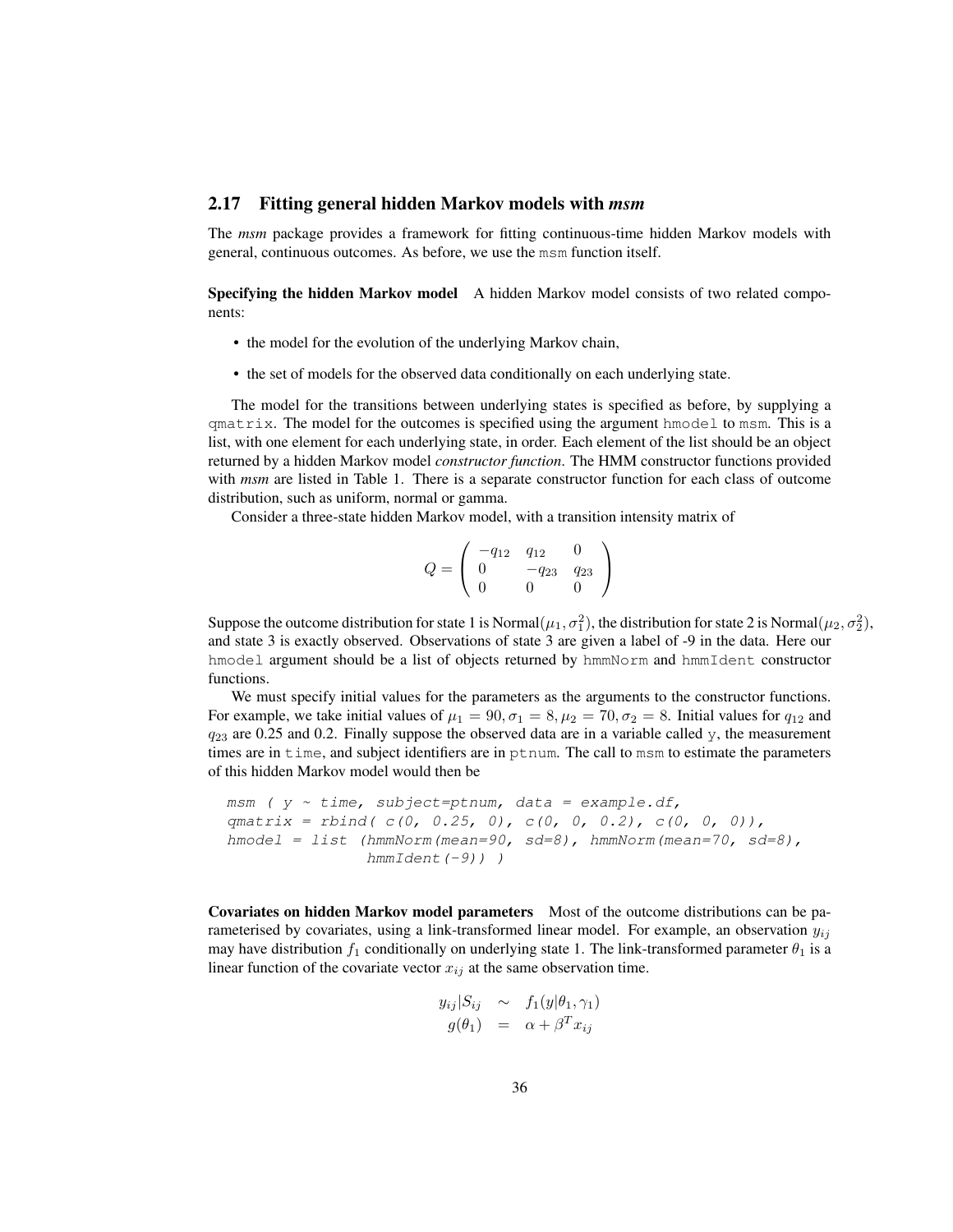| Function   | Distribution        | Parameters        |                                           | Location (link)             | Density for an observation $x$                                                                                             |
|------------|---------------------|-------------------|-------------------------------------------|-----------------------------|----------------------------------------------------------------------------------------------------------------------------|
| hmmCat     | Categorical         | prob,<br>basecat  | $p, c_0$                                  | $p$ (logit)                 | $p_x, x=1,\ldots,n$                                                                                                        |
| hmmIdent   | Identity            | X                 | $x_0$                                     |                             | $I_{x=x_0}$                                                                                                                |
| hmmUnif    | Uniform             | lower,<br>upper   | l, u                                      |                             | $1/(u-l), u \leq x \leq l$                                                                                                 |
| hmmNorm    | Normal              | mean, sd          | $\mu, \sigma$                             | $\mu$ (identity)            | $\phi(x,\mu,\sigma) = \frac{1}{\sqrt{2\pi\sigma^2}} \exp(-(x-\mu)^2/(2\sigma^2))$                                          |
| hmmLNorm   | Log-normal          | meanlog,<br>sdlog | $\mu, \sigma$                             | $\mu$ (identity)            | $\frac{1}{\sqrt{2\pi a^2}} \exp(-(\log x - \mu)^2/(2\sigma^2))$                                                            |
| hmmExp     | Exponential         | rate              | $\lambda$                                 | $\lambda$ (log)             | $\lambda e^{-\lambda x}$ , $x > 0$                                                                                         |
| hmmGamma   | Gamma               | shape,<br>rate    | $n, \lambda$                              | $\lambda$ (log)             | $\frac{\lambda^n}{\Gamma(n)} x^{n-1} \exp(-\lambda x), x > 0, n > 0, \lambda > 0$                                          |
| hmmWeibull | Weibull             | shape,<br>scale   | a, b                                      | $b$ (log)                   | $\frac{a}{b}(\frac{x}{b})^{a-1}$ exp $(-(\frac{x}{b})^a)$ , $x > 0$                                                        |
| hmmPois    | Poisson             | rate              | $\lambda$                                 | $\lambda$ (log)             | $\lambda^x \exp(-\lambda)/x!, x = 0, 1, 2, \ldots$                                                                         |
| hmmBinom   | Binomial            | size, prob        | n, p                                      | $p$ (logit)                 | $\binom{n}{x} p^x (1-p)^{n-x}$                                                                                             |
| hmmNBinom  | Negative binomial   | disp, prob        | n, p                                      | $p$ (logit)                 | $\Gamma(x+n)/(\Gamma(n)x!)p^{n}(1-p)^{x}$                                                                                  |
| hmmTNorm   | Truncated normal    | mean, sd,         | $\mu, \sigma, l, u$                       | $\mu$ (identity)            | $\phi(x,\mu,\sigma)/$                                                                                                      |
|            |                     | lower,            |                                           |                             | $(\Phi(u, \mu, \sigma) - \Phi(l, \mu, \sigma)),$                                                                           |
|            |                     | upper             |                                           |                             | where $\Phi(x, \mu, \sigma) = \int_{-\infty}^{x} \phi(u, \mu, \sigma) du$                                                  |
| hmmMETNorm | Normal with trun-   | mean, sd,         | $\mu_0, \sigma_0, l, u,$                  | $\mu_{\epsilon}$ (identity) | $(\Phi(u, \mu_2, \sigma_3) - \Phi(l, \mu_2, \sigma_3))/$                                                                   |
|            | cation and measure- | lower,            | $\sigma_{\epsilon}, \mu_{\epsilon}$       |                             | $(\Phi(u, \mu_0, \sigma_0) - \Phi(l, \mu_0, \sigma_0))$                                                                    |
|            | ment error          | upper,            |                                           |                             | $\times \phi(x, \mu_0 + \mu_{\epsilon}, \sigma_2),$<br>$\sigma_2^2 = \sigma_0^2 + \sigma_{\epsilon}^2,$                    |
|            |                     | sderr,            |                                           |                             |                                                                                                                            |
|            |                     | meanerr           |                                           |                             | $\sigma_3 = \sigma_0 \sigma_{\epsilon}/\sigma_2,$<br>$\mu_2 = (x - \mu_{\epsilon}) \sigma_0^2 + \mu_0 \sigma_{\epsilon}^2$ |
| hmmMEUnif  | Uniform with mea-   | lower,            | $l, u, \mu_{\epsilon}, \sigma_{\epsilon}$ | $\mu_{\epsilon}$ (identity) | $(\Phi(x, \mu_{\epsilon} + l, \sigma_{\epsilon}) - \Phi(x, \mu_{\epsilon} + u, \sigma_{\epsilon}))$ /                      |
|            | surement error      | upper,            |                                           |                             | $(u-l)$                                                                                                                    |
|            |                     | sderr,            |                                           |                             |                                                                                                                            |
|            |                     | meanerr           |                                           |                             |                                                                                                                            |

Table 1: Hidden Markov model distributions in *msm*.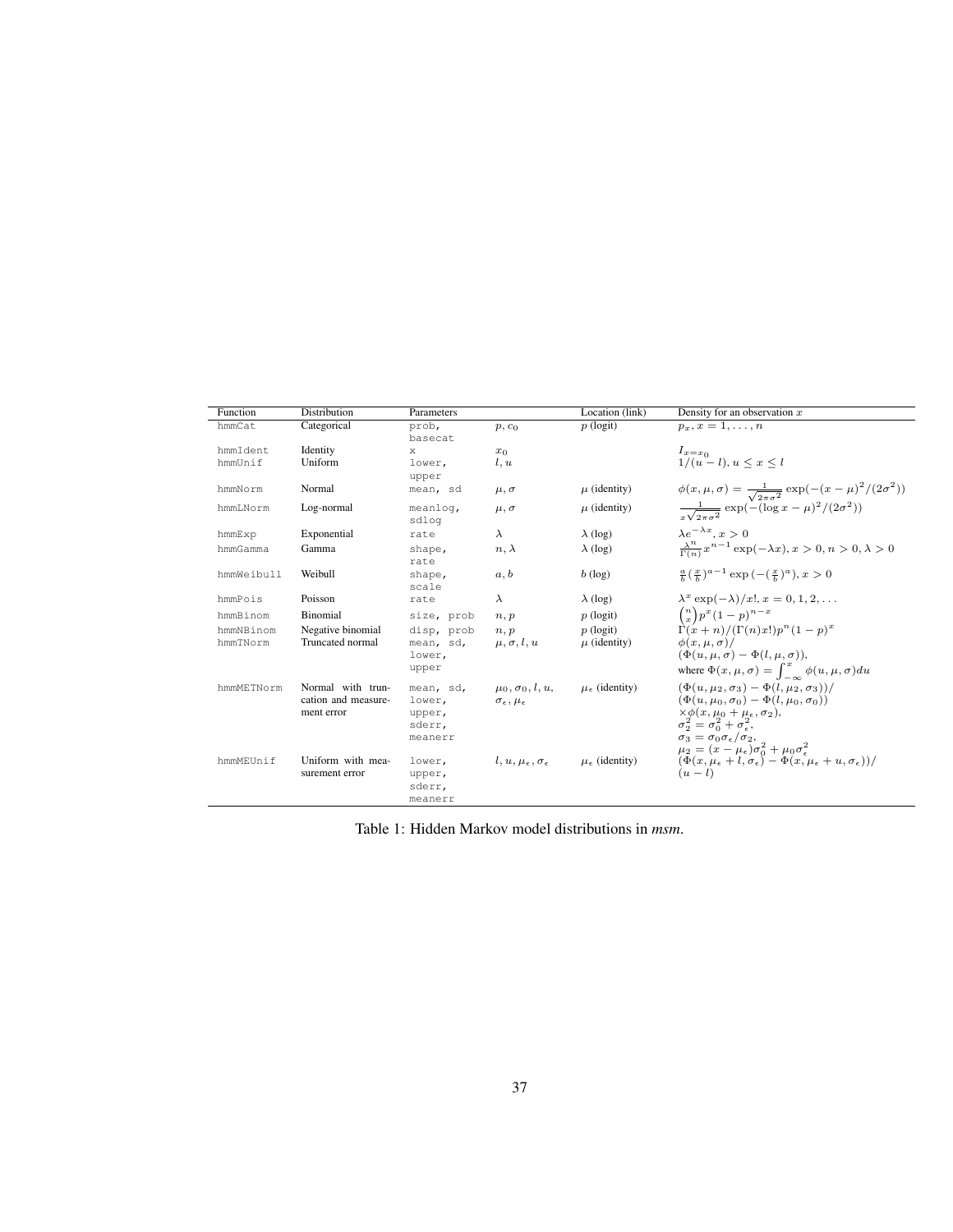Specifically, parameters named as the "Location" parameter in Table 1 can be modelled in terms of covariates, with the given link function.

The hcovariates argument to msm specifies the model for covariates on the hidden Markov outcome distributions. This is a list of the same length as the number of underlying states, and the same length as the hmodel list. Each element of the list is a formula, in standard R linear model notation, defining the covariates on the distribution for the corresponding state. If there are no covariates for a certain hidden state, then insert a NULL in the corresponding place in the list. For example, in the three-state normal-outcome example above, suppose that the normal means on states 1 and 2 are parameterised by a single covariate  $x$ .

$$
\mu_1 = \alpha_1 + \beta_1 x_{ij}, \qquad \mu_2 = \alpha_2 + \beta_2 x_{ij}.
$$

The equivalent call to msm would be

```
msm ( state \sim time, subject=ptnum, data = example.df,
 qmatrix = rbind( c(0, 0.25, 0), c(0, 0, 0.2), c(0, 0, 0)),
 hmodel = list (hmmNorm(mean=90, sd=8), hmmNorm(mean=70, sd=8),
                hmmIdent(-9)),
hcovariates = list (x, x, \alpha) NULL)
).
```
Constraints on hidden Markov model parameters Sometimes it is realistic that parameters are shared between some of the state-specific outcome distributions. For example, the Normally-distributed outcome in the previous example could have a common variance  $\sigma_1^2 = \sigma_2^2 = \sigma^2$  between states 1 and 2, but differing means. It would also be realistic for any covariates on the mean to have a common effect  $\beta_1 = \beta_2 = \beta$  on the state 1 and 2 outcome distributions.

The argument hconstraint to msm specifies which hidden Markov model parameters are constrained to be equal. This is a named list. Each element is a vector of constraints on the named hidden Markov model parameter. The vector has length equal to the number of times that class of parameter appears in the whole model. As for the other constraint arguments such as  $q$ constraint, identical values of this vector indicate parameters constrained to be equal.

For example consider the three-state hidden Markov model described above, with normallydistributed outcomes for states 1 and 2. To constrain the outcome variance to be equal for states 1 and 2, and to also constrain the effect of  $x$  on the outcome mean to be equal for states 1 and 2, specify

hconstraint = list(sd =  $c(1,1)$ , x= $c(1,1)$ )

 **after lung transplants Now we give an example of fitting a hidden Markov model to a real** dataset. The data on  $FEV_1$  measurements from lung transplant recipients, described in 1.6.4, are provided with the *msm* package in a dataset called  $f$ ev.

```
> data(fev)
```
We fit models Models 1 and 2, each with three states and common  $Q$  matrix.

```
> three. q < -rbind(c(0, exp(-6), exp(-9)), c(0,0, exp(-6), c(0, 0, 0)
```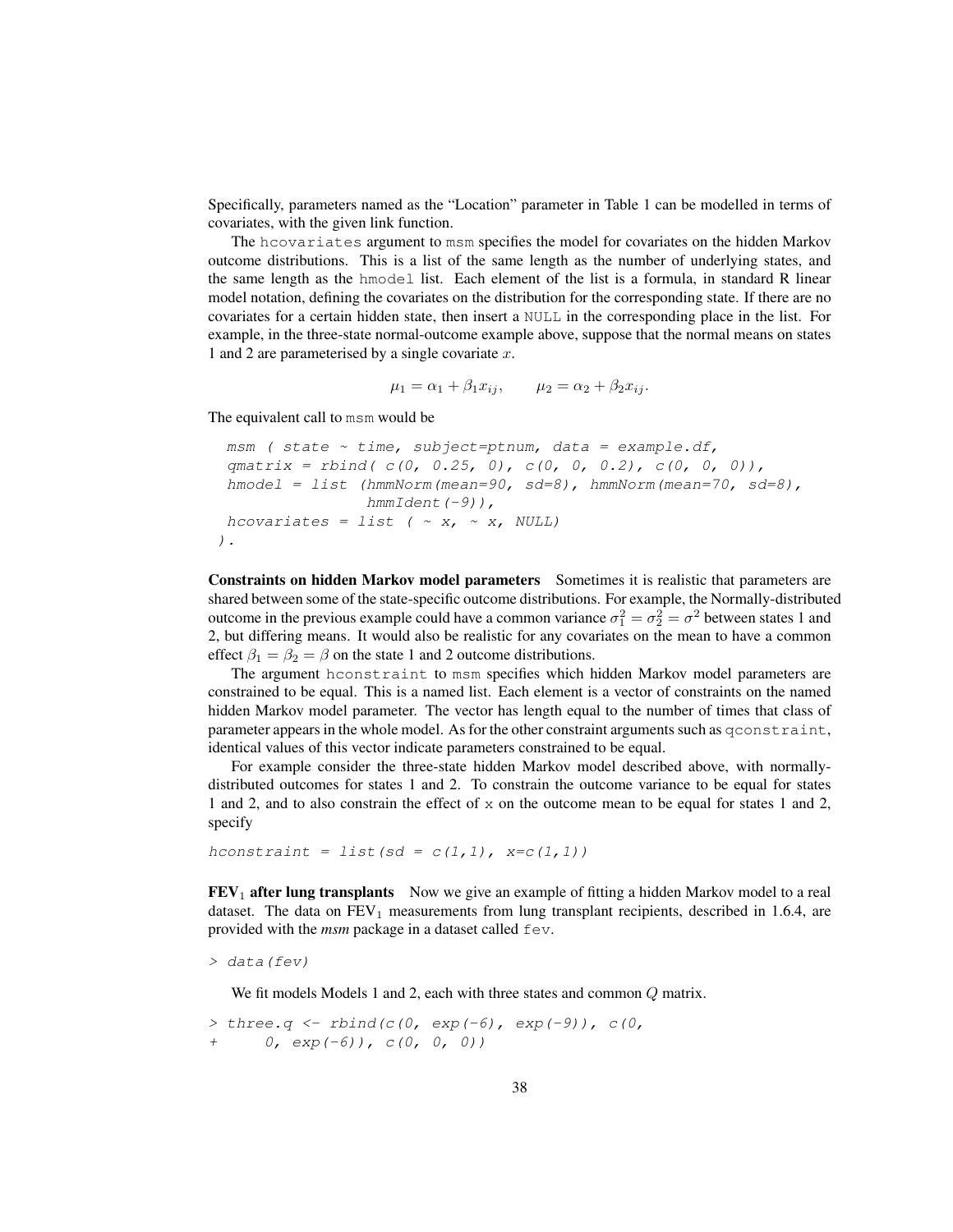The simpler Model 1 is specified as follows. Under this model the  $FEV<sub>1</sub>$  outcome is Normal with unknown mean and variance, and the mean and variance are different between BOS state 1 and state 2. hcovariates specifies that the mean of the Normal outcome depends linearly on acute events. Specifically, this covariate is an indicator for the occurrence of an acute event within 14 days of the observation, denoted acute in the data. As an initial guess, we suppose the mean  $FEV<sub>1</sub>$  is 100% baseline in state 1, and 54% baseline in state 2, with corresponding standard deviations 16 and 18, and  $FEV<sub>1</sub>$  observations coinciding with acute events are on average  $8\%$  baseline lower. hconstraint specifies that the acute event effect is equal between state 1 and state 2.

Days of death are coded as 999 in the fev outcome variable.

```
> hmodel1 <- list(hmmNorm(mean = 100, sd = 16),
+ hmmNorm(mean = 54, sd = 18), hmmIdent(999))
> fev1.msm <- msm(fev \sim days, subject = ptnum, data = fev,
+ qmatrix = three.q, death = 3, hmodel = hmodell,
+ hcovariates = list(~acute, ~acute, NULL),
+ hcovinits = list(-8, -8, NULL), hconstraint = list(acute = c(1,1), method = "BFGS")
> fev1.msm
Ca11:msm(formula = fev ~ days, subject = ptnum, data = fev, qmatrix = three.q, hm
Maximum likelihood estimates:
Transition intensity matrix
       State 1
State 1 -0.0007038 (-0.0008333,-0.0005945)
State 2 0
State 3 0
       State 2
State 1 0.0006275 (0.0005201,0.0007572)
State 2 -0.0008011 (-0.001013,-0.0006337)
State 3 0
       State 3
State 1 7.631e-05 (3.967e-05,0.0001468)
State 2 0.0008011 (0.0006337,0.001013)
State 3 0
Hidden Markov model, 3 states
Initial state occupancy probabilities: 1,0,0
State 1 - normal distribution
Parameters:
     estimate l95 u95
mean 98.0 97.34 98.67
sd 16.2 15.78 16.60
```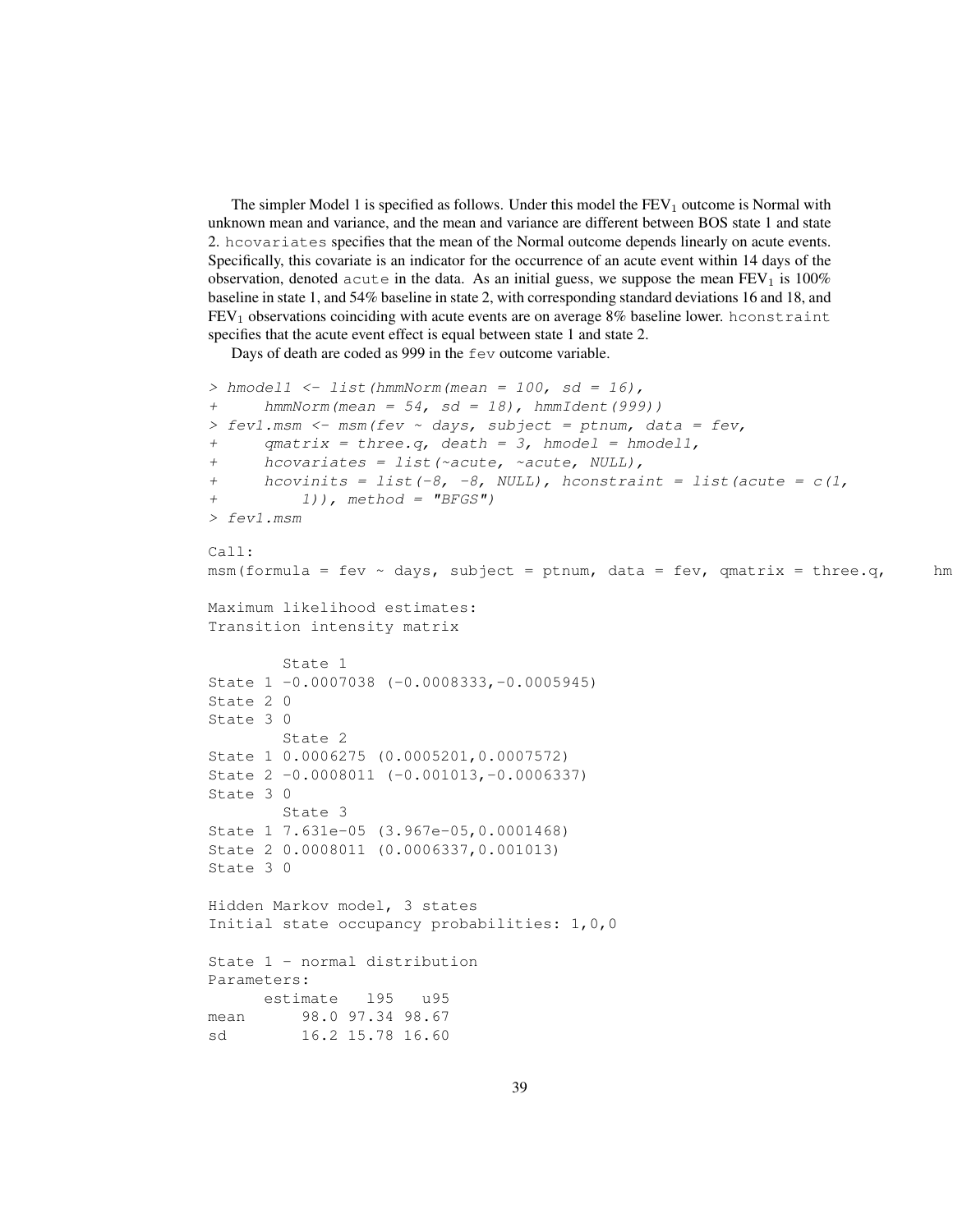```
acute -8.8 -9.95 -7.63State 2 - normal distribution
Parameters:
     estimate l95 u95
mean 51.8 50.76 52.88
sd 17.7 17.08 18.29
acute -8.8 -9.95 -7.63State 3 - identity distribution
Parameters:
     estimate l95 u95
which 999 NA NA
-2 * log-likelihood: 51598
> sojourn.msm(fev1.msm)
       estimates SE L U
State 1 1421 122 1200 1682
State 2 1248 149 987 1578
```
Printing the *msm* object fev1.msm shows estimates and confidence intervals for the transition intensity matrix and the hidden Markov model parameters. The estimated within-state means of FEV<sub>1</sub> are around 98% and 52% baseline respectively. From the estimated transition intensities, individuals spend around 1421 days (3.9 years) before getting BOS, after which they live for an average of 1248 days (3.4 years). FEV<sub>1</sub> is lower by an average of 8% baseline within 14 days of acute events.

Model 2, where the outcome distribution is a more complex two-level model, is specified as follows. We use the distribution defined by equations  $15-16$ . The hmmMETN $\circ$ rm constructor defines the truncated normal outcome with an additional normal measurement error. The explicit probability density for this distribution is given in Table 1.

Our initial values are again 100 and 54 for the means of the within-state distribution of *underlying*  $FEV<sub>1</sub>$ , and 16 and 18 for the standard errors. This time, underlying  $FEV<sub>1</sub>$  is truncated normal. The truncation limits lower and upper are not estimated. We take an initial measurement error standard deviation of  $sderr=8$ . The extra shift meanerr in the measurement error model is fixed to zero and not estimated.

The hconstraint specifies that the measurement error variance  $\sigma_{\epsilon}^2$  is equal between responses in states 1 and 2, as is the effect of short-term acute events on the  $FEV<sub>1</sub>$  response.

```
> hmodel2 \leftarrow list(hmmMETNorm(mean = 100, sd = 16,
+ sderr = 8, lower = 80, upper = Inf, meanerr = 0),
+ hmmMETNorm(mean = 54, sd = 18, sderr = 8,
+ lower = 0, upper = 80, meanerr = 0), hmmIdent(999))
> fev2.msm <- msm(fev \sim days, subject = ptnum, data = fev,
+ qmatrix = three.q, death = 3, hmodel = hmodel2,
+ hcovariates = list(~acute, ~acute, NULL),
```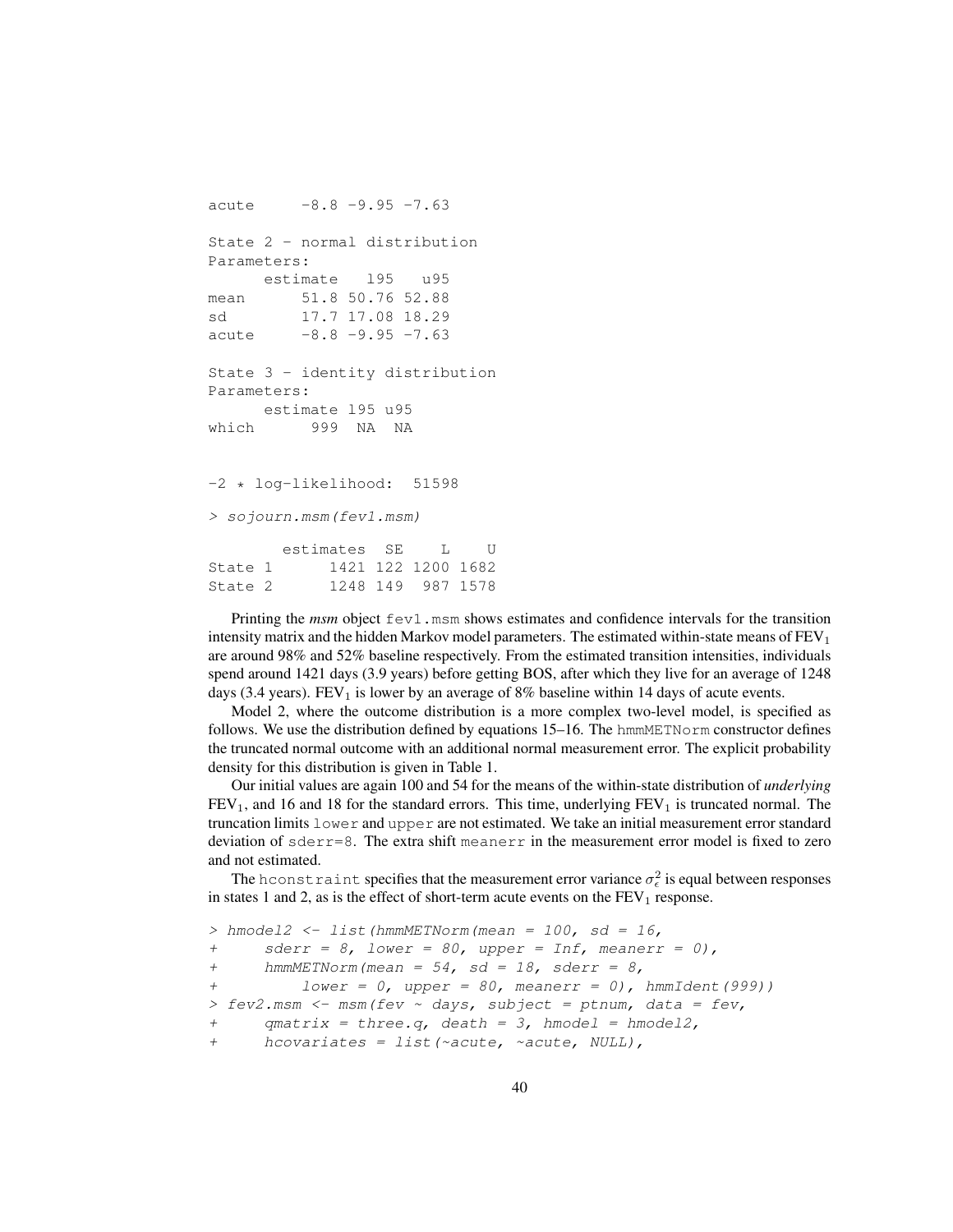```
+ hcovinits = list(-8, -8, NULL), hconstraint = list(sderr = c(1,+ 1), acute = c(1, 1), method = "BFGS")
> fev2.msm
Call:
msm(formula = fev ~ days, subject = ptnum, data = fev, qmatrix = three.q, hm
Maximum likelihood estimates:
Transition intensity matrix
      State 1
State 1 -0.0007629 (-0.0008978,-0.0006483)
State 2 0
State 3 0
      State 2
State 1 0.0006912 (0.000578,0.0008266)
State 2 -0.0007507 (-0.0009445,-0.0005967)
State 3 0
      State 3
State 1 7.17e-05 (3.563e-05,0.0001443)
State 2 0.0007507 (0.0005967,0.0009445)
State 3 0
Hidden Markov model, 3 states
Initial state occupancy probabilities: 1,0,0
State 1 - metruncnorm distribution
Parameters:
     estimate l95 u95
mean 88.70 85.56 91.84
sd 18.99 17.40 20.72
lower 80.00 NA NA
upper Inf NA NA
sderr 8.88 8.42 9.38
meanerr 0.00 NA NA
acute -10.18 -11.24 -9.11
State 2 - metruncnorm distribution
Parameters:
      estimate l95 u95
mean 59.65 56.96 62.34
sd 20.96 19.08 23.01
lower 0.00 NA NA
upper 80.00 NA NA
sderr 8.88 8.42 9.38
meanerr 0.00 NA NA
```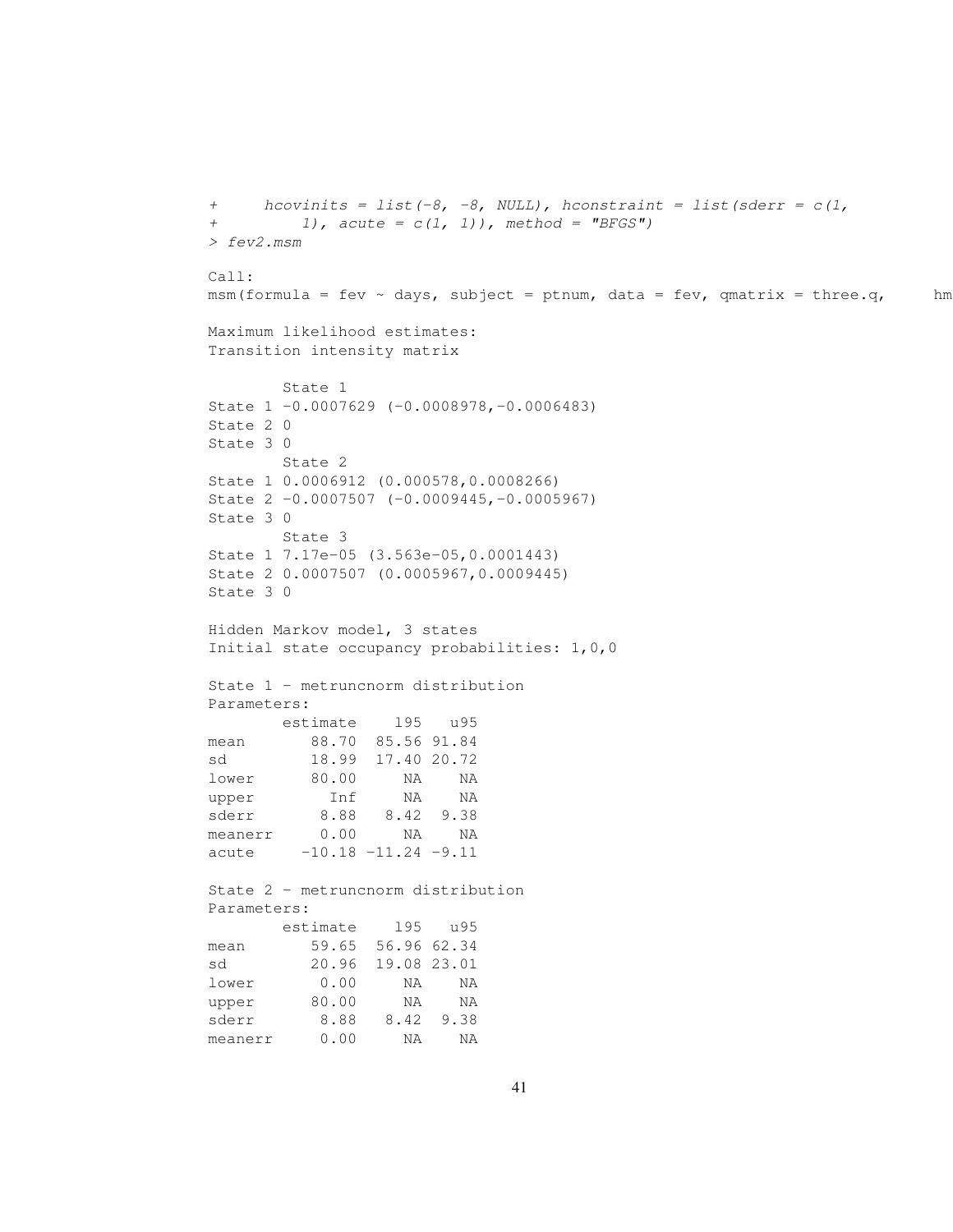```
acute -10.18 -11.24 -9.11
State 3 - identity distribution
Parameters:
     estimate l95 u95
which 999 NA NA
-2 * log-likelihood: 51411
> sojourn.msm(fev2.msm)
       estimates SE L U
State 1 1311 109 1114 1543
State 2 1332 156 1059 1676
```
Under this model the standard deviation of  $FEV<sub>1</sub>$  measurements caused by measurement error (more realistically, natural short-term fluctuation) is around 9% baseline. The estimated effect of acute events on  $FEV<sub>1</sub>$  and sojourn times in the BOS-free state and in BOS before death are similar to Model 1.

The following plot illustrates a trajectory of declining  $FEV<sub>1</sub>$  from the first lung transplant recipient in this dataset. This is produced by the following R code. The Viterbi algorithm is used to locate the most likely point at which this individual moved from BOS state 1 to BOS state 2, according to the fitted Model 2. This is illustrated by the vertical dotted line. This is the point at which the individual's lung function started to remain consistently below  $80\%$  baseline  $FEV<sub>1</sub>$ .

```
> keep <- fev$ptnum == 1 & fev$fev < 999
> plot(fev$days[keep], fev$fev[keep], type = "l",
      ylab = expression(paste("% baseline", FEV[1])),
+ xlab = "Days after transplant")
> vit <- viterbi.msm(fev2.msm)[keep, ]
> (max1 <- max(vit$time[vit$fitted == 1]))
[1] 2337
> (min2 <- min(vit$time[vit$fitted == 2]))
[1] 2367
> abline(v = mean(max1, min2), lty = 2)
> text (max1 - 500, 50, "STATE 1")
> text (min2 + 500, 50, "STATE 2")
```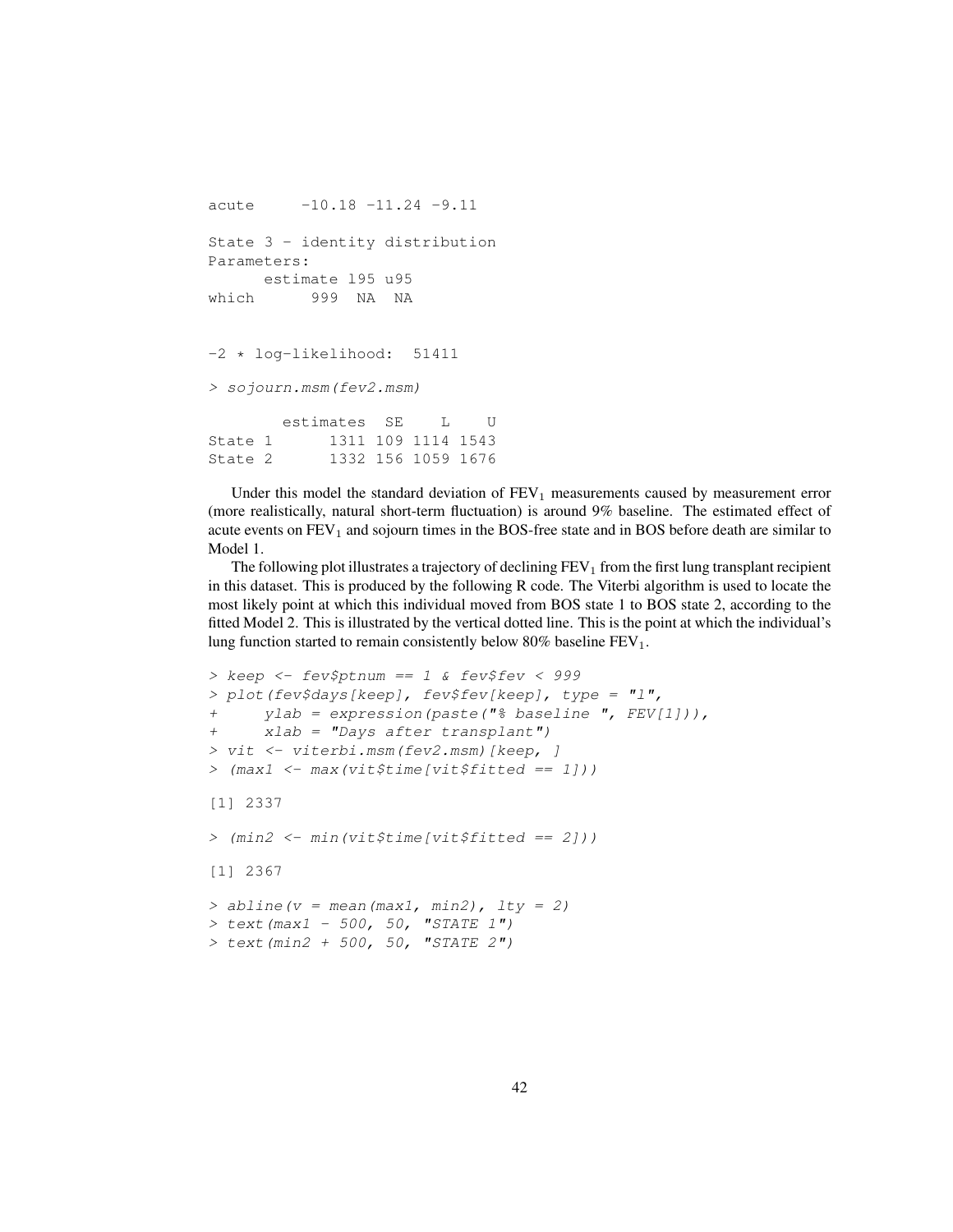

An alternative way of specifying a misclassification model This general framework for specifying hidden Markov models can also be used to specify multi-state models with misclassification. A misclassification model is a hidden Markov model with a categorical outcome distribution. So instead of an ematrix argument to msm, we can use a hmodel argument with hmmCat constructor functions.

hmmCat takes at least one argument prob, a vector of probabilities of observing outcomes of  $1, 2, \ldots, n$  respectively, where n is the length of prob. All outcome probabilities with an initial value of zero are assumed to be fixed at zero. prob is scaled if necessary to sum to one.

The model in section 2.13 specifies that an individual occupying underlying state 1 can be observed as states 2 (and 1), underlying state 2 can be observed as states 1, 2 or 3, and state 3 can be observed as states 2 or 3, and underlying state 4 (death) cannot be misclassified. Initial values of 0.1 are given for the 1-2, 2-1, 2-3 and 3-2 misclassification probabilities.

This is equivalent to the model below, specified using a hmodel argument to msm. The maximum likelihood estimates should be the same as before (Model 5).

```
> oneway4.q <- rbind(c(0, 0.148, 0, 0.0171), c(0,
+ 0, 0.202, 0.081), c(0, 0, 0, 0.126), c(0,
+ 0, 0, 0))
```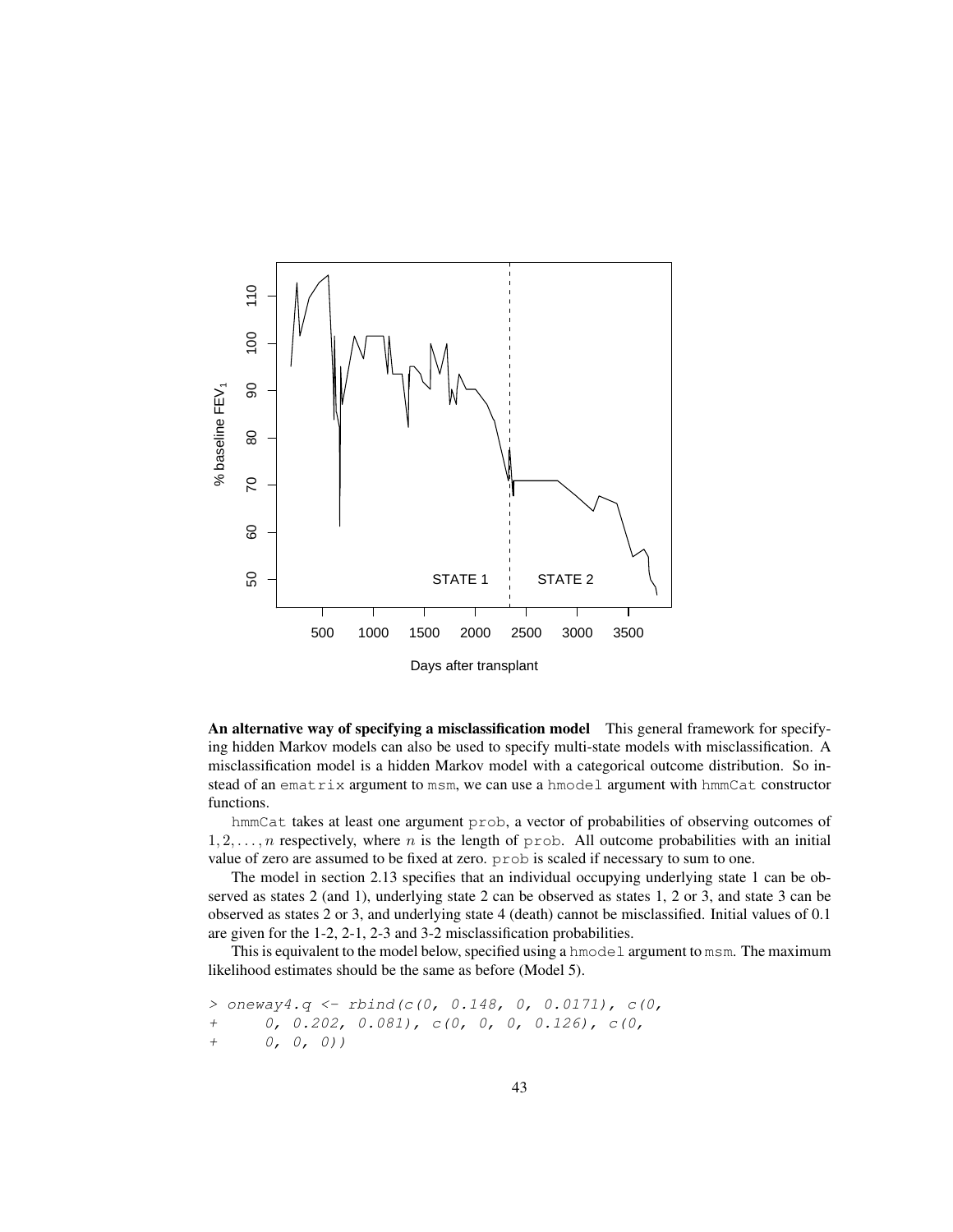```
> heartmisc.msm <- msm(state ~ years, subject = PTNUM,
+ data = heart, hmodel = list(hmmCat(c(0.9,
        (0.1, 0, 0), hmmCat(c(0.1, 0.8, 0.1, 0)),
+ hmmCat(c(0, 0.1, 0.9, 0)), hmmIdent(4)),
+ qmatrix = oneway4.q, death = 4, method = "BFGS")
> heartmisc.msm
Call:
msm(formula = state ~ v years, subject = PTNUM, data = heart, qmatrix = oneway4.q,Maximum likelihood estimates:
Transition intensity matrix
      State 1 State 2
State 1 -0.142 (-0.1599,-0.1262) 0.1014 (0.08663,0.1186)
State 2 0 -0.2607 (-0.3162, -0.2149)
State 3 \t0 0
State 4 0 0
      State 3 State 4
State 1 0 0.04068 (0.03253,0.05088)
State 2 0.2267 (0.1691,0.3041) 0.03394 (0.008598,0.134)
State 3 -0.3085 (-0.3906,-0.2436) 0.3085 (0.2436,0.3906)
State 4 0 0
Hidden Markov model, 4 states
Initial state occupancy probabilities: 1,0,0,0
State 1 - categorical distribution
Parameters:
   estimate l95 u95
P(1) 0.99234 NA NA
P(2) 0.00766 0.00325 0.0179
P(3) 0.00000 NA NA
P(4) 0.00000 NA NA
State 2 - categorical distribution
Parameters:
   estimate l95 u95
P(1) 0.245 0.1778 0.3276
P(2) 0.704 NA NA
P(3) 0.051 0.0297 0.0865
P(4) 0.000 NA NA
State 3 - categorical distribution
Parameters:
    estimate l95 u95
```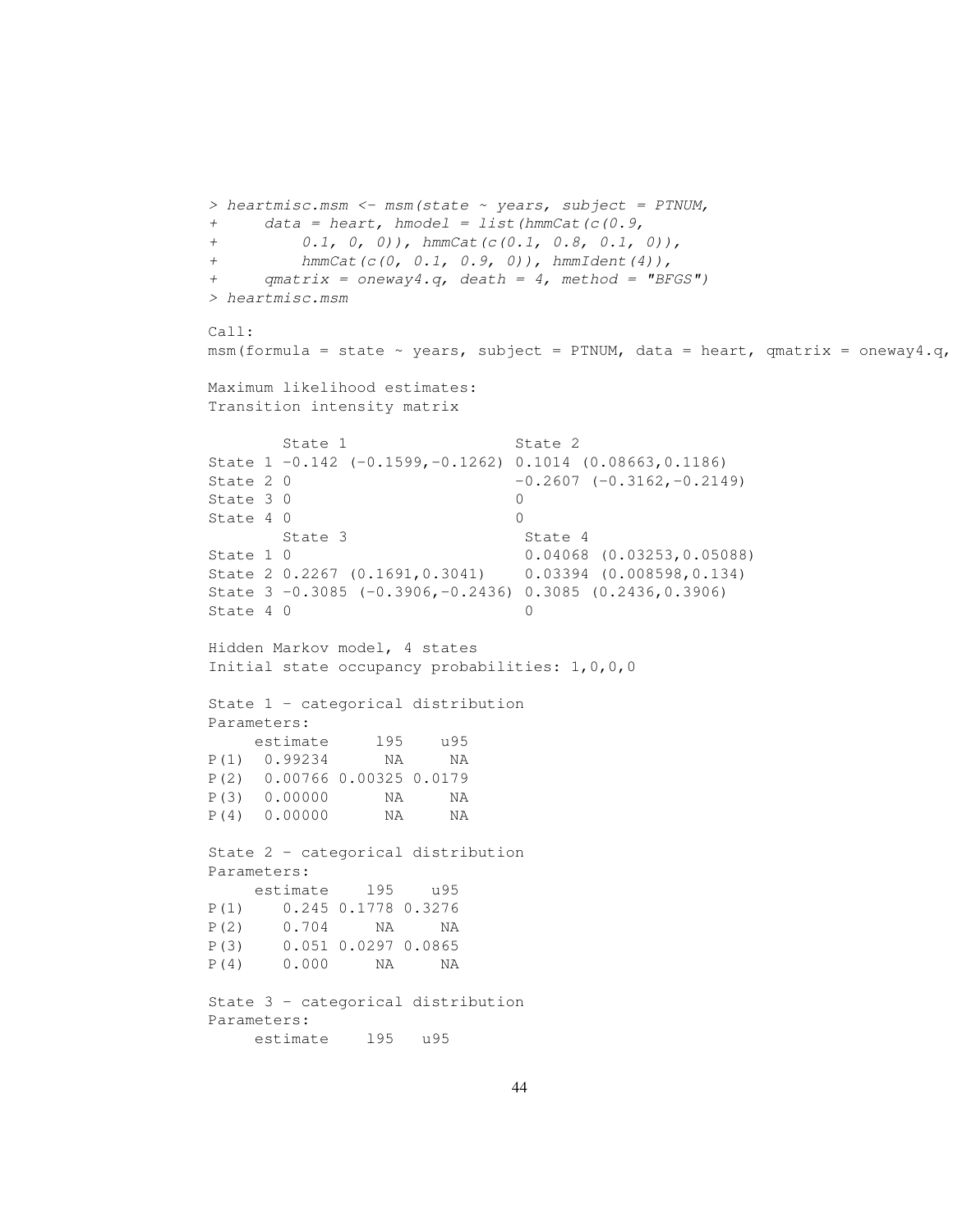```
P(1) 0.000 NA NA
P(2) 0.124 0.0625 0.232
P(3) 0.876 NA NA
P(4) 0.000 NA NA
State 4 - identity distribution
Parameters:
    estimate l95 u95
which 4 NA NA
```
-2 \* log-likelihood: 3952

#### 2.17.1 Defining a new hidden Markov model distribution

Suppose the hidden Markov model outcome distributions supplied with *msm* (Table 1) are insufficient. We want to define our own univariate distribution, called hmmNewDist, taking two parameters location and scale. Download the source package, for example msm-0.5.tar.gz for version 0.5, from CRAN and edit the files in there, as follows.

1. Add an element to .msm.HMODELPARS in the file R/constants.R, naming the parameters of the distribution. For example

 $newdist = c('location', 'scale')$ 

2. Add a corresponding element to the C variable  $HMODELS$  in the file  $src/lik.c$ . This MUST be in the same position as in the .msm.HMODELPARS list. For example,

```
hmmfn HMODELS[] = {
  ...,
  hmmNewDist
};.
```
- 3. The new distribution is allowed to have one parameter which can be modelled in terms of covariates. Add the name of this parameter to the named vector .msm.LOCPARS in R/constants.R. For example newdist =  $'$  location'. Specify newdist = NA if there is no such parameter.
- 4. Supposed we have specified a parameter with a non-standard name, that is, one which doesn't already appear in .msm.HMODELPARS. Standard names include, for example, 'mean', 'sd', 'shape' or 'scale'. Then we should add the allowed range of the parameter to .msm.PARRANGES. In this example, we add meanpars =  $c$  (-Inf, Inf) to .msm. PARRANGES. If the parameter should always be fixed during a maximum likelihood estimation, then add its name to .msm.AUXPARS.
- 5. Add an R constructor function for the distribution to  $R/hmm-dists$ . R. For a simple univariate distribution, this is of the form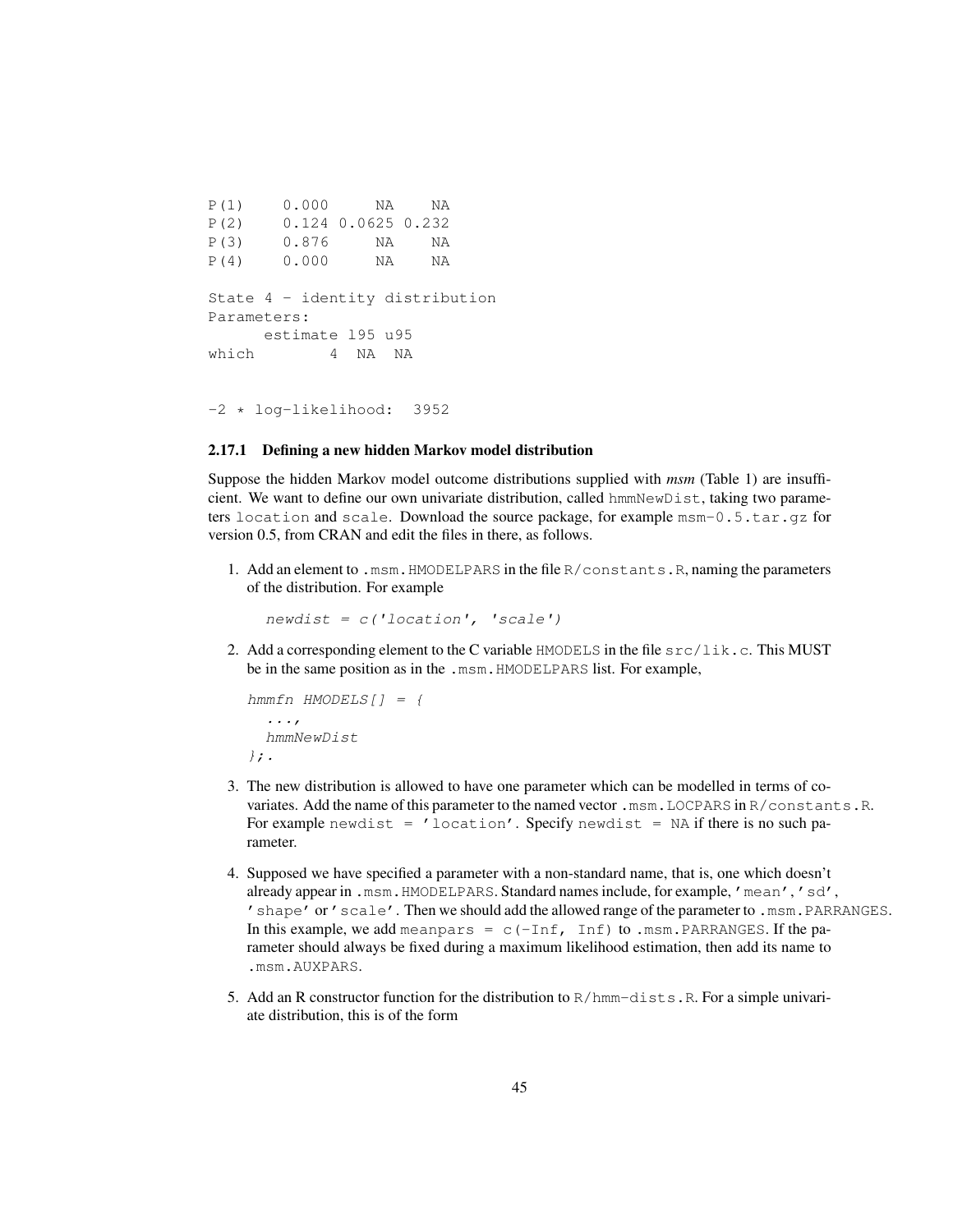```
hmmNewDist <- function(location, scale)
{
 hmmDIST (label = "newdist",
 link = "identity",r = function(n) rnewdist(n, location, scale),
 match.call())
}
```
- The 'label' must be the same as the name you supplied for the new element of .msm.HMODELPARS
- link is the link function for modelling the location parameter of the distribution as a function of covariates. This should be the quoted name of an R function. A log link is 'log' and a logit link is 'qlogis'. If using a new link function other than 'identity', 'log', or 'qlogis', you should add its name to the vector .msm.LINKFNS in R/constants.R, and add the name of the corresponding inverse link to .msm.INVLINK. You should also add the names of these functions to the C array LINKFNS in  $src/lik.c$ , and write the functions if they do not already exist.
- r is an R function, of the above format, returning a vector of n random values from the distribution. You should write this if it doesn't already exist.
- 6. Add the name of the new constructor function to the NAMESPACE in the top-level directory of the source package.
- 7. Write a C function to compute the probability density of the distribution, and put this in src/hmm.c, with a declaration in src/hmm.h. This must be of the form

double hmmNewDist(double x, double \*pars)

where  $\star$  pars is a vector of the parameters of the distribution, and the density is evaluated at x.

- 8. Update the documentation (man/hmm-dists.Rd and the distribution table in inst/doc/msm-manual.Rnw if you like.
- 9. Recompile the package (see the "Writing R Extensions" manual)

Your new distribution will be available to use in the hmodel argument to msm, as, for example

 $h$ model = list  $(...; h$ mmNewDist(location = 0, scale = 1), ...)

If your distribution may be of interest to others, ask me nicely (chris.jackson@imperial.ac.uk) to include it in a future release.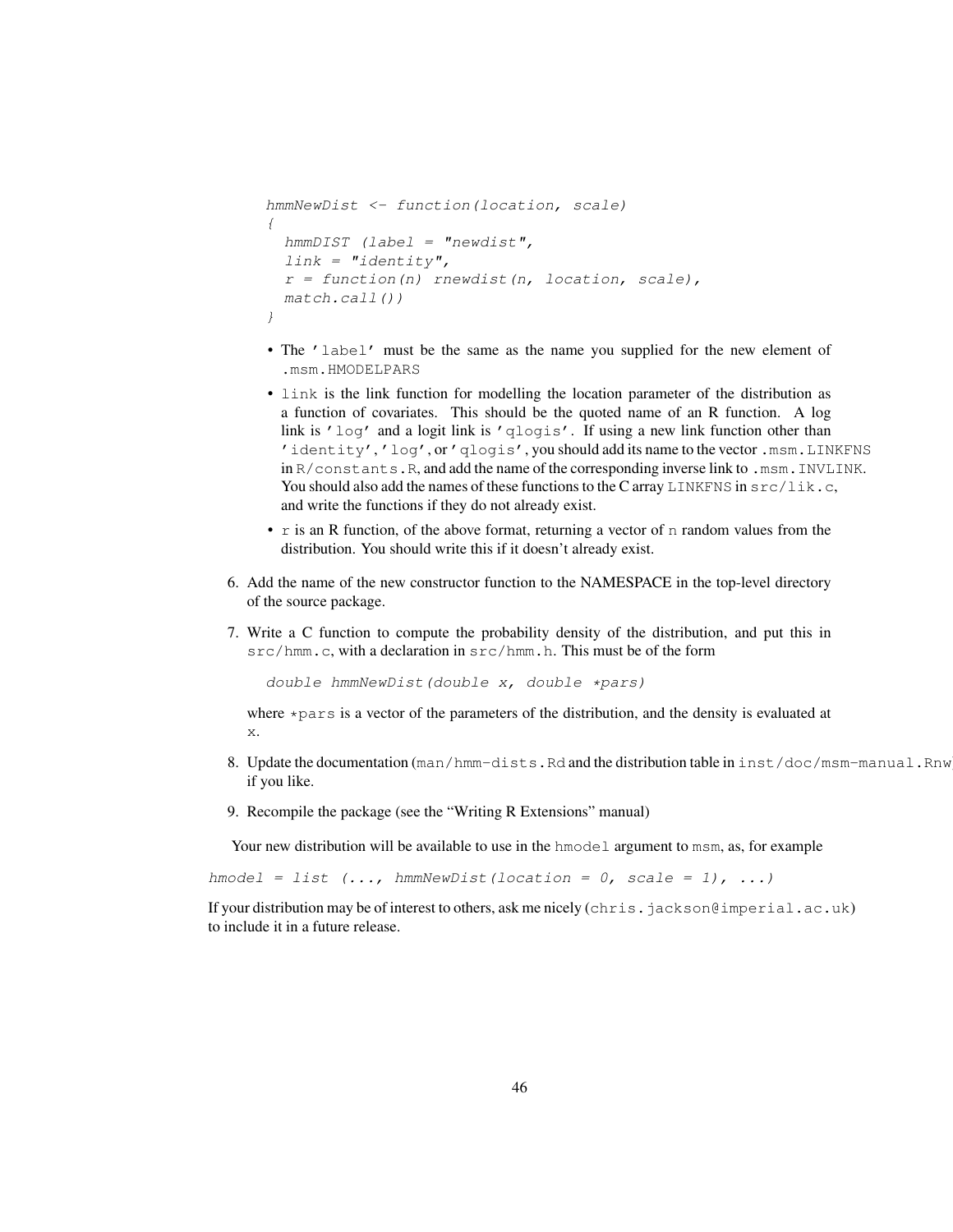## 3 *msm* reference guide

The R help page for msm gives details of all the allowed arguments and options to the msm function. To view this online in R, type:

> help(msm)

Similarly all the other functions in the package have help pages, which should always be consulted in case of doubt about how to call them. The web-browser based help interface may often be convenient - type

> help.start()

and navigate to Packages . . . msm, which brings up a list of all the functions in the package with links to their documentation, and a link to this manual in PDF format.

# A Changes in the msm package

Version 0.5 is a major update to *msm*, introducing hidden Markov models with general responses. Much of the underlying R and C code was re-organised or re-written. Some syntax changes were made to simplify the process of specifying models.

To convert code written for previous versions of msm to run in 0.5, the following changes will need to be made.

- Replace the qmatrix of ones and zeroes with a qmatrix containing initial values for transition intensities.
- Replace the ematrix of ones and zeroes with a ematrix containing initial values for misclassification probabilities.
- Put any initial values for covariate effects in covinits or misccovinits arguments. These are set to zero if not specified.
- Remove the inits argument.
- Remove unnecessary  $misc = TRUE$  for misclassification models.
- Replace any fromto-style datasets with proper longitudinal datasets with one row per observation time. fromto support has been withdrawn.
- covmatch has been abolished. If you were using covmatch='next', covariates will need to be matched with observations by moving covariates one row back in the data.
- crudeinits.msm now takes an formula state ∼ time instead of two arguments state, time
- simmulti.msm takes an argument covariates instead of beta, for consistency with msm.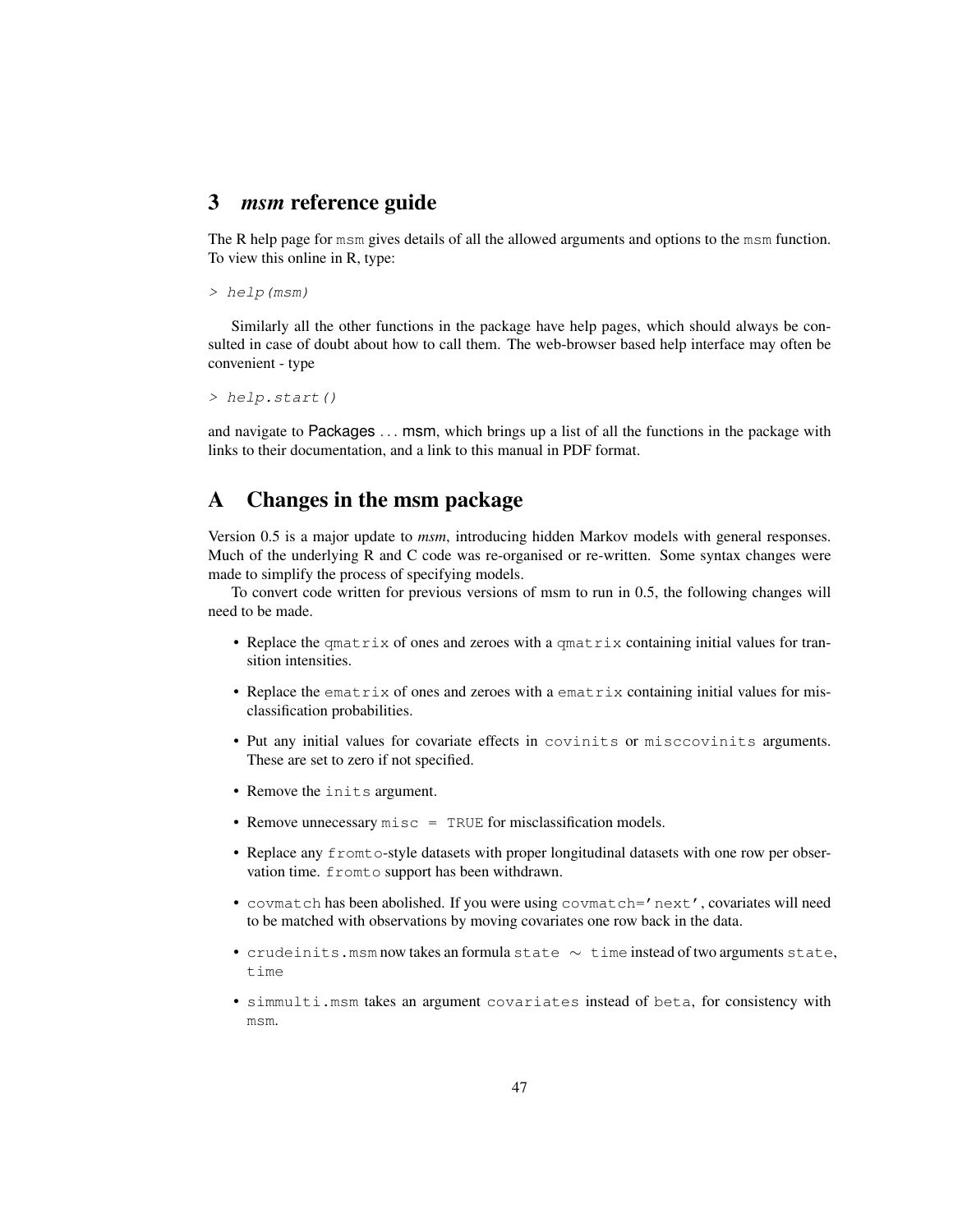Saved model objects from previous versions will need to be generated again under 0.5 to work with the post-processing functions from 0.5.

For a more detailed list of the changes introduced in Version 0.5, see the NEWS file in the top-level directory of the installed package.

If you use *msm* in published work, please let me know, for my own interest! Or even if you just use it and find it helpful, whatever your field of application.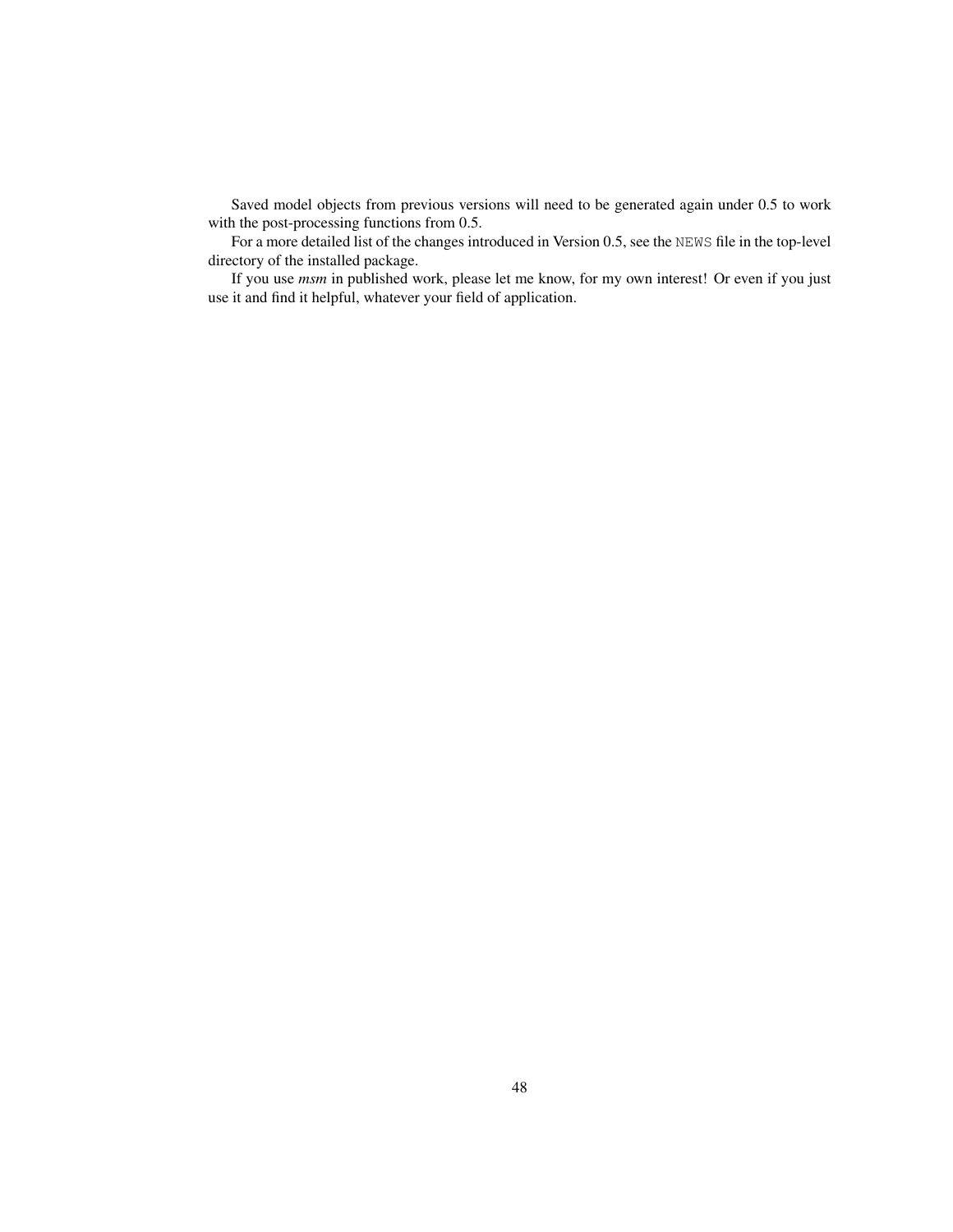# References

- [1] D. R. Cox and H. D. Miller. *The Theory of Stochastic Processes*. Chapman and Hall, London, 1965.
- [2] C. H. Jackson, L. D. Sharples, S. G. Thompson, S. W. Duffy, and E. Couto. Multistate Markov models for disease progression with classification error. *Journal of the Royal Statistical Society, Series D - The Statistician*, 52(2):193–209, July 2003.
- [3] C. H. Jackson and L. D. Sharples. Hidden Markov models for the onset and progression of bronchiolitis obliterans syndrome in lung transplant recipients. *Statistics in Medicine*, 21:113– 128, 2002.
- [4] L. D. Sharples. Use of the Gibbs sampler to estimate transition rates between grades of coronary disease following cardiac transplantation. *Statistics in Medicine*, 12:1155–1169, 1993.
- [5] J. H. Klotz and L. D. Sharples. Estimation for a Markov heart transplant model. *The Statistician*, 43(3):431–436, 1994.
- [6] R. Kay. A Markov model for analysing cancer markers and disease states in survival studies. *Biometrics*, 42:855–865, 1986.
- [7] I. M. Longini, W. S. Clark, R. H. Byers, J. W. Ward, W. W. Darrow, G. F. Lemp, and H. W. Hethcote. Statistical analysis of the stages of HIV infection using a Markov model. *Statistics in Medicine*, 8:851–843, 1989.
- [8] G. A. Satten and I. M. Longini. Markov chains with measurement error: Estimating the 'true' course of a marker of the progression of human immunodeficiency virus disease. *Applied Statistics - Journal of the Royal Statistical Society Series C*, 45(3):275–295, 1996.
- [9] C. Guihenneuc-Jouyaux, S. Richardson, and I. M. Longini. Modelling markers of disease progression by a hidden Markov process: Application to characterising CD4 cell decline. *Biometrics*, 56:733–741, 2000.
- [10] R. C. Gentleman, J. F. Lawless, J. C. Lindsey, and P. Yan. Multi-state Markov models for analysing incomplete disease history data with illustrations for HIV disease. *Statistics in Medicine*, 13(3):805–821, 1994.
- [11] G. Marshall and R. H. Jones. Multi-state Markov models and diabetic retinopathy. *Statistics in Medicine*, 14, 1995.
- [12] P. K. Andersen. Multistate models in survival analysis: a study of nephropathy and mortality in diabetes. *Statistics in Medicine*, 7(6):661–670, 1988.
- [13] S. W. Duffy and H. H. Chen. Estimation of mean sojourn time in breast cancer screening using a Markov chain model of entry to and exit from preclinical detectable phase. *Statistics in Medicine*, 14:1531–1543, 1995.
- [14] H. H. Chen, S. W. Duffy, and L. Tabar. A Markov chain method to estimate the tumour progression rate from preclinical to clinical phase, sensitivity and positive predictive value for mammography in breast cancer screening. *The Statistician*, 45(3):307–317, 1996.